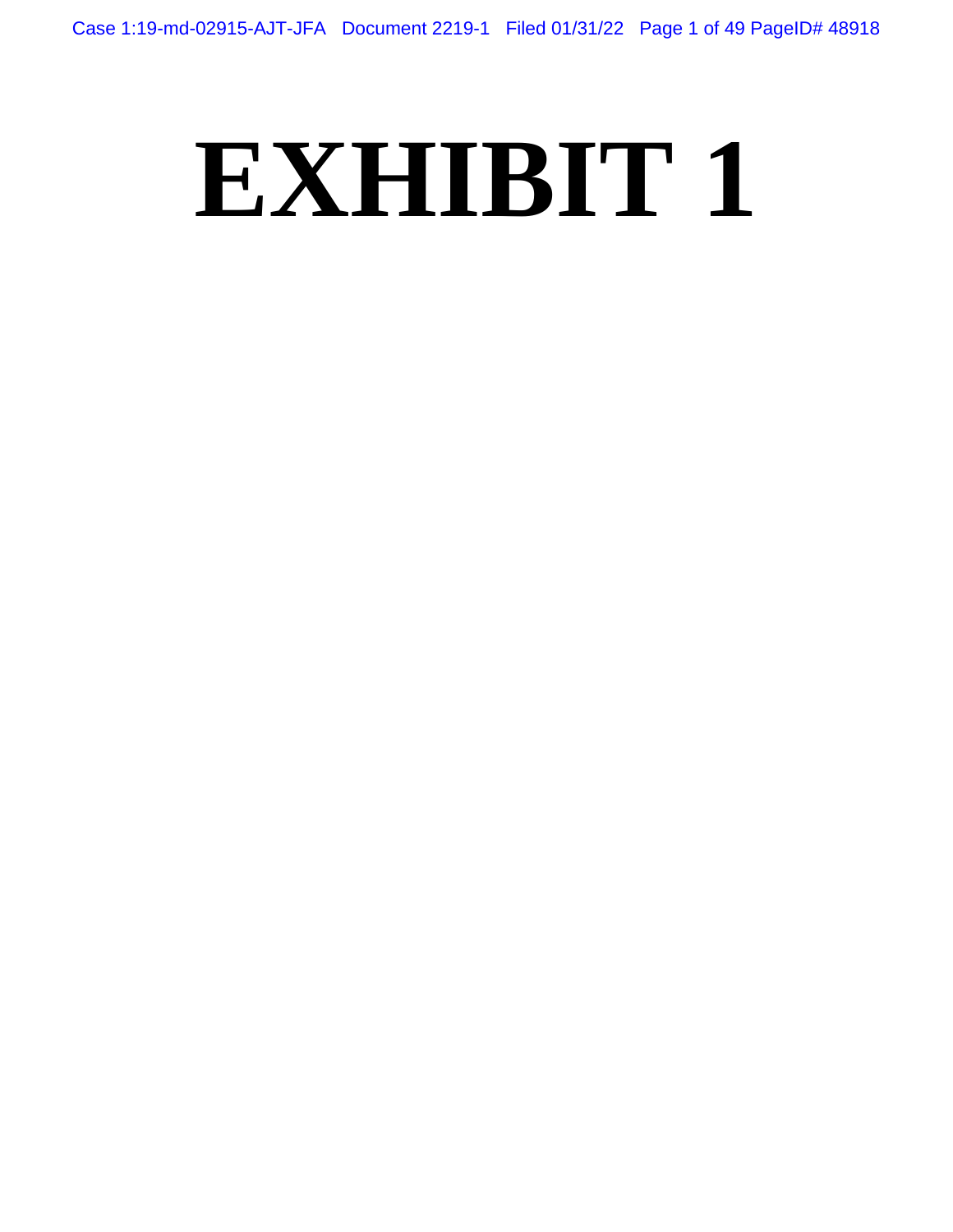Case 1:19-md-02915-AJT-JFA Document 2219-1 Filed 01/31/22 Page 2 of 49 PageID# 48919

# **UNITED STATES DISTRICT COURT FOR THE EASTERN DISTRICT OF VIRGINIA ALEXANDRIA DIVISION**

IN RE: CAPITAL ONE CONSUMER  $($ DATA SECURITY BREACH LITIGATION ) MDL No. 1:19md2915 (AJT/JFA)  $\qquad \qquad \qquad \qquad \qquad \qquad \qquad$ 

This Document Relates to CONSUMER Cases

# **SETTLEMENT AGREEMENT AND RELEASE**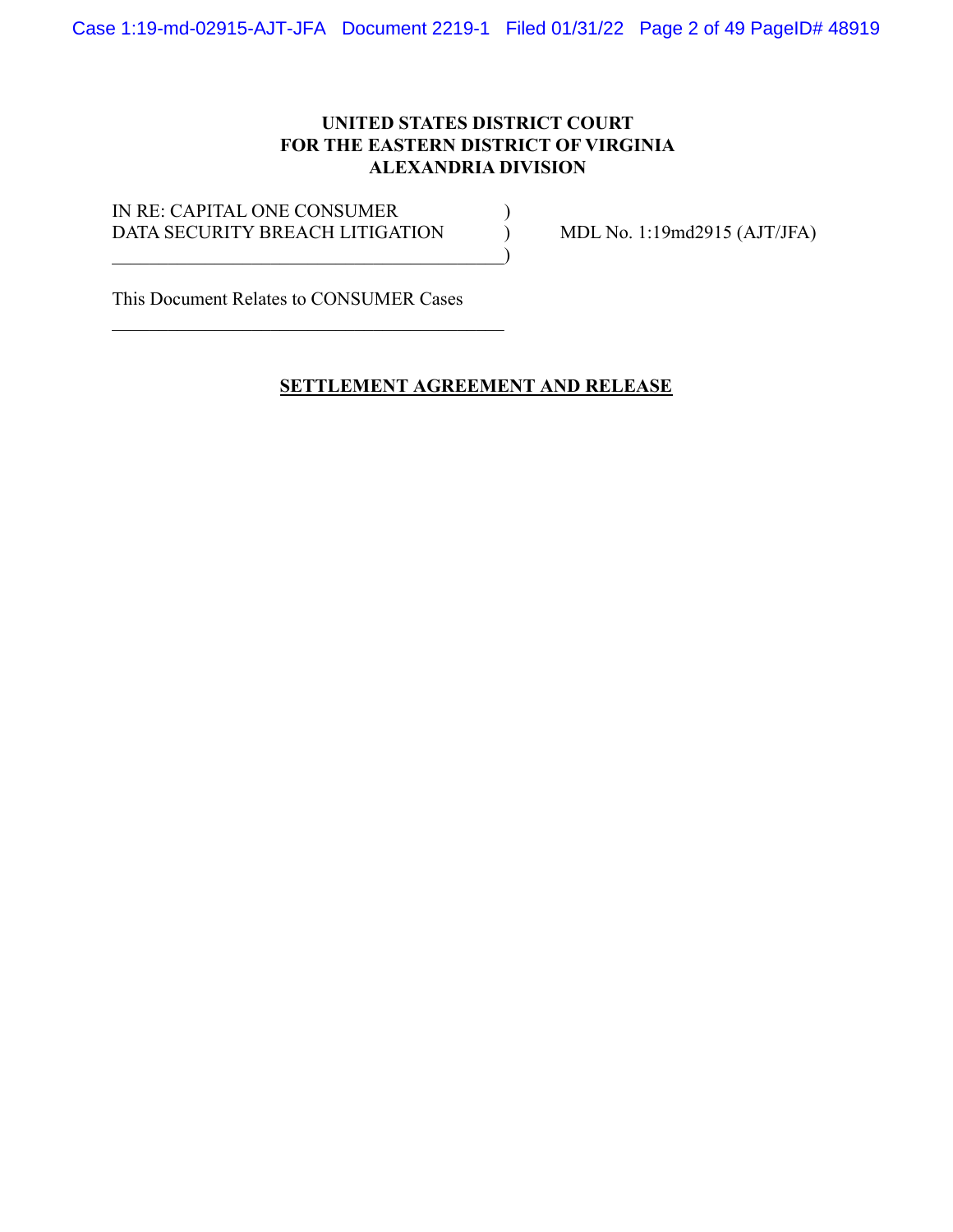# **TABLE OF CONTENTS**

| 1.  |    |
|-----|----|
| 2.  |    |
| 3.  |    |
| 4.  |    |
| 5.  |    |
| 6.  |    |
| 7.  |    |
| 8.  |    |
| 9.  |    |
| 10. |    |
| 11. |    |
| 12. |    |
| 13. |    |
| 14. |    |
| 15. |    |
| 16. |    |
| 17. |    |
| 18. | 28 |
| 19. |    |
| 20. |    |
| 21. |    |
| 22. |    |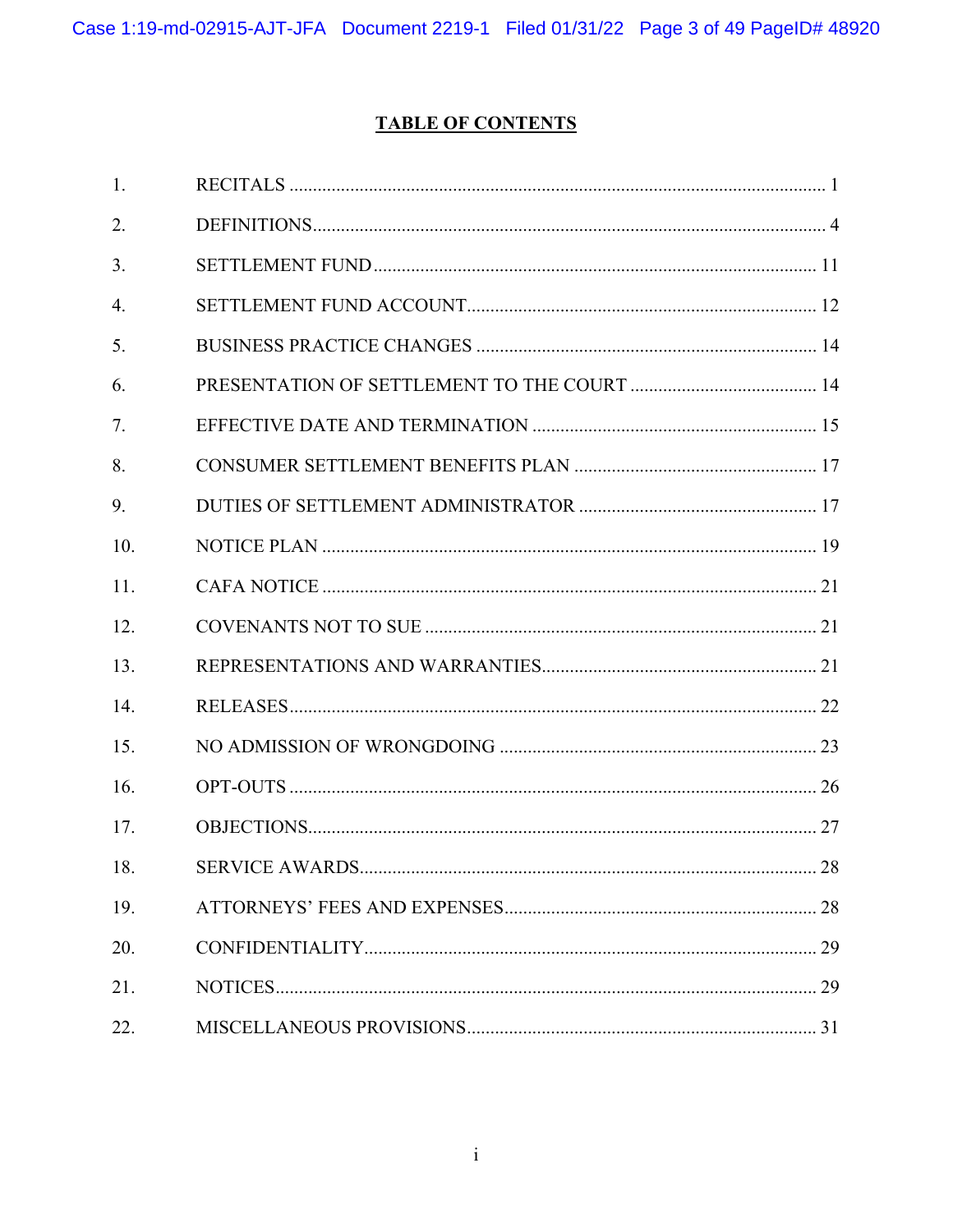Case 1:19-md-02915-AJT-JFA Document 2219-1 Filed 01/31/22 Page 4 of 49 PageID# 48921

# **EXHIBITS**

- 1. List of Actions
- 2. Business Practice Changes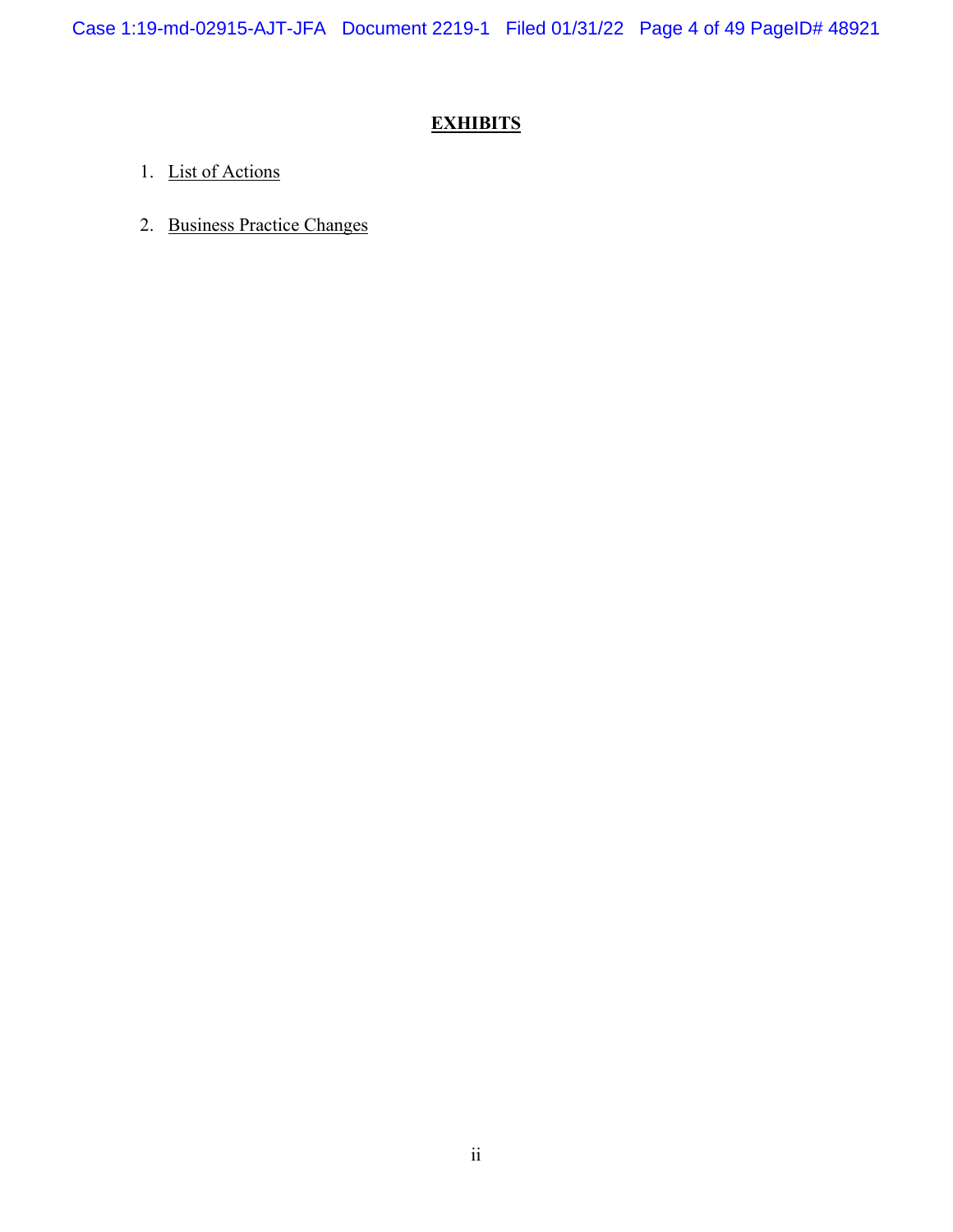#### **SETTLEMENT AGREEMENT AND RELEASE**

 This Settlement Agreement and Release is made as of January 31, 2022 by and between, as hereinafter defined, (a) the Settlement Class Representatives,<sup>1</sup> on behalf of themselves and the Settlement Class, and (b) Capital One. This Agreement fully and finally compromises and settles any and all claims that are, were, or could have been asserted in the litigation styled *In re: Capital One Consumer Data Security Breach Litigation*, No. 1:19-md-02915-AJT-JFA (E.D. Va.).

#### **1. Recitals**

1.1. On July 29, 2019, Capital One announced that it had been the victim of a criminal cyberattack in which the attacker was able to gain unauthorized access to information relating to approximately 98 million individuals in the United States stored in Capital One's cloud environment hosted by Amazon.

1.2. After the announcement of the Data Breach, multiple putative class action lawsuits were filed against Capital One and Amazon, alleging that Capital One had breached contracts it had with consumers and that both Capital One and Amazon were negligent, had failed to properly protect personal information in accordance with their duties, had inadequate data security, were unjustly enriched by the use of personal data of the impacted individuals, violated certain state consumer statutes and other laws, and improperly delayed notifying potentially impacted individuals.

1.3. On October 2, 2019, the U.S. Judicial Panel on Multidistrict Litigation transferred more than 20 putative class action lawsuits related to the Data Breach to the Honorable Anthony J. Trenga in the Alexandria Division of the United States District Court for the Eastern District of Virginia for coordinated pretrial proceedings.

<sup>1</sup> All capitalized terms are defined in Section 2 below.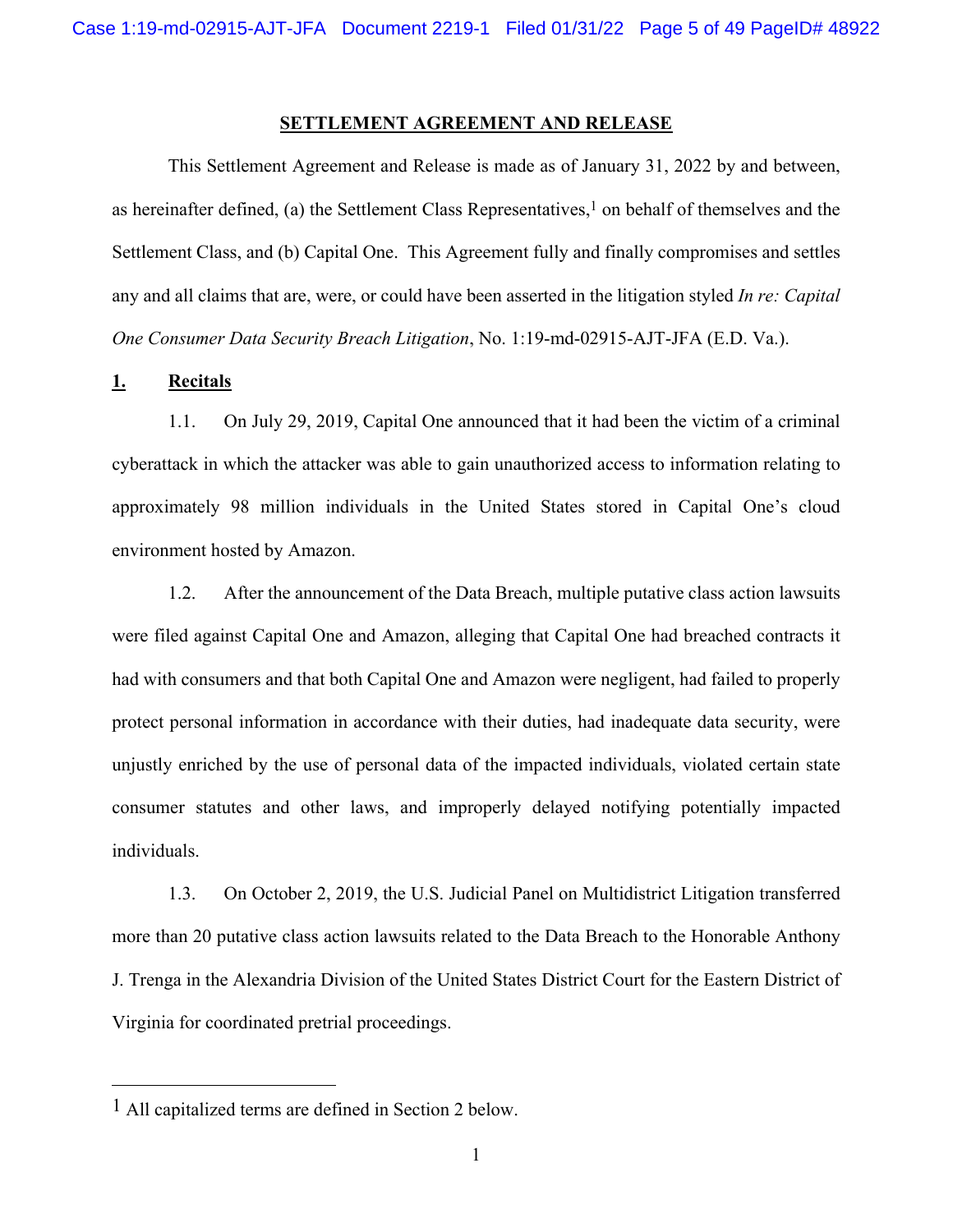1.4. Additional lawsuits against Capital One and Amazon were also transferred to, filed in, or otherwise assigned to the Court and included in coordinated pretrial proceedings as part of *In re: Capital One Consumer Data Security Breach Litigation*, No. 1:19-md-02915-AJT-JFA (E.D. Va.).

1.5. On December 2, 2019, the Court appointed Class Counsel and authorized them to litigate all pretrial proceedings and to conduct settlement negotiations on behalf of plaintiffs and absent putative class members that now comprise the Settlement Class.

1.6. On March 2, 2020, Class Counsel filed a representative consumer class action complaint in the Action. Capital One and Amazon each moved to dismiss that complaint, and the Court granted in part and denied in part those motions by order dated September 18, 2020.<sup>2</sup> Class Counsel amended the representative complaint on September 7, 2020 and October 23, 2020 to substitute certain of the Settlement Class Representatives. Each of the Settlement Class Representatives is named in the operative Complaint. Defendants denied all wrongdoing, that the Settlement Class Representatives had suffered the damages they claimed, and that the Actions were suitable for class treatment.

1.7. Throughout 2020 and into 2021, Defendants and the Settlement Class Representatives engaged in far-reaching fact discovery. Such discovery included extensive written discovery, more than 60 depositions, and the production of hundreds of thousands of documents spanning millions of pages. Defendants and the Settlement Class Representatives litigated numerous discovery motions.

 $<sup>2</sup>$  Though GitHub, Inc. was named as a defendant in certain of the Actions, only Capital One and</sup> Amazon were named as Defendants in the operative Complaint.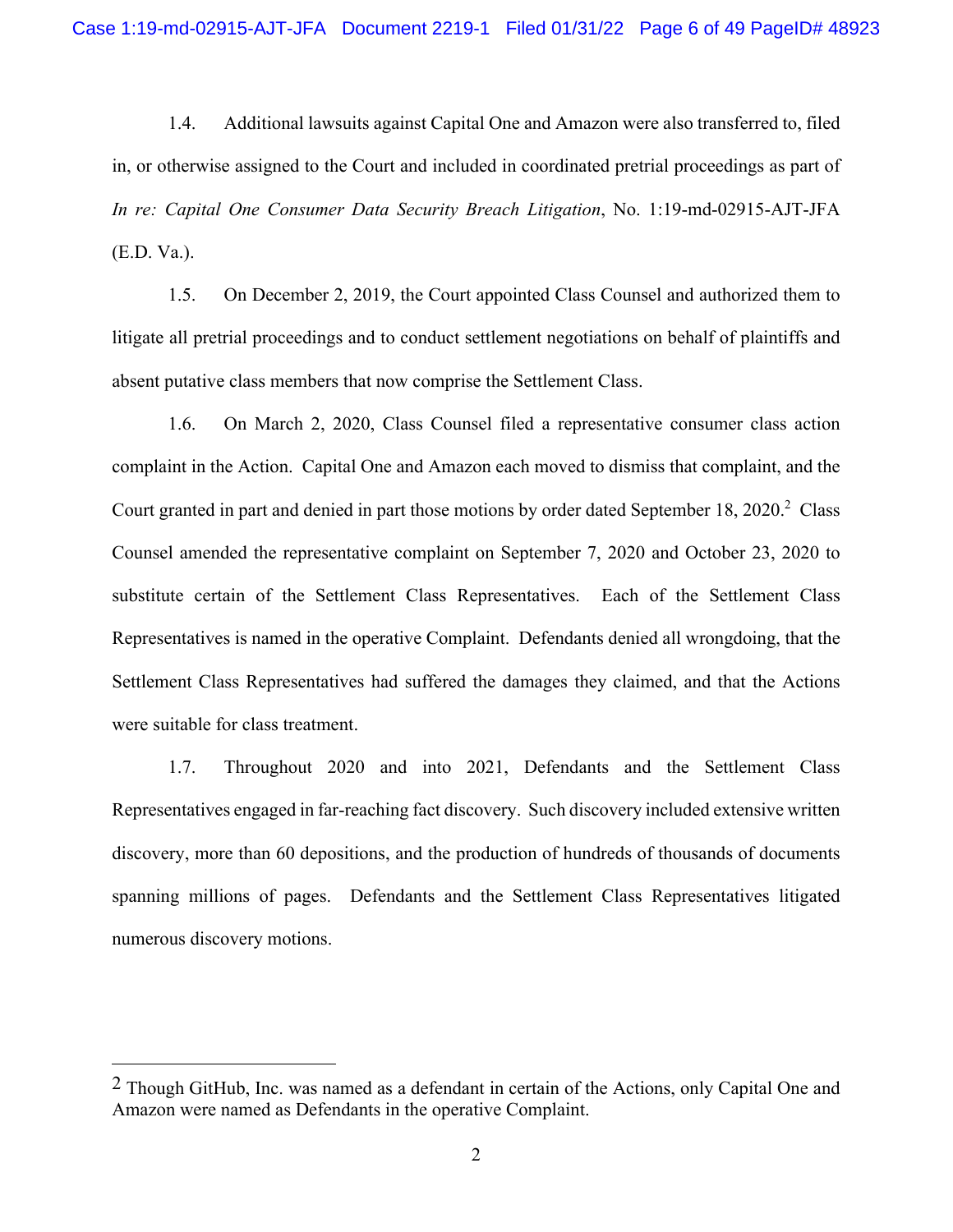1.8. In the early months of 2021, the Parties engaged in expert discovery. Capital One, Amazon, and the Settlement Class Representatives served four, two, and five expert reports, respectively, and each disclosed testifying expert sat for a deposition.

1.9. Expert discovery was followed by comprehensive class certification, dispositive, and *Daubert* motions practice, and those motions were heard by the Court over several days of oral argument.

1.10. Parallel to their litigation of the Action, the Parties engaged in arm's-length settlement negotiations beginning in March 2020. The negotiations were first overseen by former United States District Court Judge Layn R. Phillips and later overseen by United States District Court Judge Leonie M. Brinkema. The Parties engaged in four mediation sessions, on March 21, 2020, November 18, 2020, April 16, 2021, and August 3, 2021, with Judge Brinkema presiding over the last three conferences. Informal settlement discussions between the Parties were conducted in addition to these mediation sessions. The Parties engaged in private and joint communications with Judge Brinkema to assist on particular issues that arose in these negotiations, and, on December 17, 2021, the Parties executed a binding term sheet, to be superseded by this Agreement.

1.11. The Parties recognize the expense and length of proceedings necessary to continue litigation of the Action through further motion practice, trial, and any possible appeals. The Parties have taken into account the uncertainty and risk of the outcome of further litigation, and the difficulties and delays inherent in such litigation. The Parties are also aware of the burdens of proof necessary to establish liability and damages for the claims alleged in the Action and the defenses thereto. Based upon their investigation, discovery, and motion practice, as set forth above, the Parties have determined that the settlement set forth in this Agreement is in their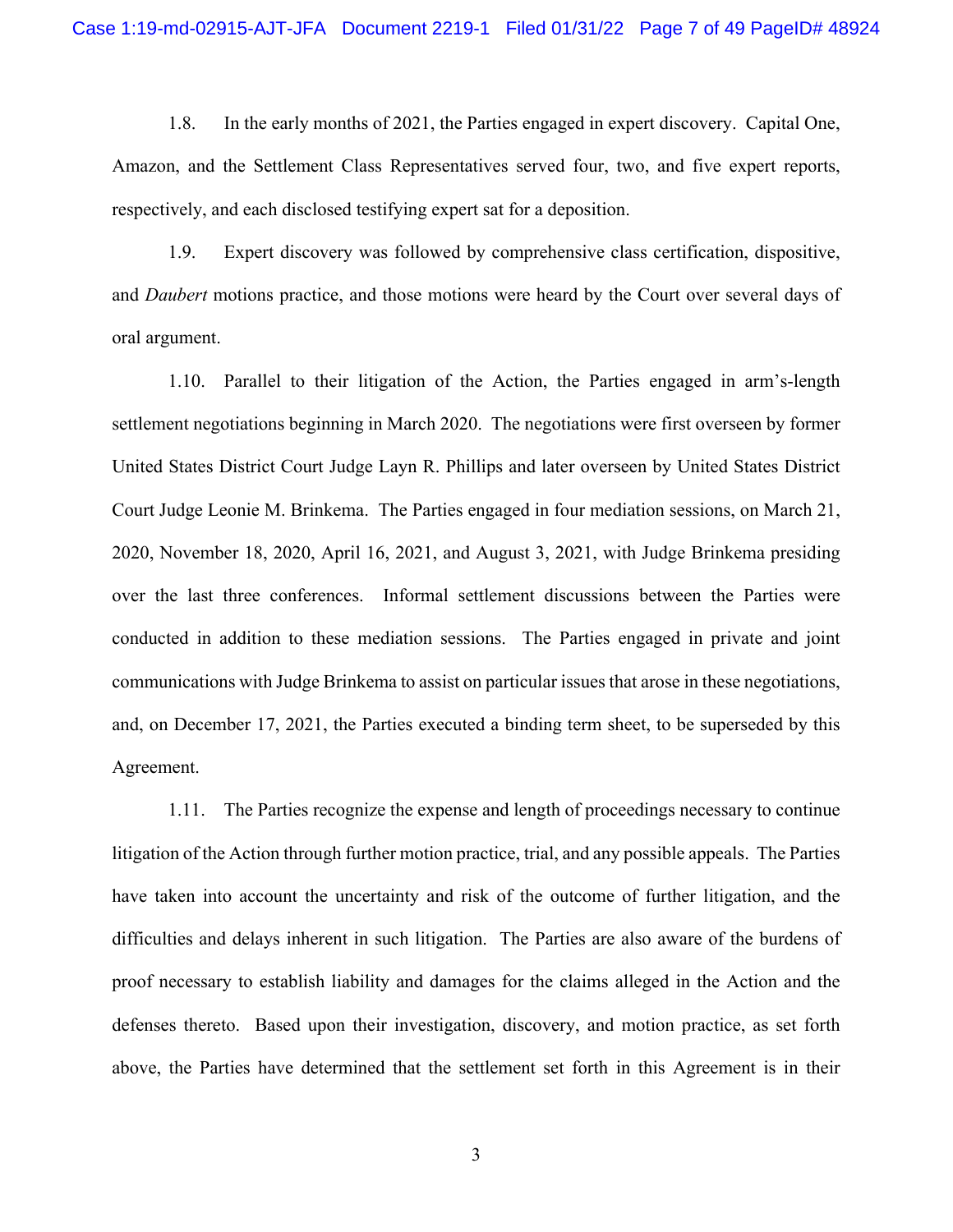respective best interests and that the Agreement is fair, adequate, and reasonable. The Parties have therefore agreed to settle the claims asserted in the Action pursuant to the terms and provisions of this Agreement.

1.12. It is the intention of the Parties to resolve the disputes and claims which they have between them on the terms set forth below.

 NOW, THEREFORE, in consideration of the promises, covenants, and agreements herein described and for other good and valuable consideration acknowledged by each of the Parties to be satisfactory and adequate, and intending to be legally bound, the Parties do hereby mutually agree as follows:

#### **2. Definitions**

 As used in all parts of this Agreement, including the recitals above, and the exhibits hereto, the following terms have the meanings specified below:

2.1. "Action" or "Actions" means all the actions listed in Exhibit 1, which are cases that have been filed in, transferred to, or otherwise assigned to the Court and included in multidistrict litigation proceeding captioned *In re: Capital One Customer Data Security Breach Litigation*, Case No. 1:19-md-02915-AJT-JFA. The definition of "Action" or "Actions" does not include the case styled *Minsky v. Capital One Financial Corporation et al.*, Case No. 1:19-cv-01472 (AJT) (E.D. Va.).

2.2. "Administrative Costs" means all reasonable costs and expenses incurred by the Settlement Administrator in carrying out its duties under this Agreement.

2.3. "Affiliate" means, with respect to any Entity, any other Entity that directly or indirectly controls or is controlled by, or is under common control with, such Entity. For purposes of this definition, "control" when used with respect to any Entity means an ownership interest of at least twenty-five percent (25%) and/or the power to direct the management and policies of such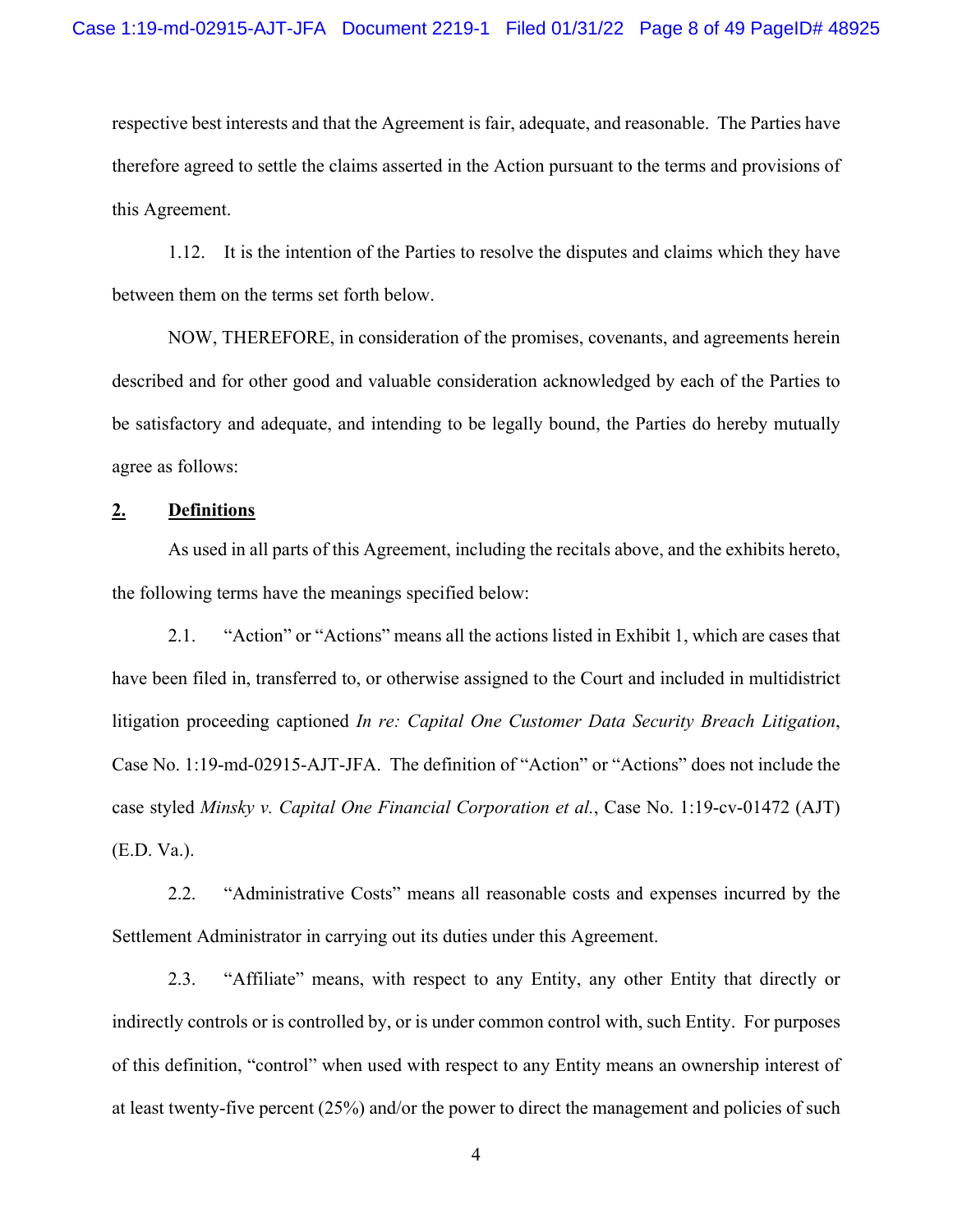Entity, directly or indirectly, whether through the ownership of voting securities, by contract, or otherwise.

2.4. "Agreement" or "Settlement Agreement" means this Settlement Agreement and Release and all of its attachments and exhibits, which the Parties understand and agree set forth all material terms and conditions of the Settlement of the Action between them and which is subject to approval by the Court.

2.5. "Amazon" means Amazon.com, Inc. and Amazon Web Services, Inc.

2.6. "Attorneys' Fees" means the attorneys' fees that Class Counsel request the Court to approve for payment from the Settlement Fund as compensation for Class Counsel's work in prosecuting and settling the Action.

2.7. "Business Days" means Monday, Tuesday, Wednesday, Thursday, and Friday, excluding holidays observed by the U.S. federal government.

2.8. "Business Practice Changes" means the measures provided for in Exhibit 2 to this Agreement.

2.9. "Capital One" means Capital One Financial Corporation, Capital One Bank (USA), National Association, and Capital One, National Association.

2.10. "Capital One's Counsel" means Capital One's counsel of record in the Action from the law firms of King & Spalding LLP and Troutman Pepper Hamilton Sanders LLP.

2.11. "Class Counsel" means Norman E. Siegel of Stueve Siegel Hanson LLP, Karen Hanson Riebel of Lockridge Grindal Nauen P.L.L.P., and John A. Yanchunis of Morgan & Morgan Complex Litigation Group.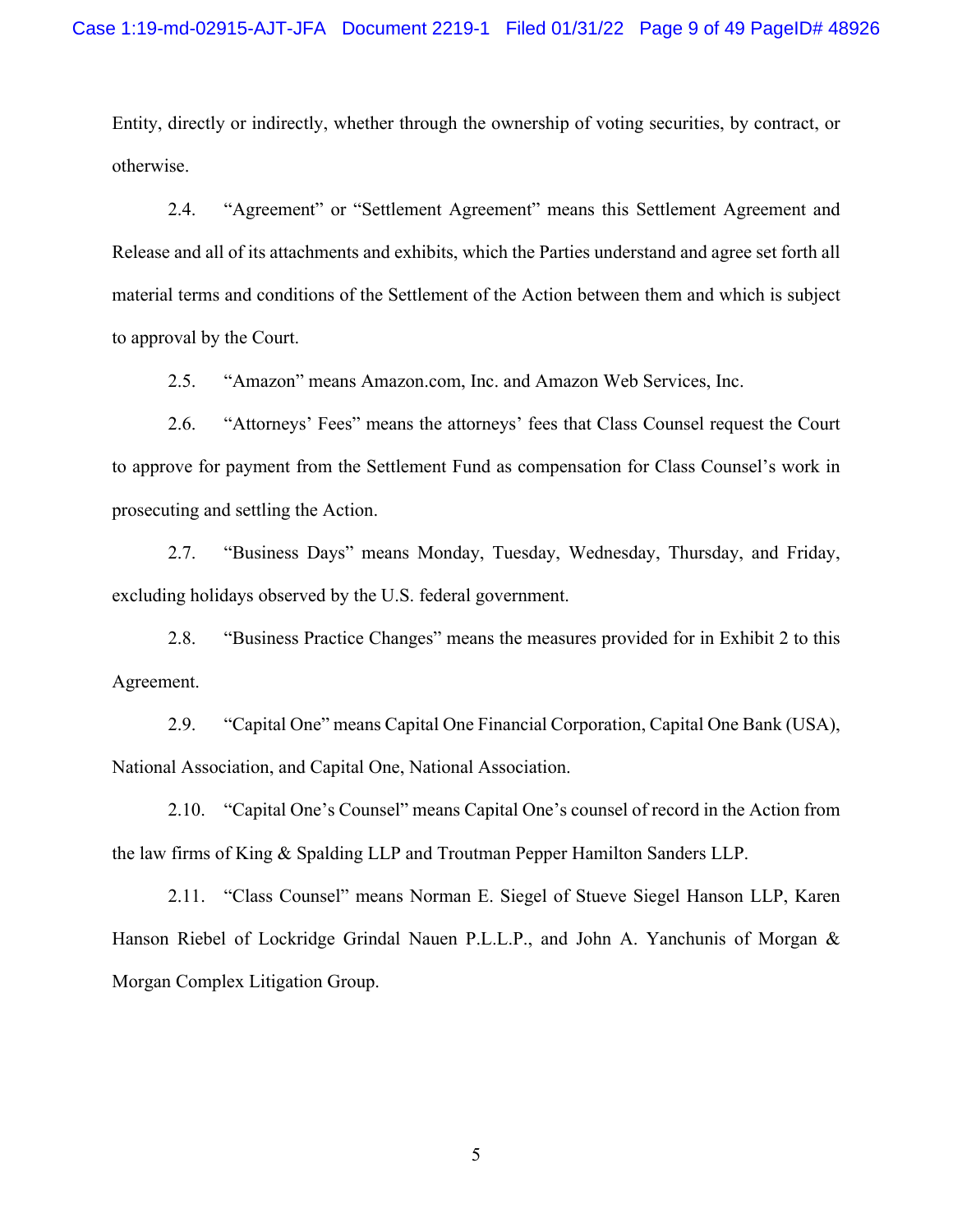#### Case 1:19-md-02915-AJT-JFA Document 2219-1 Filed 01/31/22 Page 10 of 49 PageID# 48927

2.12. "Class List" means the list of individuals in the United States whose information Capital One determined was stored in Capital One's cloud environment hosted by Amazon and then unlawfully accessed during the Data Breach.

2.13. "Complaint" means the Second Amended Representative Consumer Class Action Complaint, at Docket Entry Number 971, filed in the Action on October 23, 2020.

2.14. "Consumer Settlement Benefits Plan" means the plan for processing claims for and distributing Settlement benefits to Settlement Class Members, which shall be presented by Class Counsel to the Court for approval in connection with a motion seeking a Preliminary Approval Order.

2.15. "Court" means the Alexandria Division of the United States District Court for the Eastern District of Virginia, where the Action is pending.

2.16. "Data Breach" means the cybersecurity incident announced by Capital One on July 29, 2019 which Capital One determined compromised the personal information of approximately 98 million U.S. consumers.

2.17. "Defendants" means Capital One and Amazon.

2.18. "Effective Date" means the date when all of the conditions set forth in Section 7.1 of this Agreement have occurred, provided, however, that Capital One has not exercised its right of termination under Section 7.2 of this Agreement.

2.19. "Entity" means any corporation, partnership, limited liability company, association, trust, or other organization of any type.

2.20. "Expenses" means the reasonable costs and expenses incurred in litigating the Action that Class Counsel request the Court to approve for payment from the Settlement Fund.

2.21. "Final Approval" means entry of a Final Approval Order and Judgment.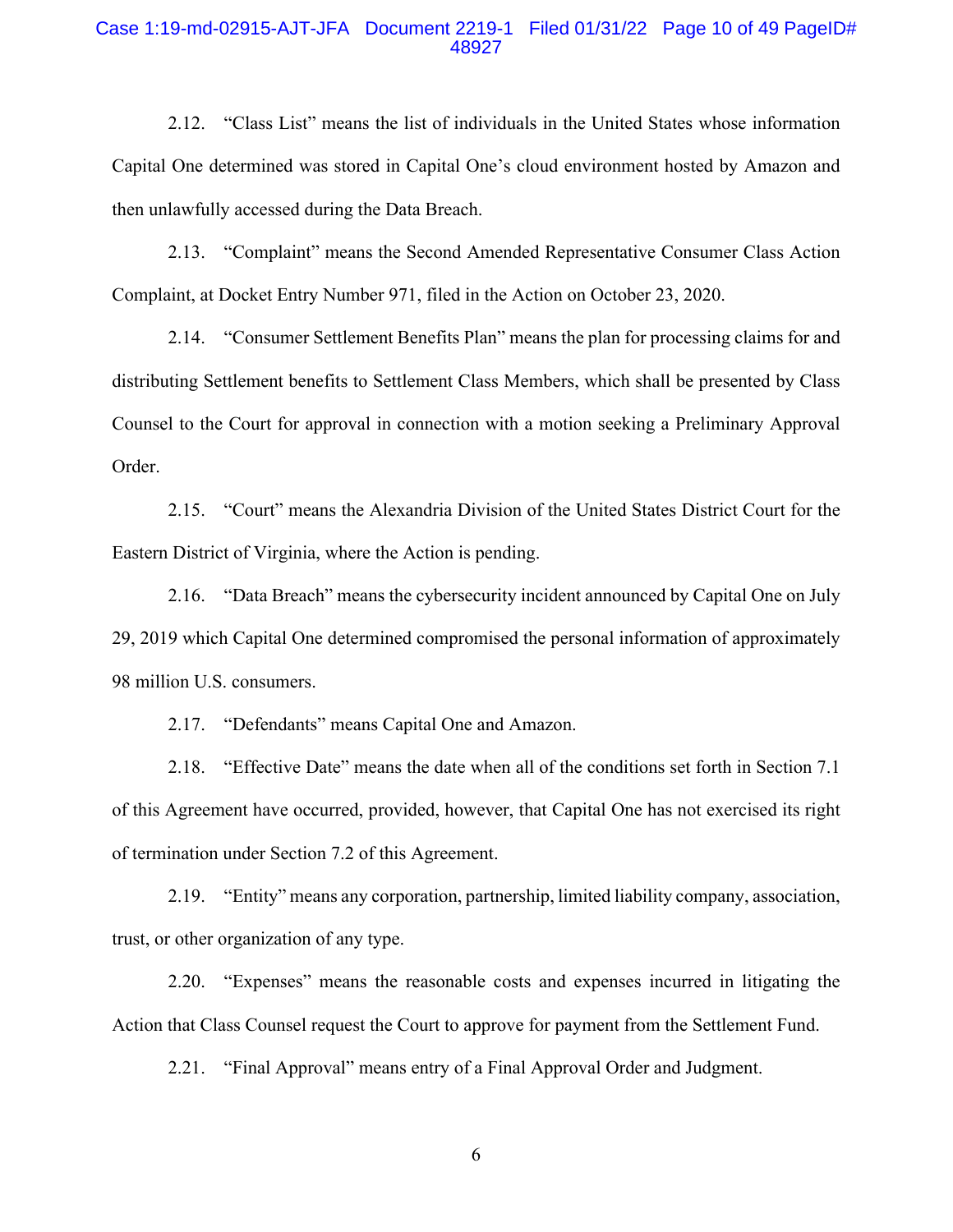#### Case 1:19-md-02915-AJT-JFA Document 2219-1 Filed 01/31/22 Page 11 of 49 PageID# 48928

2.22. "Final Approval Hearing" means the hearing to be conducted before the Court to determine the fairness, adequacy, and reasonableness of the Agreement pursuant to Federal Rule of Civil Procedure 23 and whether to enter a Final Approval Order and Judgment.

2.23. "Final Approval Order and Judgment" means an order and judgment that the Court enters after the Final Approval Hearing, which finally approves the Agreement, certifies the Settlement Class, dismisses the Defendants with prejudice, and otherwise satisfies the settlementrelated provisions of Federal Rule of Civil Procedure 23 in all respects.

2.24. "Judgment" means the Final Approval Order and Judgment.

2.25. "Notice Costs" means all reasonable costs and expenses incurred in connection with implementing and executing the Notice Plan.

2.26. "Notice Date" means the date by which notice will be completed, which shall be one hundred and five (105) days after the Court enters the Preliminary Approval Order.

2.27. "Notice Plan" means the Settlement notice program to be presented by Class Counsel to the Court for approval in connection with a motion seeking a Preliminary Approval Order.

2.28. "Objection Deadline" means the deadline by which written objections to the Settlement must be filed with the Court. Such deadline shall be forty-five (45) days after the Notice Date.

2.29. "Opt-Out Deadline" means the deadline by which written requests for exclusion from the Settlement must be postmarked as set forth in the Preliminary Approval Order. Such deadline shall be forty-five (45) days after the Notice Date.

2.30. "Parent" means, with respect to any Entity, any other Entity that owns or controls, directly or indirectly, at least a majority of the securities or other interests that have by their terms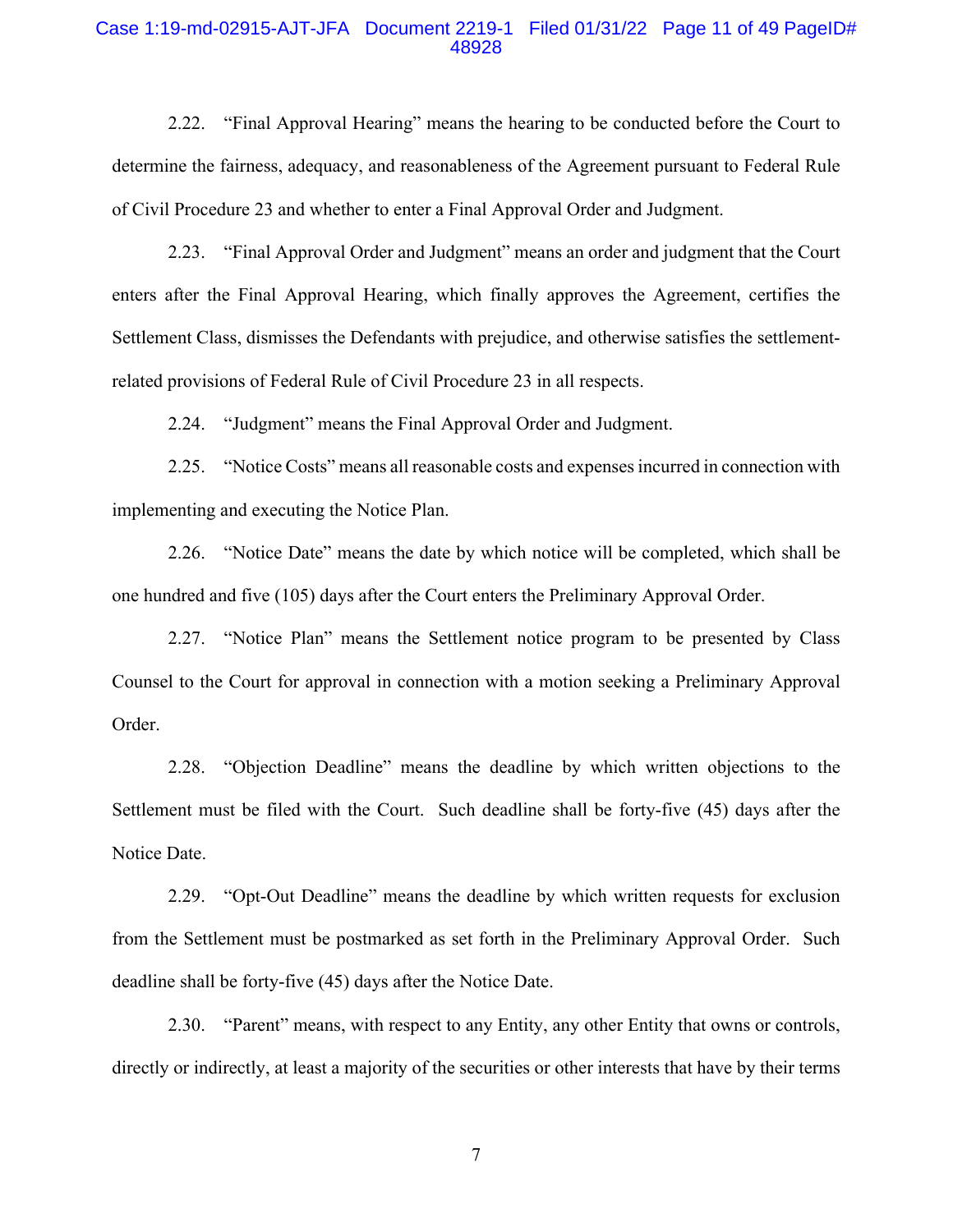#### Case 1:19-md-02915-AJT-JFA Document 2219-1 Filed 01/31/22 Page 12 of 49 PageID# 48929

ordinary voting power to elect a majority of the board of directors, or a majority of others performing similar function, of such Entity.

2.31. "Parties" means the Settlement Class Representatives, on behalf of themselves and the Settlement Class, and Capital One.

2.32. "Parties' Counsel" means Class Counsel and Capital One's Counsel.

2.33. "Preliminary Approval Order" means an order finding that the Court has Article III jurisdiction over the Action, determining that the Court will likely be able to approve the Settlement under Federal Rule of Civil Procedure  $23(e)(2)$ , and concluding that the Court will likely be able to certify the Settlement Class for purposes of entering a Judgment. The Preliminary Approval Order will include, among other things, (i) a procedure for Settlement Class Members to object to or request exclusion from the Settlement (along with the applicable Objection and Opt-Out Deadlines), (ii) the date and time of the Final Approval Hearing, and (iii) pertinent information from the Notice Plan and Consumer Settlement Benefits Plan.

2.34. "Released Claims" means any and all claims, defenses, demands, actions, causes of action, rights, offsets, setoffs, suits, damages, lawsuits, costs, relief for contempt, losses, attorneys' fees, expenses, or liabilities of any kind whatsoever, in law or in equity, for any relief whatsoever, including monetary sanctions or damage for contempt, injunctive or declaratory relief, rescission, general, compensatory, special, liquidated, indirect, incidental, consequential, or punitive damages, as well as any and all claims for treble damages, penalties, interest, attorneys' fees, costs, or expenses, whether a known or Unknown Claim, suspected or unsuspected, contingent or vested, accrued or not accrued, liquidated or unliquidated, matured or unmatured, that in any way concern, arise out of, or relate to the Data Breach, the facts alleged in the Actions, or any theories of recovery that were, or could have been, raised at any point in the Actions.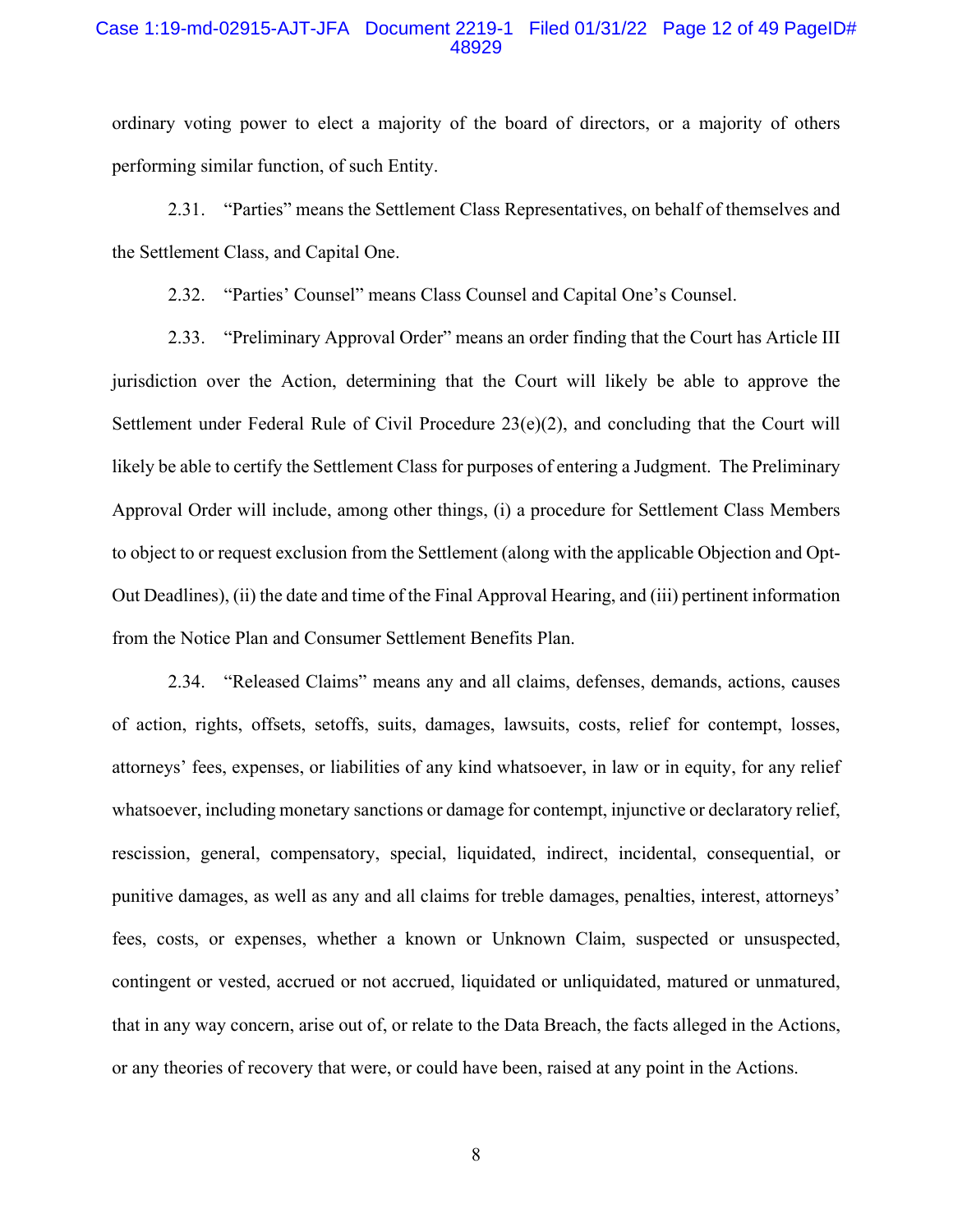#### Case 1:19-md-02915-AJT-JFA Document 2219-1 Filed 01/31/22 Page 13 of 49 PageID# 48930

2.35. "Released Parties" means Capital One, Amazon, and any of their current, former, and future Affiliates, Parents, Subsidiaries, representatives, officers, agents, directors, employees, contractors, vendors, insurers, Successors, assigns, and attorneys.

2.36. "Service Awards" means any payments made, subject to Court approval, to (i) Settlement Class Representatives and (ii) any other Settlement Class Member who was deposed in the Action in recognition of his or her role in litigating this Action.

2.37. "Settlement" means the settlement of the Action by and between the Parties, and the terms and conditions thereof as stated in this Agreement.

2.38. "Settlement Administrator" means Epiq Class Action & Claims Solutions, Inc. A different Settlement Administrator may be substituted if approved by order of the Court.

2.39. "Settlement Class" means the approximately 98 million U.S. residents identified by Capital One whose information was compromised in the Data Breach that Capital One announced on July 29, 2019, as reflected in the Class List. Excluded from the Settlement Class are (i) Capital One, any entity in which Capital One has a controlling interest, and Capital One's officers, directors, legal representatives, Successors, Subsidiaries, and assigns; (ii) any judge, justice, or judicial officer presiding over the Action and the members of their immediate families and judicial staff; and (iii) any individual who timely and validly opts out of the Settlement Class.

2.40. "Settlement Class Member" or "Member of the Settlement Class" means any person who is a member of the Settlement Class.

2.41. "Settlement Class Representatives" means the following plaintiffs and proposed class representatives named in the Complaint filed in the Action: Brandon Hausauer, Carolyn Tada, Emily Behar, Gary Zielicke, Emily Gershen, Brandi Edmondson, John Spacek, and Sara Sharp.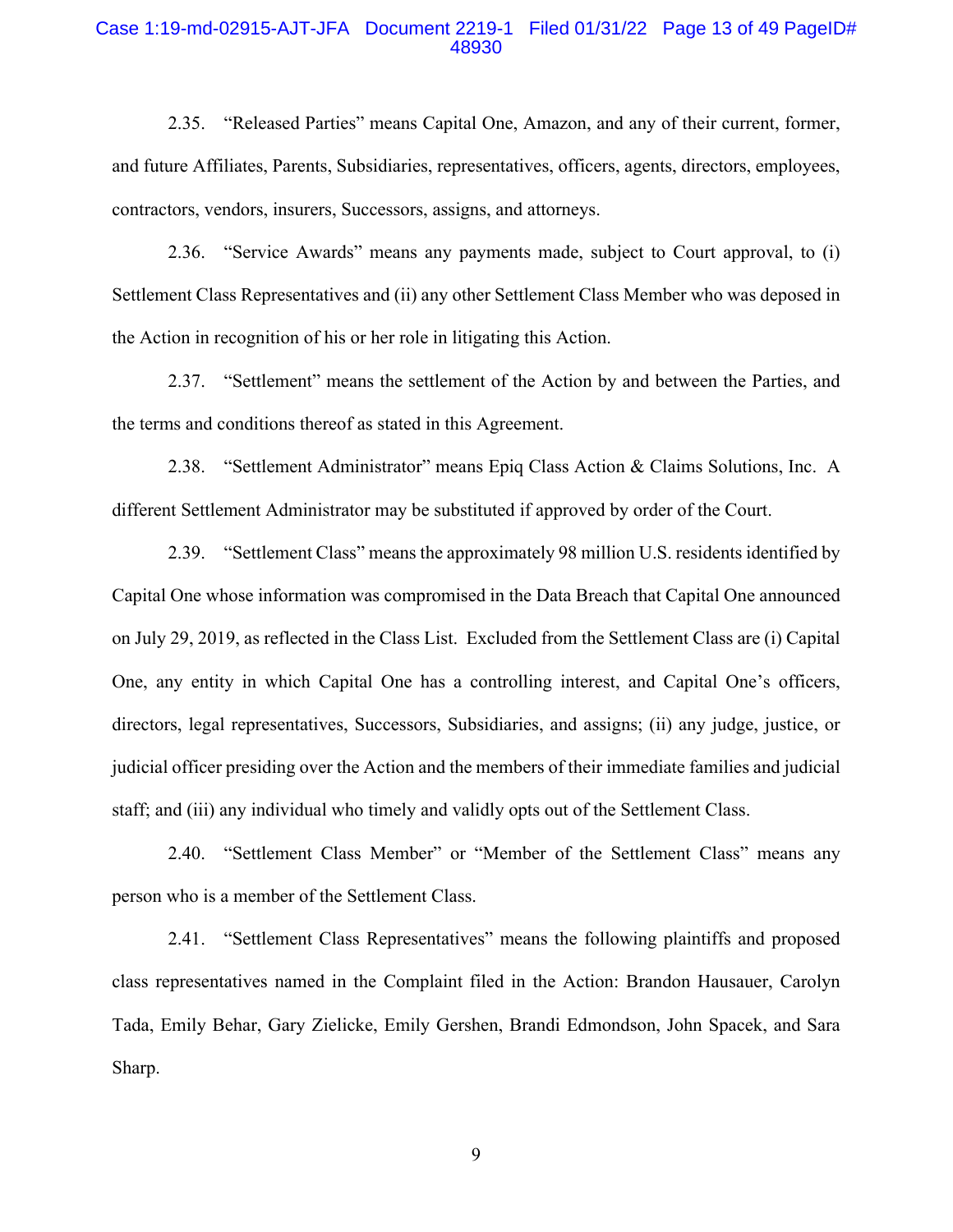#### Case 1:19-md-02915-AJT-JFA Document 2219-1 Filed 01/31/22 Page 14 of 49 PageID# 48931

2.42. "Settlement Fund" means the one hundred ninety million United States Dollars (\$190,000,000) that Capital One shall pay pursuant to Section 3 of this Agreement.

2.43. "Settlement Fund Account" means the account described in Section 4 of this Agreement.

2.44. "Subsidiary" means, with respect to any Entity, any other Entity of which the first Entity owns or controls, directly or indirectly, at least a majority of the securities or other interests that have by their terms ordinary voting power to elect a majority of the board of directors, or others performing similar functions, of the other Entity.

2.45. "Successor" means, with respect to a natural person, that person's heirs, successors, and assigns, and, with respect to an Entity, any other Entity that through merger, buyout, assignment, or any other means or transaction, acquires all of the first Entity's duties, rights, obligations, shares, debts, or assets.

2.46. "Taxes" means (i) any applicable taxes, duties, and similar charges imposed by a government authority (including any estimated taxes, interest, or penalties) arising in any jurisdiction with respect to the income or gains earned by or in respect of the Settlement Fund, including, without limitation, any taxes that may be imposed upon the Parties or the Parties' Counsel with respect to any income or gains earned by or in respect of the Settlement Fund; (ii) any other taxes, duties, and similar charges imposed by a government authority (including any estimated taxes, interest, or penalties) relating to the Settlement Fund that the Settlement Administrator determines are or will become due and owing, if any; and (iii) any and all expenses, liabilities, and costs incurred in connection with the taxation of the Settlement Fund (including without limitation, expenses of tax attorneys and accountants).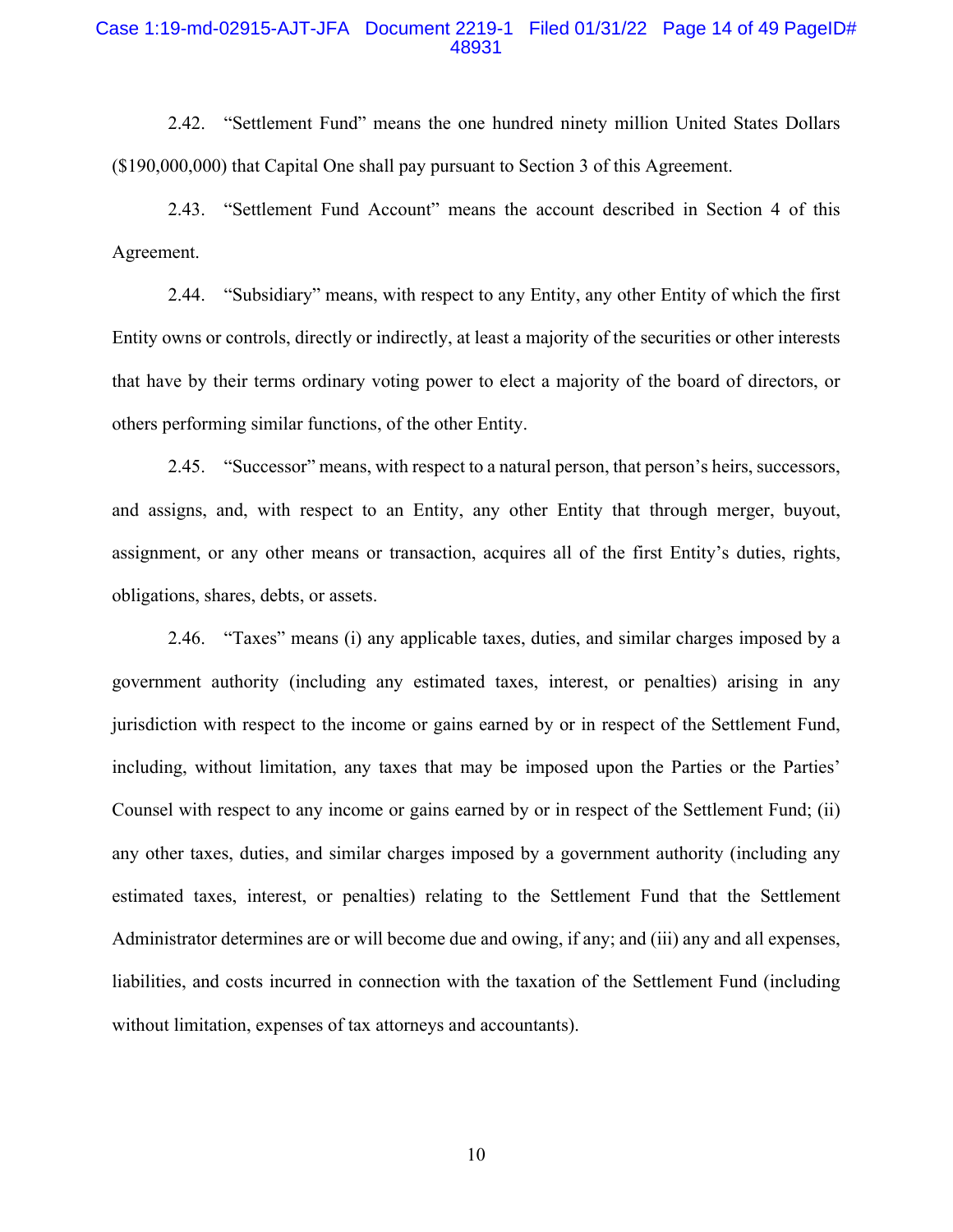#### Case 1:19-md-02915-AJT-JFA Document 2219-1 Filed 01/31/22 Page 15 of 49 PageID# 48932

2.47. "Unknown Claims" means any and all Released Claims that any Settlement Class Representative or Settlement Class Member does not know or suspect to exist in his or her favor as of the Effective Date and which, if known by him or her, might have affected his or her decision(s) with respect to the Settlement. With respect to any and all Released Claims, the Parties stipulate and agree that upon the Effective Date, Settlement Class Representatives and Settlement Class Members shall have waived any and all provisions, rights, and benefits conferred by any law of any state or territory of the United States, the District of Columbia, or principle of common law or otherwise, which includes or is similar, comparable, or equivalent to Cal. Civ. Code  $\S 1542$ , which provides:

> A GENERAL RELEASE DOES NOT EXTEND TO CLAIMS THAT THE CREDITOR OR RELEASING PARTY DOES NOT KNOW OR SUSPECT TO EXIST IN HIS OR HER FAVOR AT THE TIME OF EXECUTING THE RELEASE AND THAT, IF KNOWN BY HIM OR HER, WOULD HAVE MATERIALLY AFFECTED HIS OR HER SETTLEMENT WITH THE DEBTOR OR RELEASED PARTY.

The Settlement Class Representatives and Class Counsel acknowledge, and each Settlement Class Member by operation of law shall be deemed to have acknowledged, that the inclusion of "Unknown Claims" in the definition of Released Claims was separately bargained for and was a key element of the Settlement Agreement.

#### **3. Settlement Fund**

3.1. Capital One agrees to make a non-reversionary settlement payment of one hundred ninety million United States Dollars (\$190,000,000) and deposit that settlement payment into the Settlement Fund as follows: (i) within ten (10) Business Days of the Court entering a Preliminary Approval Order, Capital One shall pay fifteen million United States Dollars (\$15,000,000) into the Settlement Fund to pay for Notice Costs and Administrative Costs; and (ii) within ten (10)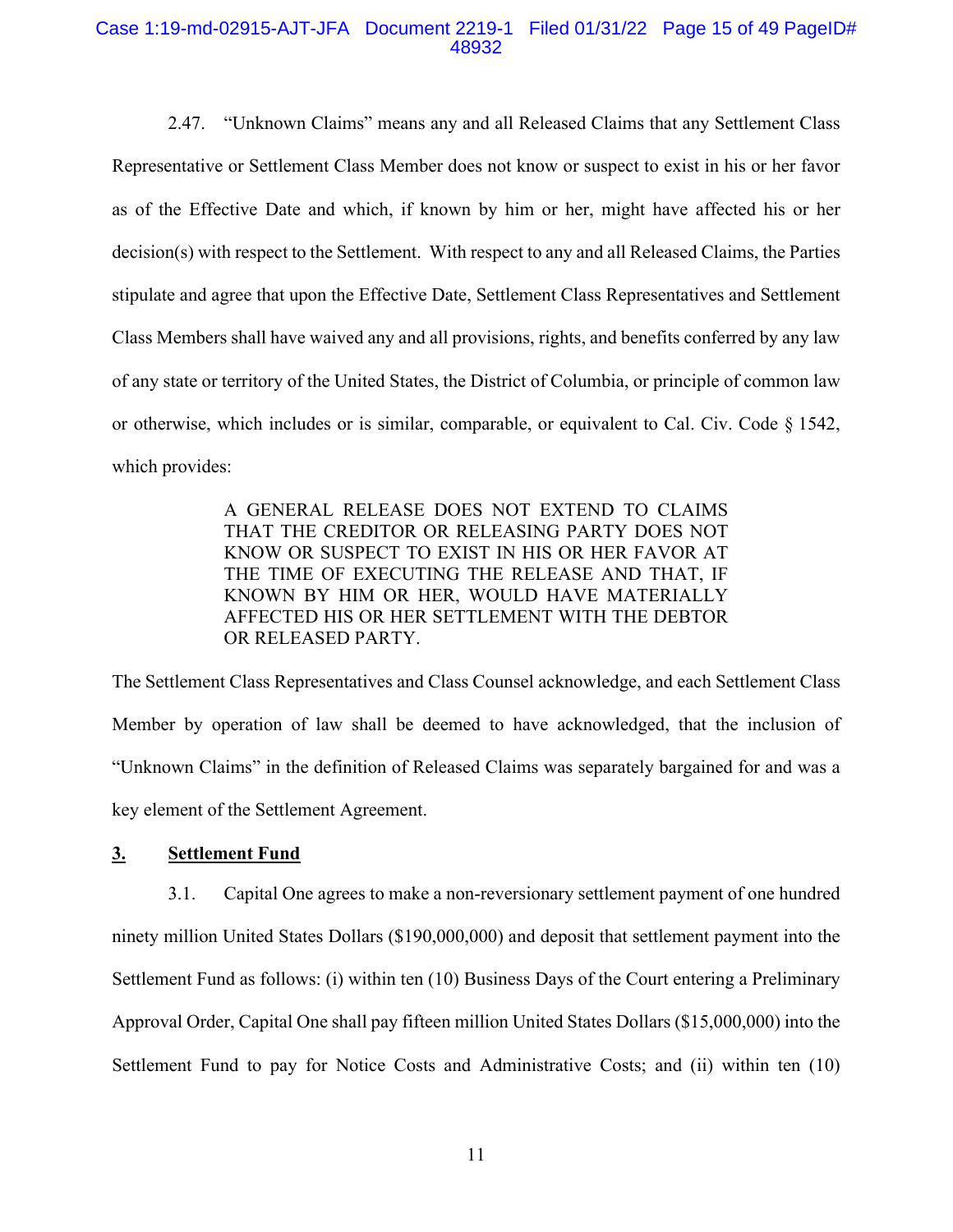#### Case 1:19-md-02915-AJT-JFA Document 2219-1 Filed 01/31/22 Page 16 of 49 PageID# 48933

Business Days of the Effective Date of the Settlement, Capital One shall fund the remaining balance of the Settlement Fund (*i.e.*, \$175,000,000).

3.2. The Settlement Fund shall be used to pay for (i) Notice Costs; (ii) Administrative Costs; (iii) Service Awards approved by the Court; (iv) Attorneys' Fees and Expenses approved by the Court; and (v) Settlement benefits for the Settlement Class as provided for in the Consumer Settlement Benefits Plan to be filed by Class Counsel and approved by the Court. In no event shall Capital One be obligated to pay more than one hundred ninety million United States Dollars (\$190,000,000) in connection with the Settlement of the Action, including with respect to all Notice Costs and Administrative Costs. In no event shall any funds revert to Capital One.

#### **4. Settlement Fund Account**

4.1. The Settlement Fund monies shall be held in the Settlement Fund Account, which shall be an account established at Huntington Bank.

4.2. All funds held in the Settlement Fund Account shall be deemed to be in the custody of the Court until such time as the funds shall be disbursed pursuant to this Agreement or further order of the Court.

4.3. No amounts may be withdrawn from the Settlement Fund Account unless (i) authorized by this Agreement; (ii) authorized by the Consumer Settlement Benefits Plan or Notice Plan, after approval by the Court; or (iii) otherwise approved by the Court.

4.4. The Parties agree that the Settlement Fund Account is intended to constitute a "qualified settlement fund" within the meaning of Treasury Regulation § 1.468B-1, *et seq*., and that the Settlement Administrator shall be the "administrator" within the meaning of Treasury Regulation  $\S$  1.468B-2(k)(3). The Parties further agree that the Settlement Fund Account shall be treated as a qualified settlement fund from the earliest date possible and agree to any relation-back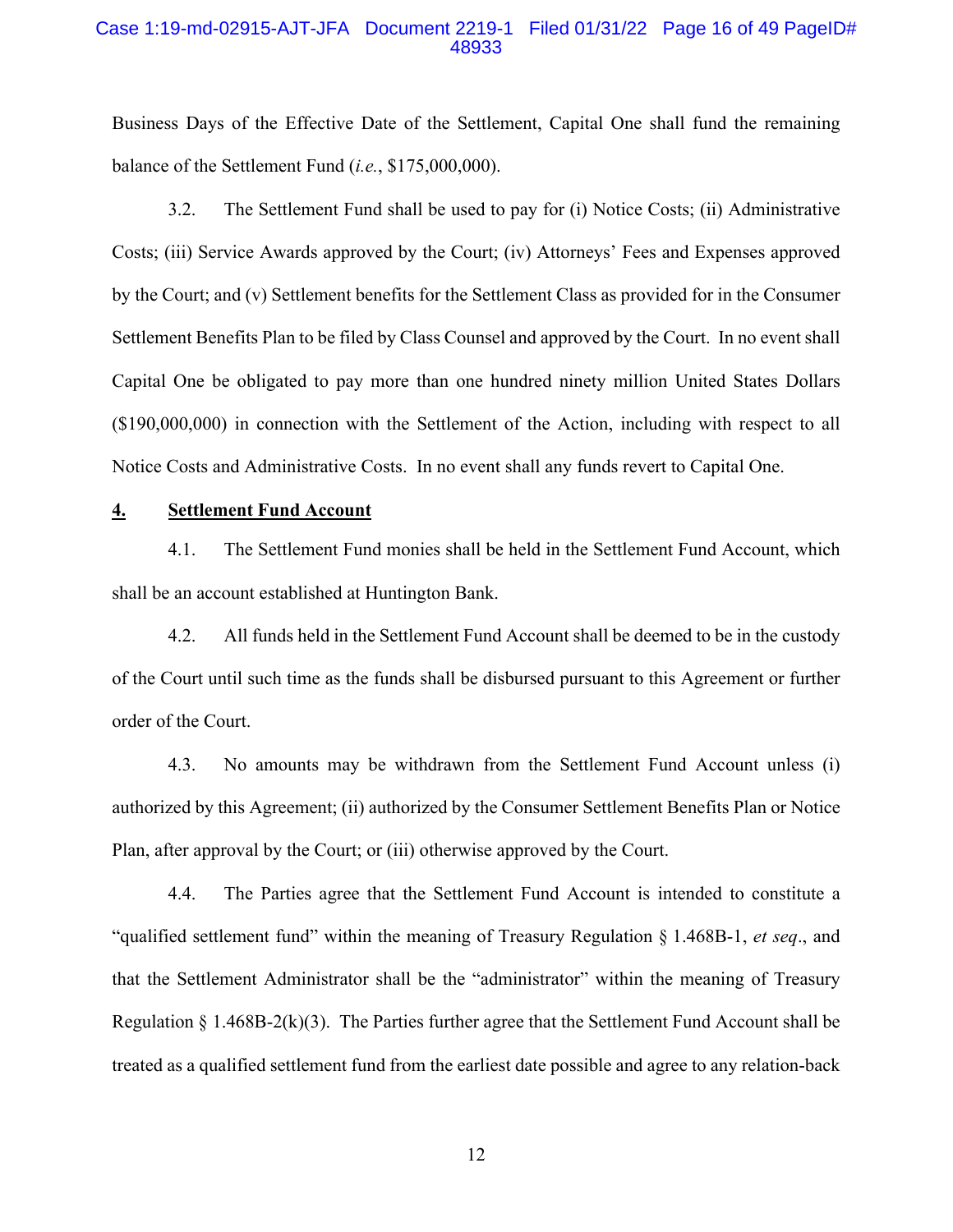#### Case 1:19-md-02915-AJT-JFA Document 2219-1 Filed 01/31/22 Page 17 of 49 PageID# 48934

election required to treat the Settlement Fund Account as a qualified settlement fund from the earliest date possible.

4.5. Upon or before establishment of the Settlement Fund Account, the Settlement Administrator shall apply for an employer identification number for the Settlement Fund Account utilizing IRS Form SS-4 and in accordance with Treasury Regulation  $\S$  1.468B-2(k)(4), and shall provide Capital One with that employer identification number on a properly completed and signed IRS Form W-9.

4.6. The Settlement Administrator shall file or cause to be filed, on behalf of the Settlement Fund Account, all required federal, state, and local tax returns, information returns, including, but not limited to, any Form 1099-series return, and tax withholdings statements, in accordance with the provisions of Treasury Regulation  $\S 1.468B-2(k)$  and Treasury Regulation  $§$  1.468B-2(1)(2). Any contract, agreement, or understanding with the Settlement Administrator relating to the Settlement Fund Account shall require the Settlement Administrator or its agent to file or cause to be filed, on behalf of the Settlement Fund Account, all required federal, state, and local tax returns, information returns, including, but not limited to any Form 1099-series return, and tax withholdings statements, in accordance with the provisions of Treasury Regulation  $\S 1.468B-2(k)(1)$  and Treasury Regulation  $\S 1.468B-2(1)(2)$ . The Settlement Administrator may, if necessary, secure the advice of a certified public accounting firm in connection with its duties and tax issues arising hereunder.

4.7. All Taxes relating to the Settlement Fund Account shall be paid out of the Settlement Fund Account, shall be considered to be an Administrative Cost of the Settlement, and shall be timely paid by the Settlement Administrator without prior order of the Court. Further, the Settlement Fund Account shall indemnify and hold harmless the Parties and the Parties' Counsel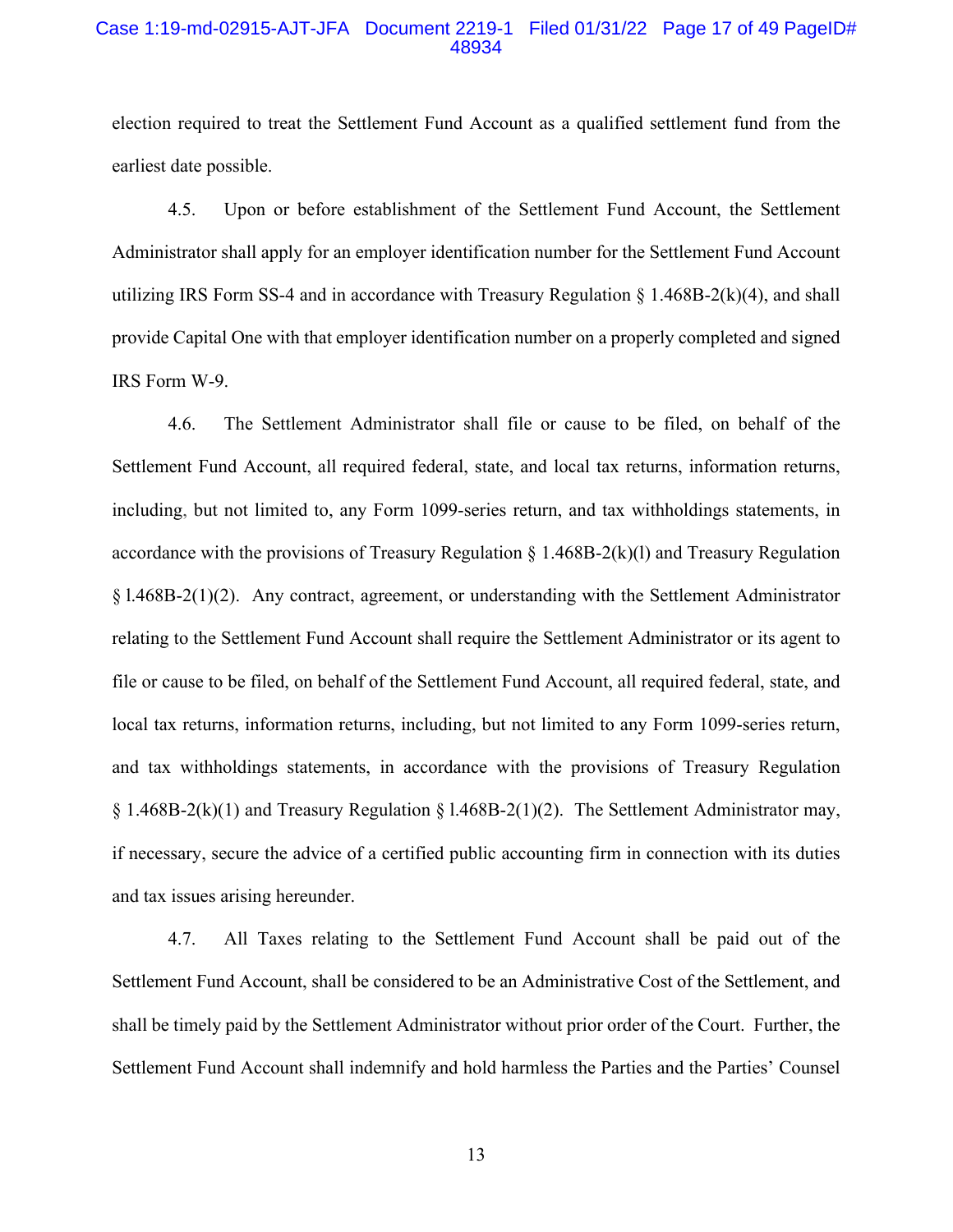#### Case 1:19-md-02915-AJT-JFA Document 2219-1 Filed 01/31/22 Page 18 of 49 PageID# 48935

for Taxes (including, without limitation, taxes payable by reason of any such indemnification payments).

4.8. Following its payment of the Settlement Fund monies as described in Section 3.1 of this Agreement, Capital One shall have no responsibility, financial obligation, or liability whatsoever with respect to investment of Settlement Fund Account funds, payment of federal, state, and local income, employment, unemployment, excise, and any other Taxes, penalties, interest, or other charges related to Taxes imposed on the Settlement Fund Account or its disbursements, payment of the administrative, legal, accounting, or other costs occasioned by the use or administration of the Settlement Fund Account.

#### **5. Business Practice Changes**

5.1. In addition to the monetary relief provided by the Settlement Fund as contemplated in the Consumer Settlement Benefits Plan to be filed with and approved by the Court, Capital One has agreed to implement and/or continue the Business Practice Changes described in Exhibit 2 to this Agreement for a minimum period of two (2) years from the date of Final Approval of the Settlement, except where specifically noted otherwise in Exhibit 2.

#### **6. Presentation of Settlement to the Court**

6.1. No later than January 31, 2022, the Settlement Class Representatives and Class Counsel shall file this Agreement along with a motion seeking a Preliminary Approval Order pursuant to the requirements of Federal Rule of Civil Procedure 23(e)(1). Such motion shall also include and seek approval of the Notice Plan and Consumer Settlement Benefits Plan.

6.2. After entry by the Court of a Preliminary Approval Order, and no later than fourteen (14) days before the Final Approval Hearing, Settlement Class Representatives shall file a motion seeking final approval of the Settlement and entry of a Final Approval Order and Judgment,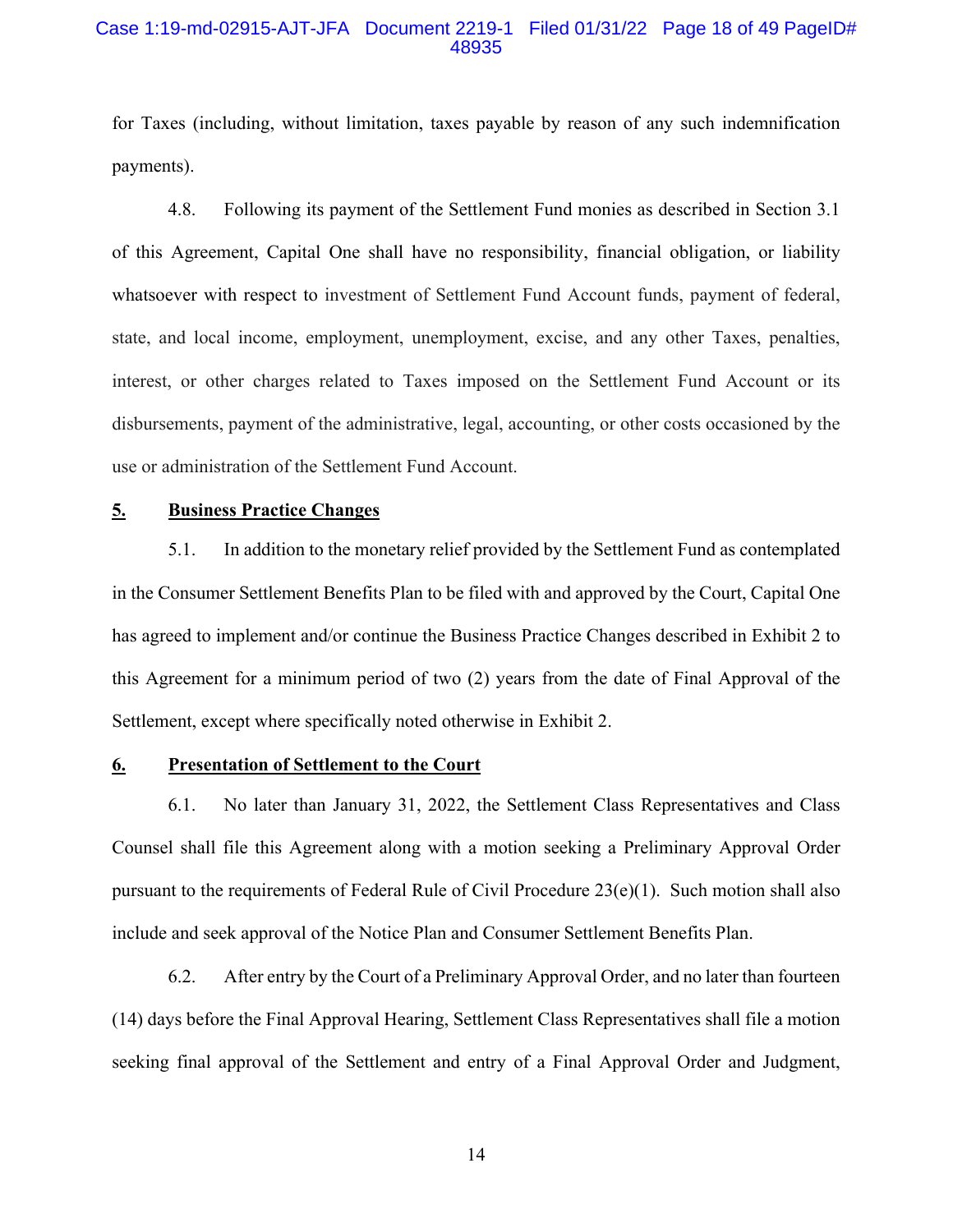# Case 1:19-md-02915-AJT-JFA Document 2219-1 Filed 01/31/22 Page 19 of 49 PageID# 48936

including a request that the preliminary certification of the Settlement Class for settlement purposes be made final.

# **7. Effective Date and Termination**

7.1. The Effective Date of the Settlement shall be the first Business Day after all of the following conditions have occurred:

7.1.1. The Parties execute this Agreement;

7.1.2. The Court enters a Preliminary Approval Order, which shall include approval of the Notice Plan and Consumer Settlement Benefits Plan to be proposed by Class Counsel;

7.1.3. Notice is provided to the Settlement Class in accordance with the Preliminary Approval Order and Notice Plan;

7.1.4. The Court enters a Final Approval Order and Judgment; and

7.1.5. The Final Approval Order and Judgment have become final because (i) the time for appeal, petition, rehearing, or other review has expired; (ii) if any appeal, petition, or request for rehearing or other review has been filed, the Final Approval Order and Judgment are affirmed without material change, or the appeal is dismissed or otherwise disposed of, and no other appeal, petition, rehearing or other review is pending, and the time for further appeals, petitions, and requests for rehearing or other review has expired.

7.2. Capital One may, in its sole discretion, terminate this Agreement upon five (5) Business Days written notice to Class Counsel if:

> (i) The Parties fail to obtain and maintain Preliminary Approval consistent with the material provisions of this Settlement Agreement, and after negotiating in good faith, the Parties are unable to modify the Settlement in a manner to obtain and maintain Preliminary Approval;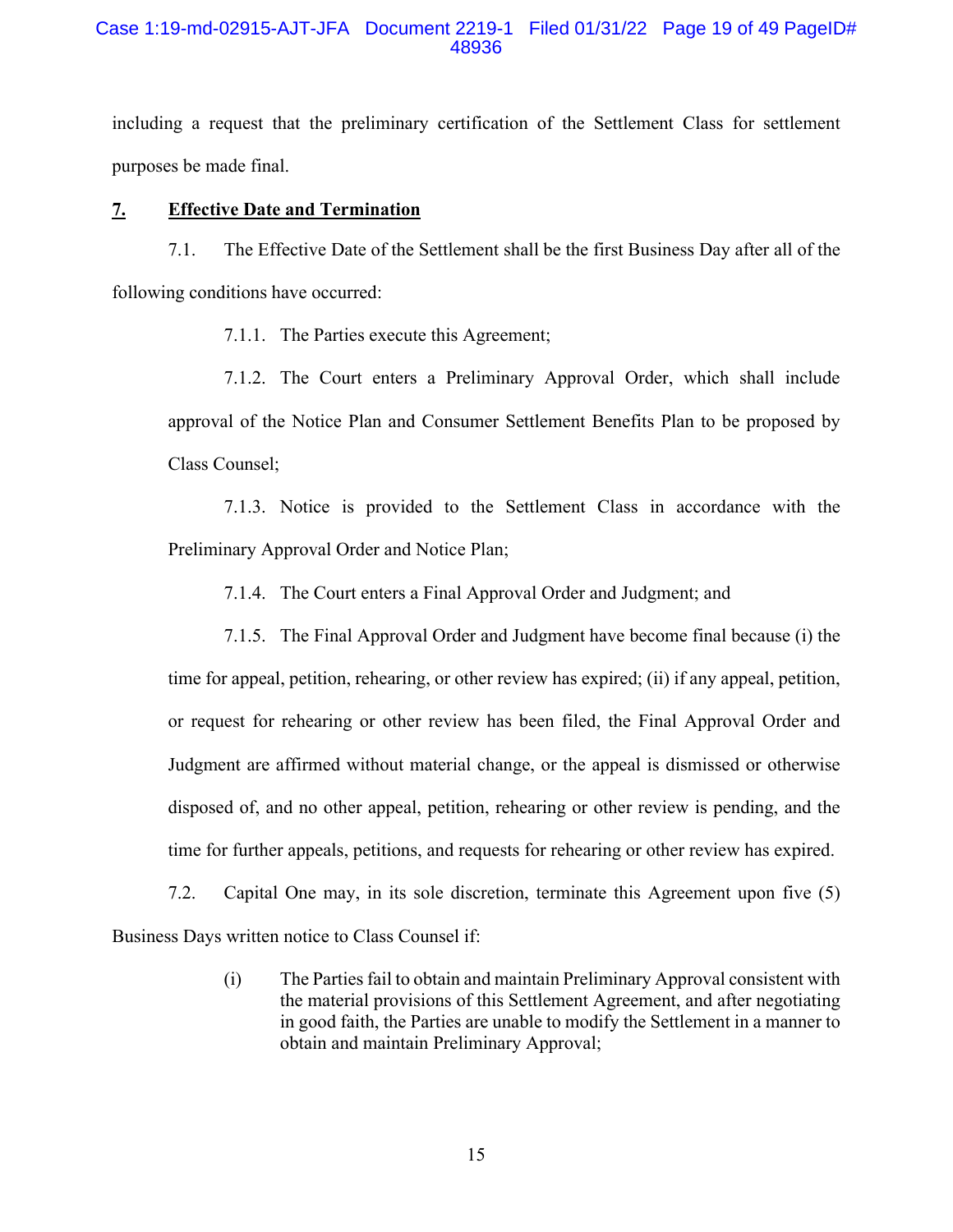- (ii) More than a specified number of individuals submit valid and timely requests to exclude themselves from the Settlement Class, as agreed to by the Parties and submitted to the Court for *in camera* review.
- (iii) The Court fails to enter a Final Approval Order and Judgment under the provisions of this Settlement Agreement;
- (iv) The settlement of the Settlement Class claims, or the Final Approval Order and Judgment, is not upheld on appeal; or
- (v) The Effective Date does not occur for any reason, including but not limited to the entry of an order by any court that would require either material modification or termination of the Settlement Agreement.
- 7.3. If this Agreement is terminated under Section 7.2 above, the following shall occur:
	- 7.3.1. Within ten (10) Business Days of receiving notice of a termination event

from Capital One's Counsel, the Settlement Administrator shall pay to Capital One an amount equal to the Settlement Fund, together with any interest or other income earned thereon, less (i) any Taxes paid or due with respect to such income and (ii) any reasonable and necessary Administrative Costs or Notice Costs already actually incurred and paid or payable from the Settlement Fund pursuant to the terms of this Agreement;

7.3.2. The Parties shall return to the status quo in the Action as if the Parties had not entered into this Agreement;

7.3.3. Any Court orders approving certification of the Settlement Class and any other orders entered pursuant to this Agreement shall be null and void and vacated, and shall not be used in or cited by any person or entity in support of claims or defenses or in support or in opposition to a future class certification motion in connection with any further proceedings in the Action or in any other action, lawsuit, arbitration, or other proceeding involving a Released Claim; and

7.3.4. This Agreement shall become null and void, and the fact of this Settlement and that Capital One did not oppose certification of a Settlement Class shall not be used or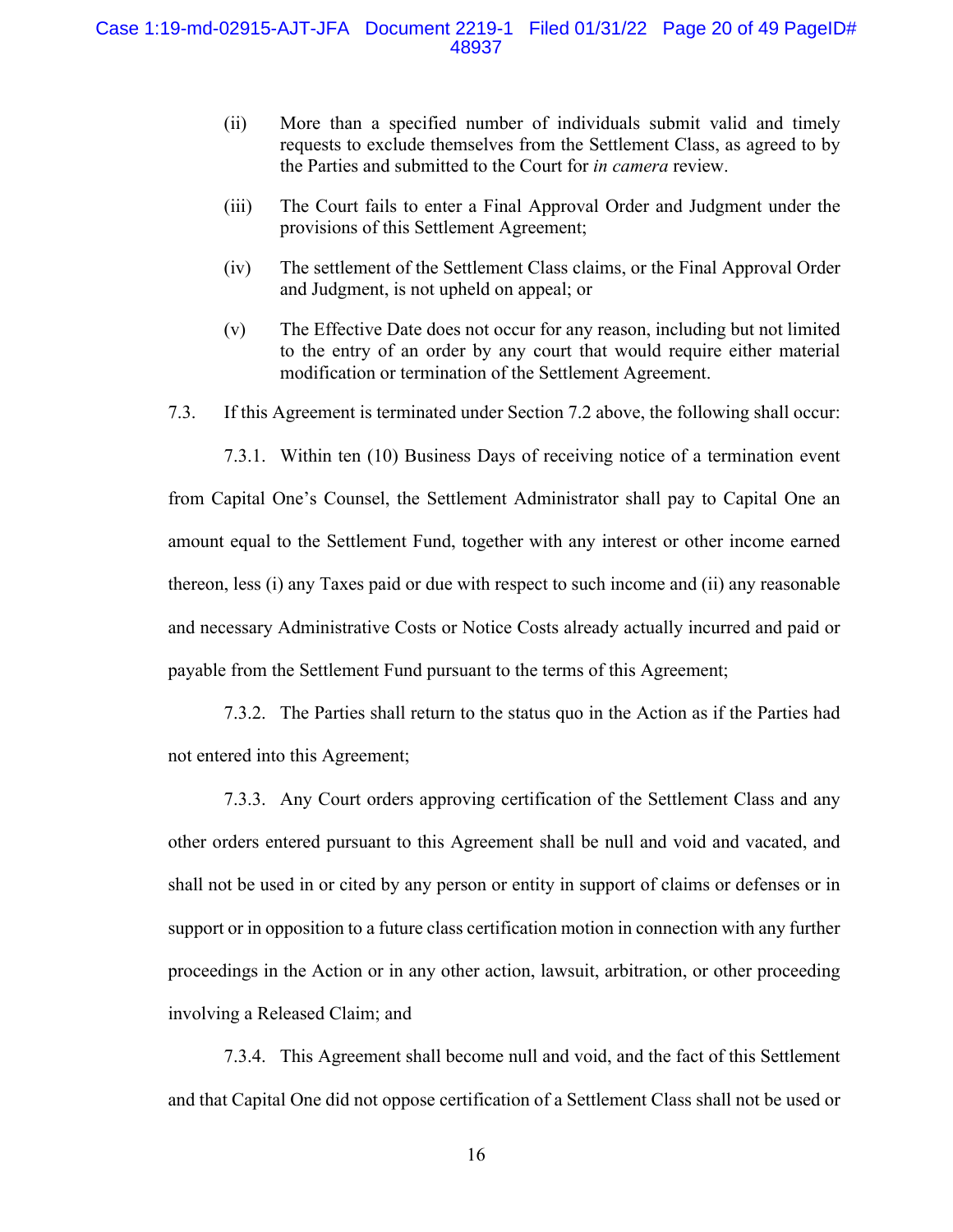# Case 1:19-md-02915-AJT-JFA Document 2219-1 Filed 01/31/22 Page 21 of 49 PageID# 48938

cited by any person or entity in support of claims or defenses or in support of or in opposition to a future class certification motion in connection with any further proceedings in the Action or in any other action, lawsuit, arbitration, or other proceeding involving a Released Claim.

#### **8. Consumer Settlement Benefits Plan**

8.1. In connection with a motion seeking a Preliminary Approval Order, Class Counsel shall present to the Court for approval the Consumer Settlement Benefits Plan, which shall describe in detail, among other things, (i) the benefits available to Settlement Class Members and (ii) the process and timing for submitting claims for such benefits.

8.2. The Settlement Administrator shall be responsible for implementing and executing the Consumer Settlement Benefits Plan.

8.3. As specified in Section 3.2, the costs associated with any benefits provided to Settlement Class Members under the Consumer Settlement Benefits Plan shall be paid from the Settlement Fund. For the avoidance of doubt, other than funding the Settlement Fund, Capital One shall not under any circumstances be responsible for the costs associated with any benefits provided for under the Consumer Settlement Benefits Plan.

**9. Duties of Settlement Administrator** 

9.1. The Parties agree that Class Counsel will retain, subject to Court approval, an independent Settlement Administrator. The Settlement Administrator shall perform the functions specified in this Agreement, any functions specified in the Notice Plan or Consumer Settlement Benefits Plan after Court approval, and any other functions approved by the Court. In addition to other responsibilities that are described elsewhere in this Agreement (and in the Notice Plan and Consumer Settlement Benefits Plan, once approved by the Court), the duties of the Settlement Administrator shall include: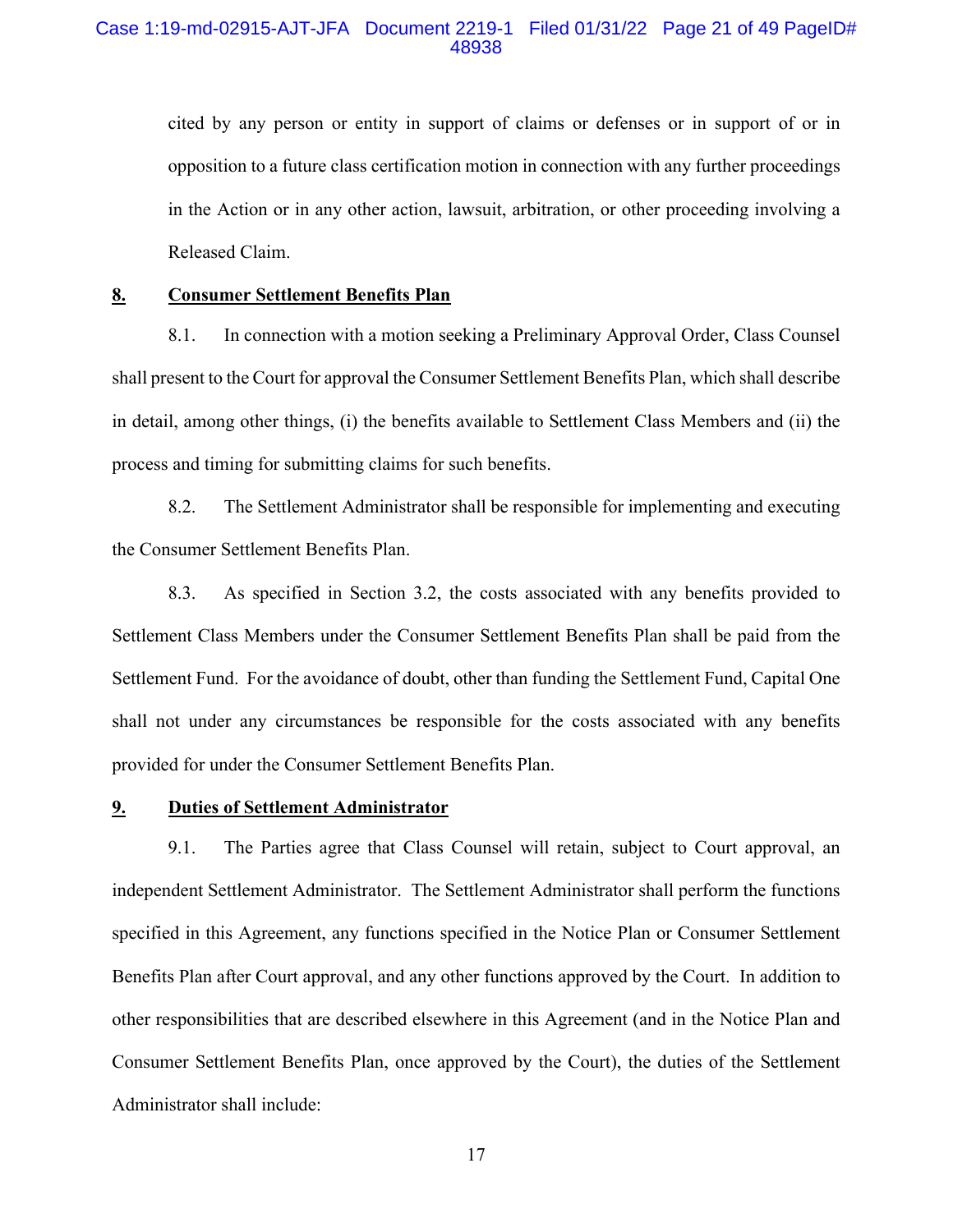9.1.1. Reviewing, determining the validity of, and processing all claims submitted by Settlement Class Members;

9.1.2. Establishing a reasonably practical procedure, using information obtained from Capital One pursuant to Section 10.2, to verify that claimants are Settlement Class Members.

9.1.3. Establishing and maintaining a post office box for receiving requests for exclusion from the Settlement Class;

9.1.4. Establishing and maintaining a Settlement website;

9.1.5. Responding to Settlement Class Member inquiries via U.S. mail, email, and telephone;

9.1.6. Establishing a toll-free telephone line for Settlement Class Members to call with Settlement-related inquiries, and answering the questions of Settlement Class members who call with or otherwise communicate such inquiries;

9.1.7. Paying Taxes;

9.1.8. Receiving and processing all written requests for exclusion from the Settlement Class and providing copies thereof to the Parties' Counsel. If the Settlement Administrator receives any requests for exclusion or other requests after the Opt-Out Deadline, the Settlement Administrator shall promptly provide copies thereof to the Parties' Counsel;

9.1.9. Within five (5) Business Days after the Opt-Out Deadline, providing a final report to the Parties' Counsel summarizing the number of written requests for exclusion and any other information requested by the Parties' Counsel;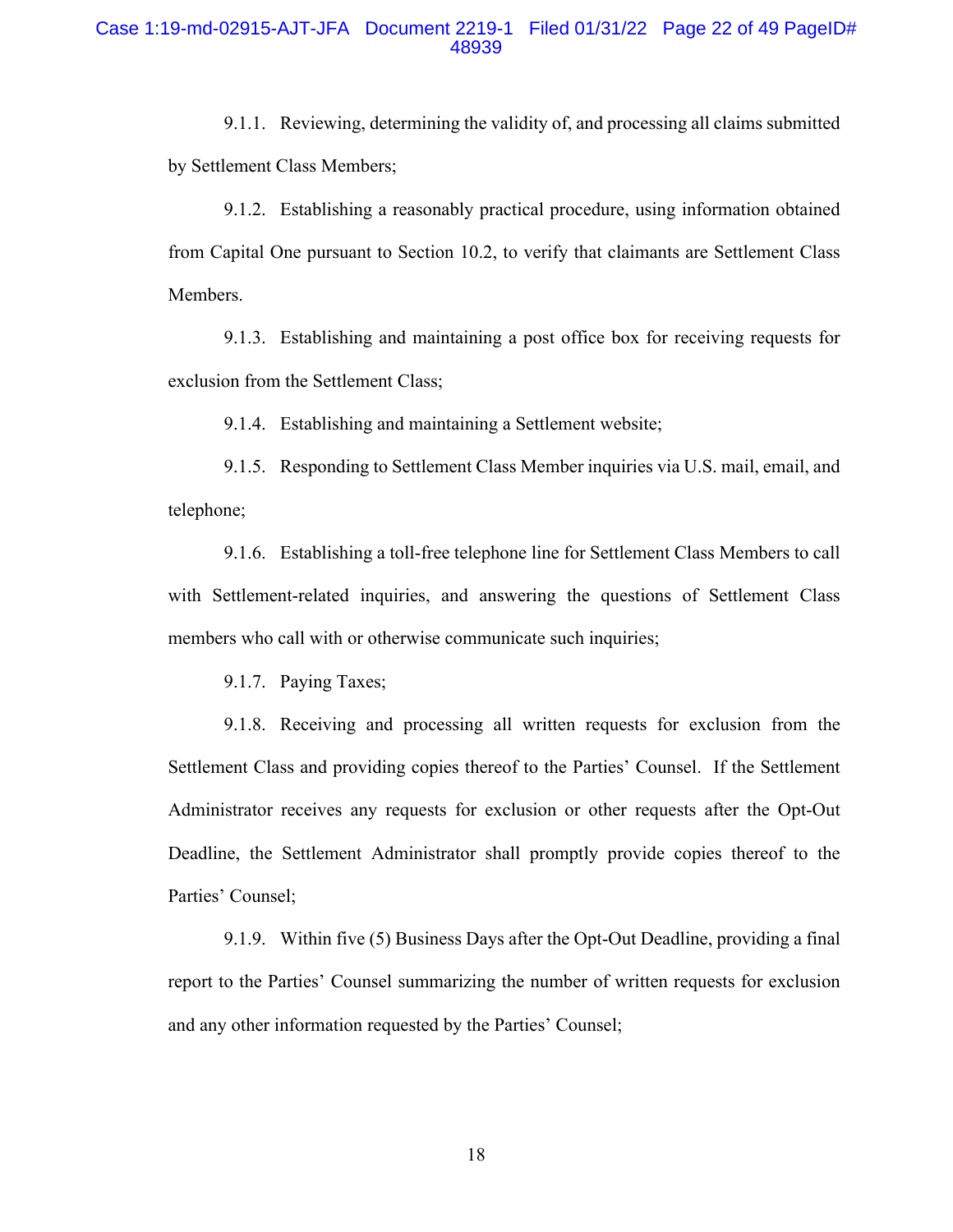#### Case 1:19-md-02915-AJT-JFA Document 2219-1 Filed 01/31/22 Page 23 of 49 PageID# 48940

9.1.10. After the Effective Date, processing and transmitting distributions to Settlement Class Members;

9.1.11. Prior to the Final Approval Hearing, preparing and executing an affidavit to submit to the Court that identifies each Settlement Class Member who timely and validly requested exclusion from the Settlement Class; and

9.1.12. Performing any other functions that the Parties jointly agree are necessary to accomplish administration of the Settlement.

9.2. As specified in Section 3.2, all Administrative Costs incurred by the Settlement Administrator or otherwise in connection with administering the Settlement shall be paid from the Settlement Fund. For the avoidance of doubt, Capital One shall not under any circumstances be responsible for any Administrative Costs.

9.3. Neither the Parties nor the Parties' Counsel shall have any liability whatsoever with respect to any act or omission of the Settlement Administrator, or any of its designees or agents, in connection with its performance of its duties under this Agreement, or under the Notice Plan or Consumer Settlement Benefits Plan once approved by the Court.

9.4. The Settlement Administrator shall indemnify and hold harmless the Parties and the Parties' Counsel for any liability arising from any act or omission of the Settlement Administrator, or any of its designees or agents, in connection with its performance of its duties under this Agreement, or under the Notice Plan or Consumer Settlement Benefits Plan once approved by the Court.

#### **10. Notice Plan**

10.1. In connection with a motion seeking a Preliminary Approval Order, Class Counsel shall present the Notice Plan to the Court for approval, which shall describe in detail the process for implementing and executing a plan to notify Settlement Class Members of, among other things,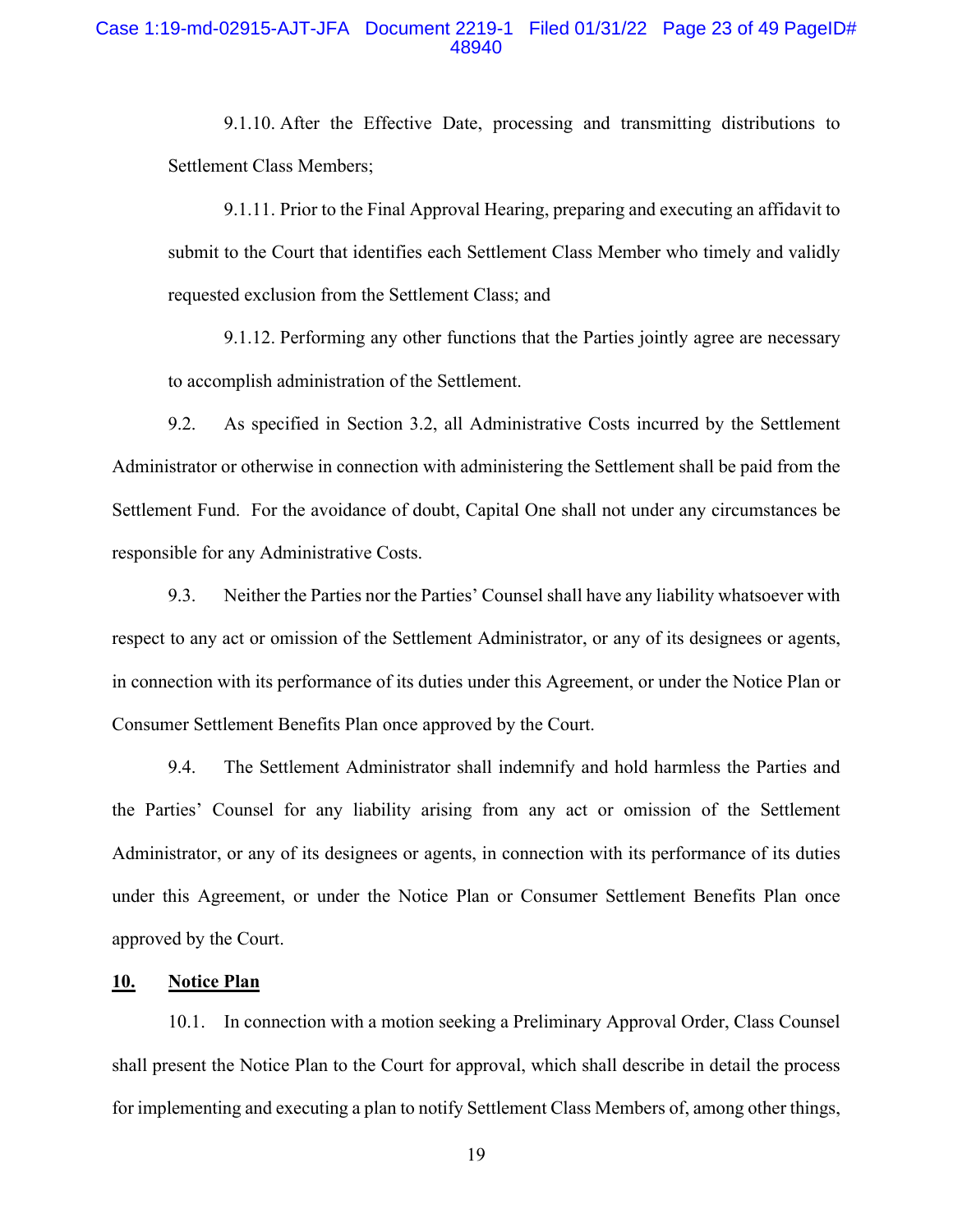#### Case 1:19-md-02915-AJT-JFA Document 2219-1 Filed 01/31/22 Page 24 of 49 PageID# 48941

(i) the Settlement, (ii) the availability and process for claiming benefits under the Consumer Settlement Benefits Plan, and (iii) the procedure for Settlement Class Members to object to the Settlement and request exclusion from the Settlement.

10.2. The Settlement Administrator shall be responsible for implementing and executing the Notice Plan. Within thirty (30) days after the Court's entry of a Preliminary Approval Order, Capital One shall provide to the Settlement Administrator a Class List, which shall include Settlement Class Members' full names, current addresses, and email addresses (to the extent available) as reflected in Capital One's records.

10.2.1. The Parties agree that the Class List shall be provided to the Settlement Administrator solely for the purpose of effecting the terms of this Settlement Agreement, and that such information shall not be used, disseminated, or disclosed by or to any other person for any other purpose.

10.2.2. Capital One's inclusion of an individual's information on the Class List is in no way an admission of liability by Capital One with respect to that individual nor is it an admission that a litigation class could be certified under Federal Rule of Civil Procedure 23 in the Actions.

10.2.3. Should the Settlement be terminated for any of the reasons identified in Section 7.2, the Settlement Class Representatives, the Settlement Administrator, and Class Counsel shall immediately destroy any and all copies of the Class List described in Section 10.2.

10.2.4. The provisions regarding the compilation and treatment of the Class List described in Section 10.2 and its subsections are material terms of this Settlement Agreement.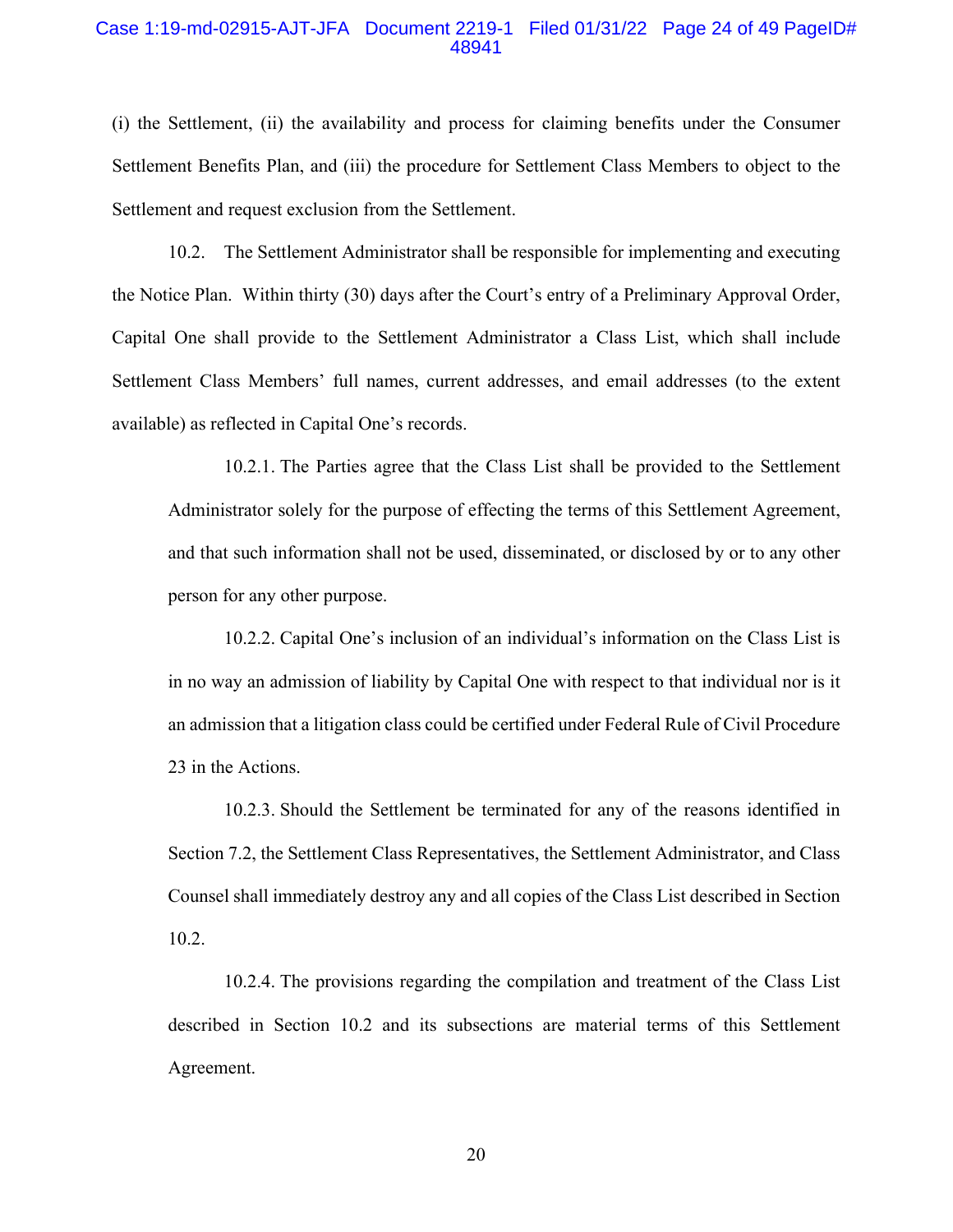#### Case 1:19-md-02915-AJT-JFA Document 2219-1 Filed 01/31/22 Page 25 of 49 PageID# 48942

10.3. As specified in Section 3.2, all Notice Costs incurred by the Settlement Administrator or otherwise in connection with implementing and executing the Notice Plan shall be paid from the Settlement Fund.

# **11. CAFA Notice**

11.1. Capital One will serve the notice required by the Class Action Fairness Act of 2005, 28 U.S.C. § 1715, not later than ten (10) days after this Agreement is filed with the Court.

#### **12. Covenants Not to Sue**

12.1. The Class Representatives covenant and agree: (i) not to file, commence, prosecute, intervene in, or participate in (as class members or otherwise) any action in any jurisdiction based on or relating to any Released Claim, or the facts and circumstances relating thereto, against any of the Released Parties; (ii) not to organize or solicit the participation of Settlement Class Members, or persons who would otherwise fall within the definition of the Settlement Class but who requested to be excluded from the Settlement Class, in a separate class for purposes of pursuing any action based on or relating to any Released Claim or the facts and circumstances relating thereto, against any of the Released Parties; and (iii) that the foregoing covenants and this Agreement shall be a complete defense to any Released Claim against any of the Released Parties.

#### **13. Representations and Warranties**

13.1. Each Party represents that:

- (i) such Party has the full legal right, power, and authority to enter into and perform this Agreement, subject to Court approval;
- (ii) such Party is voluntarily entering into the Agreement as a result of arm'slength negotiations conducted by its counsel;
- (iii) such Party is relying solely upon its own judgment, belief, and knowledge, and the advice and recommendations of its own independently selected counsel, concerning the nature, extent, and duration of their rights and claims hereunder and regarding all matters which relate in any way to the subject matter hereof;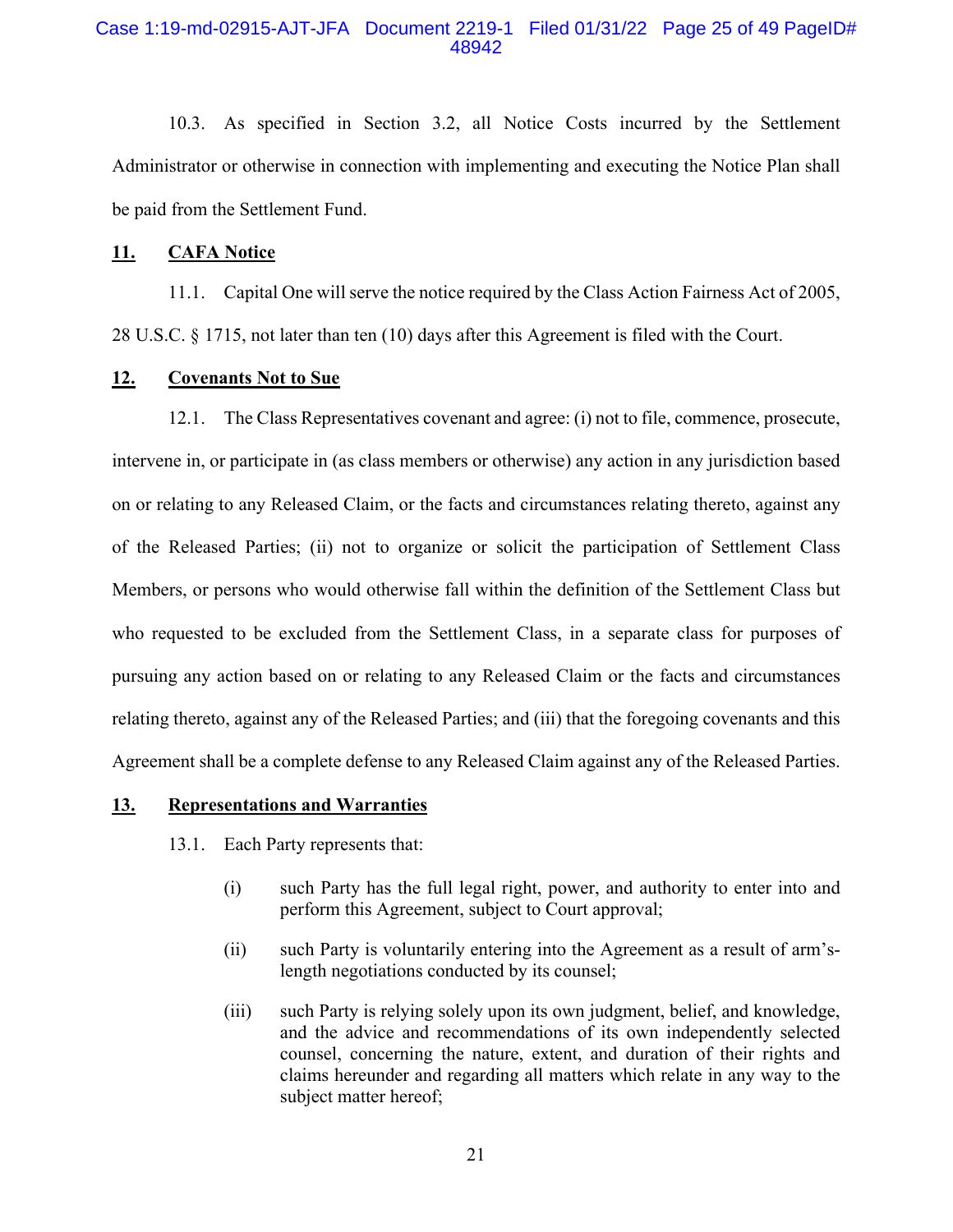- (iv) such Party has been represented by, and has consulted with, the counsel of its choice regarding the provisions, obligations, rights, risks, and legal effects of this Agreement and has been given the opportunity to review independently this Agreement with such legal counsel and agree to the particular language of the provisions herein;
- (v) the execution and delivery of this Agreement by such Party and the consummation by such Party of the transactions contemplated by this Agreement have been duly authorized by such Party;
- (vi) except as provided herein, such Party has not been influenced to any extent whatsoever in executing the Agreement by representations, statements, or omissions pertaining to any of the foregoing matters by any Party or by any person representing any party to the Agreement;
- (vii) each of the Parties assumes the risk of mistake as to facts or law;
- (viii) this Agreement constitutes a valid, binding, and enforceable agreement; and
- (ix) no consent or approval of any person or entity is necessary for such Party to enter into this Agreement.

13.2. The Settlement Class Representatives represent and warrant that they have not assigned or otherwise transferred any interest in any of the Released Claims against any of the Released Parties, and further covenant that they will not assign or otherwise transfer any interest in any of the Released Claims against any of the Released Parties.

13.3. The Settlement Class Representatives represent and warrant that they have no surviving claim or cause of action against any of the Released Parties with respect to any of the Released Claims.

#### **14. Releases**

14.1. As of the Effective Date, all Settlement Class Members and all Settlement Class Representatives, on behalf of themselves, their heirs, assigns, executors, administrators, predecessors, and Successors, and any other person purporting to claim on their behalf, hereby expressly, generally, absolutely, and unconditionally release and discharge any and all Released Claims against the Released Parties (including Amazon, which is an intended third-party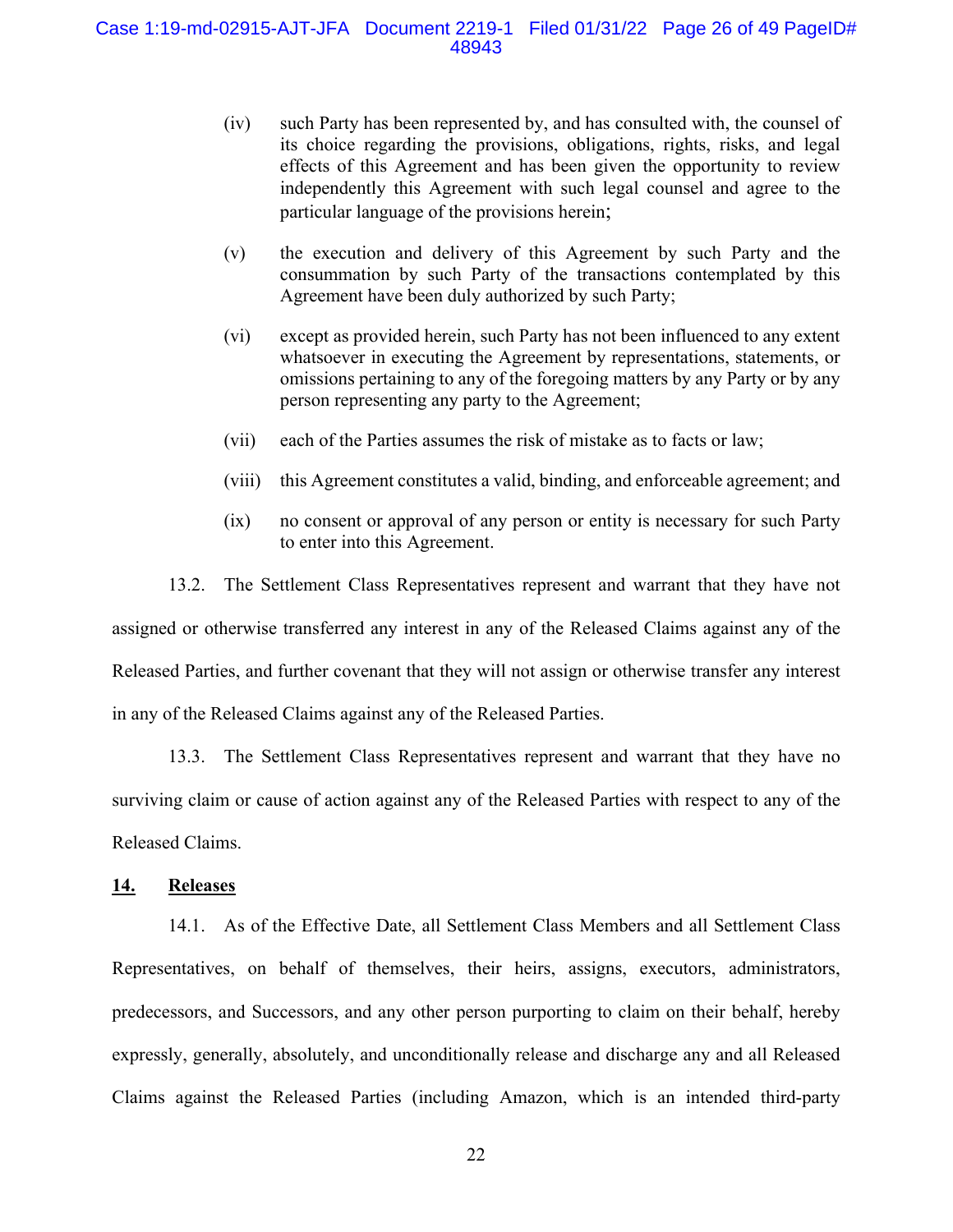#### Case 1:19-md-02915-AJT-JFA Document 2219-1 Filed 01/31/22 Page 27 of 49 PageID# 48944

beneficiary of the release in this Section), and any of their current, former, and future Affiliates, Parents, Subsidiaries, representatives, officers, agents, directors, employees, contractors, vendors, insurers, Successors, assigns, and attorneys, except for claims relating to the enforcement of the Settlement or this Agreement.

14.2. The Parties understand that if the facts upon which this Agreement is based are found hereafter to be different from the facts now believed to be true, each Party expressly assumes the risk of such possible difference in facts, and agrees that this Agreement, including the releases contained herein, shall remain effective notwithstanding such difference in facts. The Parties agree that in entering this Agreement, it is understood and agreed that each Party relies wholly upon its own judgment, belief, and knowledge and that each Party does not rely on inducements, promises, or representations made by anyone other than those embodied herein. Notwithstanding any other provision of this Agreement (including, without limitation, this Section), nothing in this Agreement shall be deemed to in any way impair, limit, or preclude the Parties' rights to enforce any provision of this Agreement, or any court order implementing this Agreement, in a manner consistent with the terms of this Agreement.

14.3. The Parties agree that the Released Parties will suffer irreparable harm if any Settlement Class Member takes action inconsistent with Section 14, and that in that event, the Released Parties may seek an injunction as to such action without further showing of irreparable harm in this or any other forum.

14.4. Promptly after the Effective Date, Class Counsel and the Settlement Class Representatives shall dismiss with prejudice all claims, actions, or proceedings that are released pursuant to this Agreement.

#### **15. No Admission of Wrongdoing**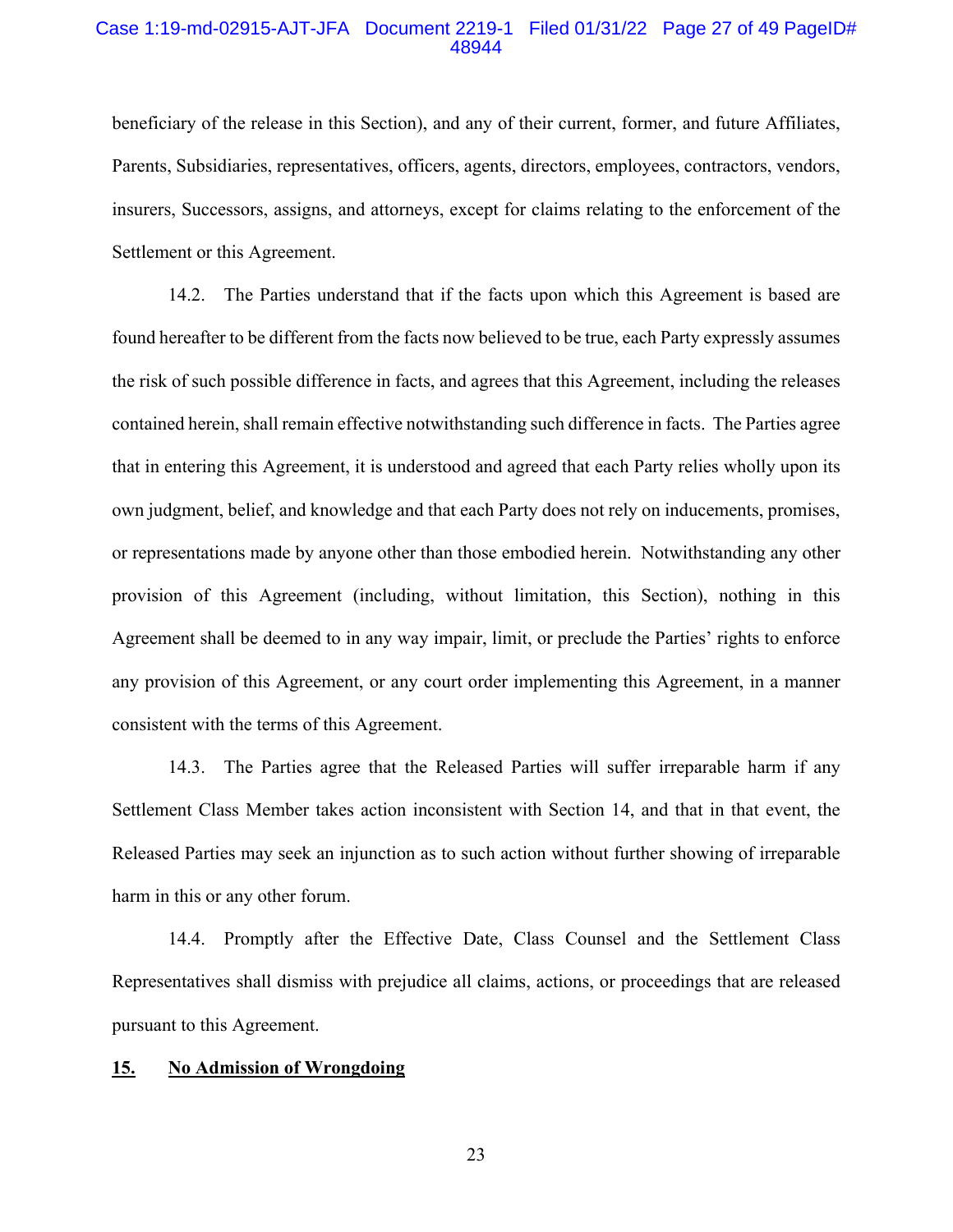#### Case 1:19-md-02915-AJT-JFA Document 2219-1 Filed 01/31/22 Page 28 of 49 PageID# 48945

15.1. This Agreement is made for the sole purpose of attempting to consummate settlement of the Actions on a class-wide basis. The Agreement compromises claims which are contested in good faith, and it shall not be deemed an admission by any of the Parties as to the merits of any claim or defense.

15.2. This Agreement, whether or not consummated, any communications and negotiations relating to this Agreement or the Settlement, and any proceedings taken pursuant to this Agreement:

15.2.1. Shall not be offered or received against any Defendant as evidence of or construed as or deemed to be evidence of any presumption, concession, or admission by any Defendant with respect to the truth of any fact alleged by any Settlement Class Representative or any Settlement Class Member or the validity of any claim that has been or could have been asserted in the Actions or in any litigation, or the deficiency of any defense that has been or could have been asserted in the Actions or in any litigation, or of any liability, negligence, fault, breach of duty, or wrongdoing of any Defendant;

15.2.2. Shall not be offered or received against any Defendant as evidence of a presumption, concession, or admission of any fault, misrepresentation, or omission with respect to any statement or written document approved or made by any Defendant;

15.2.3. Shall not be offered or received against any Defendant as evidence of a presumption, concession, or admission with respect to any liability, negligence, fault, breach of duty, or wrongdoing, or in any way referred to for any other reason as against any Defendant, in any other civil, criminal, or administrative action, or proceeding, other than such proceedings as may be necessary to effectuate the provisions of this Agreement;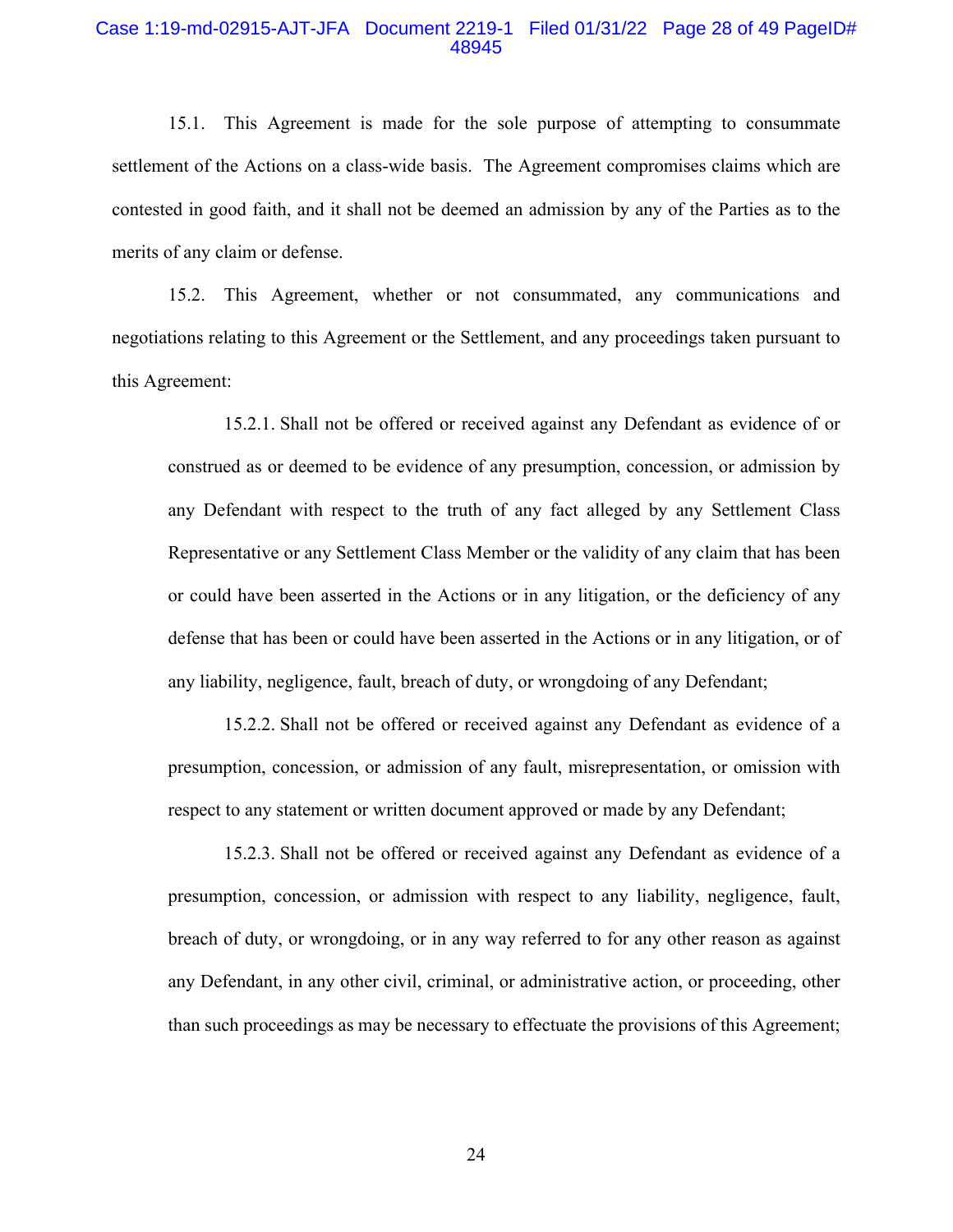#### Case 1:19-md-02915-AJT-JFA Document 2219-1 Filed 01/31/22 Page 29 of 49 PageID# 48946

provided, however, that if this Agreement is approved by the Court, the Parties may refer to it to effectuate the liability protection granted them hereunder;

15.2.4. Shall not be construed against any Defendant as an admission or concession that the consideration to be given hereunder represents the amount that could be or would have been recovered after trial;

15.2.5. Shall not be construed as or received in evidence as an admission, concession, or presumption against any Settlement Class Representative or any Settlement Class Member that any of their claims are without merit, or that any defenses asserted by any Defendants have any merit, or that damages recoverable under the Actions would not have exceeded the Settlement Fund, provided, however, that if this Agreement is approved by the Court, the Defendants may refer to it to enforce the release of claims granted to them hereunder; and

15.2.6. Shall not be used by the Settlement Class Representatives or Class Counsel to argue or present any argument that Defendants could not contest class certification and/or proceeding collectively on any grounds if the Actions were to proceed or to establish any of the elements of class certification in any litigated certification proceedings, whether in the Actions or in any other judicial proceeding in which any Defendant is a party.

15.3. The negotiation, terms, and entry of the Parties into this Agreement shall remain subject to the provisions of Federal Rule of Evidence 408, any and all state statutes of a similar nature, and the mediation privilege.

15.4. Notwithstanding the foregoing, Defendants may use, offer, admit, or refer to this Agreement and to the Settlement reached herein where necessary to defend themselves in any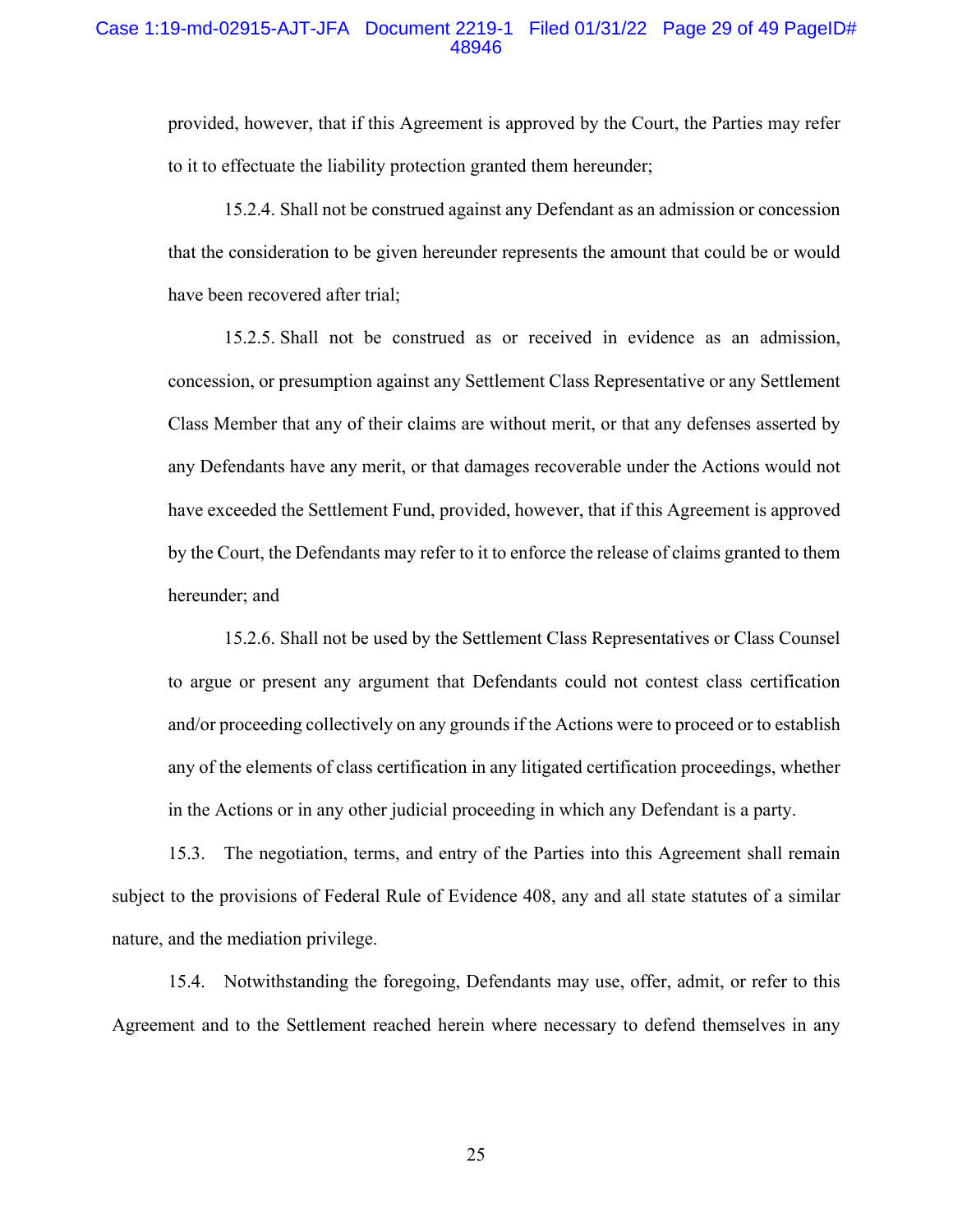#### Case 1:19-md-02915-AJT-JFA Document 2219-1 Filed 01/31/22 Page 30 of 49 PageID# 48947

other action, or in any judicial, administrative, regulatory, arbitrative, or other proceeding, and as necessary to comply with regulatory and/or disclosure obligations.

# **16. Opt-Outs**

16.1. Any Settlement Class Member who wishes to exclude themselves from the Settlement Class must submit a written request for exclusion to the Settlement Administrator, postmarked no later than the Opt-Out Deadline.

- 16.2. The written request for exclusion must:
	- (i) Identify the case name of the Action;
	- (ii) Identify the name and address of the Settlement Class Member seeking exclusion;
	- (iii) Be personally signed by the Settlement Class Member seeking exclusion;
	- (iv) Include a statement clearly indicating the Settlement Class Member's intent to be excluded from the Settlement; and
	- (v) Request exclusion only for that one Settlement Class Member whose personal signature appears on the request.

16.3. Opt-out requests seeking exclusion on behalf of more than one Settlement Class Member shall be deemed invalid by the Settlement Administrator.

16.4. Any Settlement Class Member who submits a valid and timely request for exclusion in the manner described herein shall not: (i) be bound by any orders or judgments entered in connection with the Settlement; (ii) be entitled to any relief under, or be affected by, the Agreement; (iii) gain any rights by virtue of the Agreement; or (iv) be entitled to object to any aspect of the Settlement.

16.5. Any Settlement Class Member who does not submit a valid and timely request for exclusion in the manner described herein shall be deemed to be part of the Settlement Class upon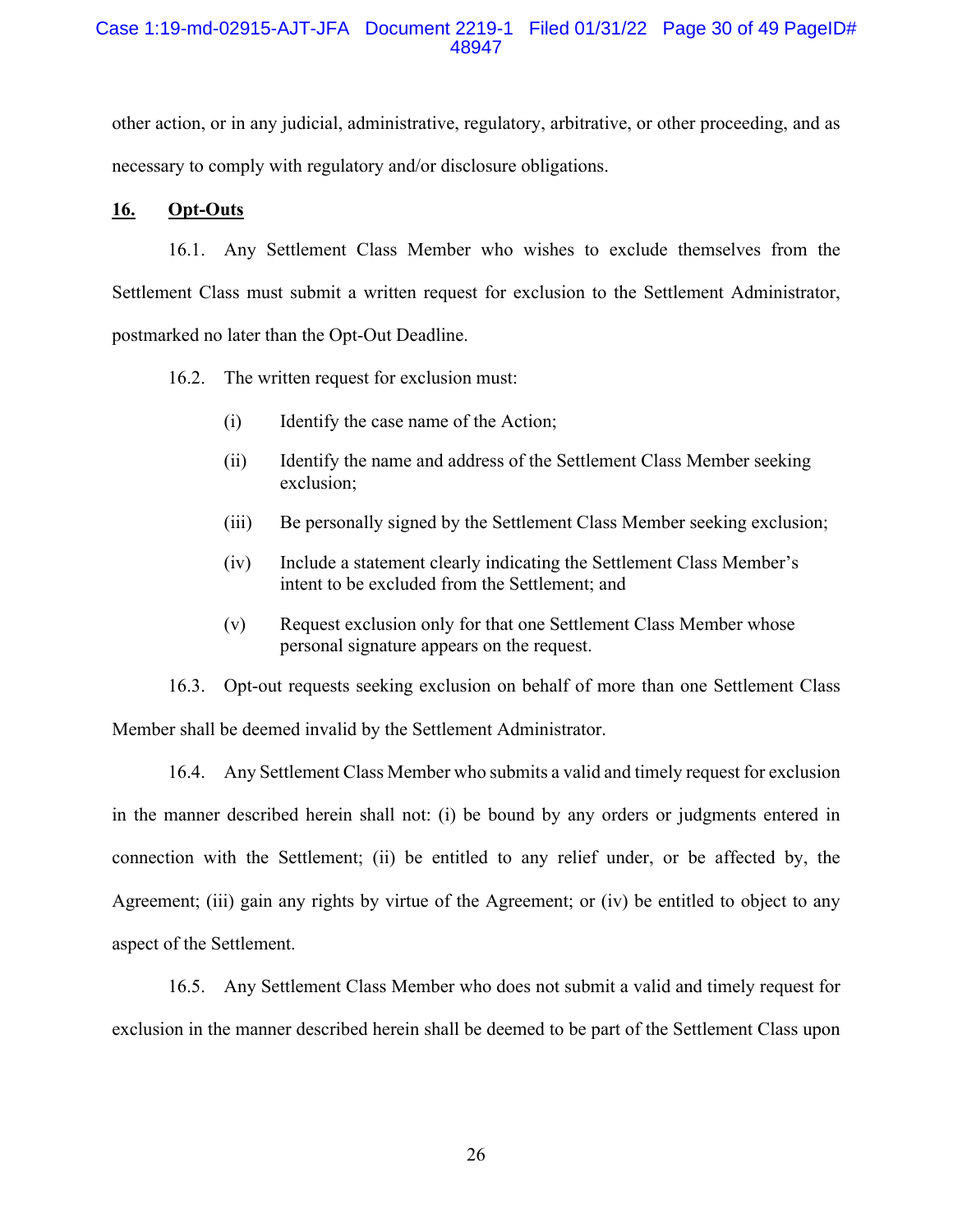# Case 1:19-md-02915-AJT-JFA Document 2219-1 Filed 01/31/22 Page 31 of 49 PageID# 48948

expiration of the Opt-Out Deadline, and shall be bound by all subsequent proceedings, orders, and judgments applicable to the Settlement Class.

16.6. Class Counsel agree that this Settlement Agreement is fair, reasonable, and in the best interests of the Settlement Class Members.

# **17. Objections**

17.1. Any Settlement Class Member who wishes to object to the Settlement must submit

a written objection to the Court on or before the Objection Deadline, as specified in the Preliminary

Approval Order.

17.2. The written objection must include:

- (i) The case name and number of the Action;
- (ii) The name, address, telephone number of the objecting Settlement Class Member and, if represented by counsel, of his/her counsel;
- (iii) A statement of whether the objection applies only to the objector, to a specific subset of the class, or to the entire class;
- (iv) A statement of the specific grounds for the objection; and
- (v) A statement of whether the objecting Settlement Class Member intends to appear at the Final Approval Hearing, and if so, whether personally or through counsel.

17.3. In addition to the foregoing requirements, if an objecting Settlement Class Member is represented by counsel and such counsel intends to speak at the Final Approval Hearing, the written objection must include a detailed description of any evidence the objecting Settlement Class Member may offer at the Final Approval Hearing, as well as copies of any exhibits the objecting Settlement Class Member may introduce at the Final Approval Hearing.

17.4. Any Settlement Class Member who fails to object to the Settlement in the manner described in this Agreement and in the notice provided pursuant to the Notice Plan shall be deemed to have waived any such objection, shall not be permitted to object to any terms or approval of the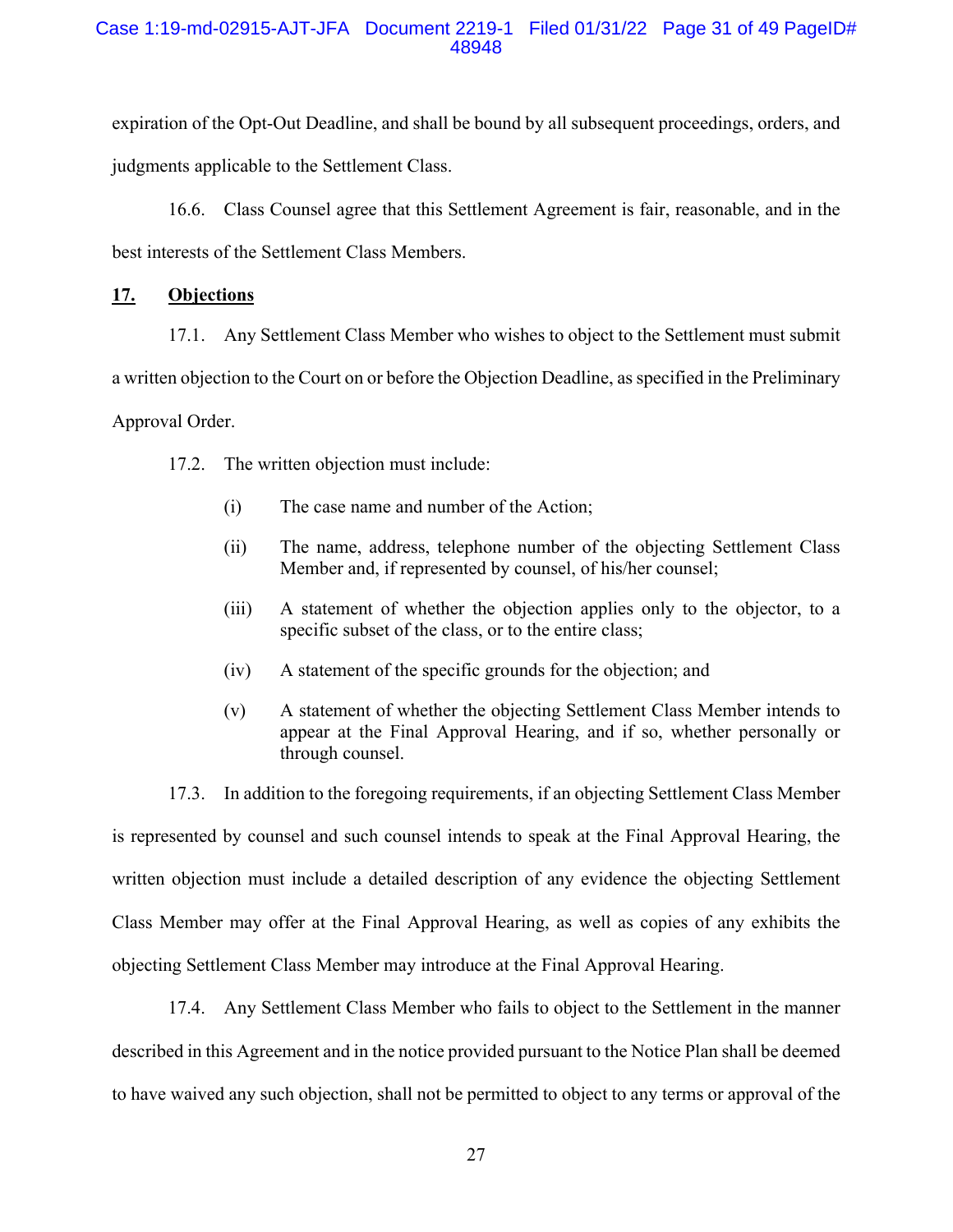#### Case 1:19-md-02915-AJT-JFA Document 2219-1 Filed 01/31/22 Page 32 of 49 PageID# 48949

Settlement at the Final Approval Hearing, and shall be precluded from seeking any review of the Settlement or the terms of this Agreement by appeal or any other means.

#### **18. Service Awards**

18.1. The Settlement Class Representatives and Class Counsel shall submit a request to the Court for payment of Service Awards, not to exceed five thousand United States Dollars (\$5,000) per individual, to (i) the Settlement Class Representatives and (ii) any other Settlement Class Member who was deposed in the Action. Any request for Service Awards must be filed with the Court at least twenty-one (21) days before the Objection Deadline. If approved by the Court, such Service Awards shall be paid by the Settlement Administrator from the Settlement Fund within fourteen (14) Business Days after the Effective Date. For the avoidance of doubt, Capital One shall not under any circumstances be responsible for the payment of any Service Awards.

18.2. Capital One agrees not to oppose any request to the Court for Service Awards, provided such request does not seek more than five thousand United States Dollars (\$5,000) per individual.

18.3. The Parties agree that the effectiveness of this Agreement is not contingent upon the Court's approval of the payment of any Service Awards. If the Court declines to approve, in whole or in part, a request for Service Awards, all remaining provisions in this Agreement shall remain in full force and effect. No decision by the Court, or modification or reversal or appeal of any decision by the Court, concerning the payment of Service Awards, or the amount thereof, shall be grounds for cancellation or termination of this Agreement.

#### **19. Attorneys' Fees and Expenses**

19.1. Class Counsel shall submit a request to the Court for payment of Attorneys' Fees, expressed as a percentage of the value conferred by the Settlement on the Settlement Class, and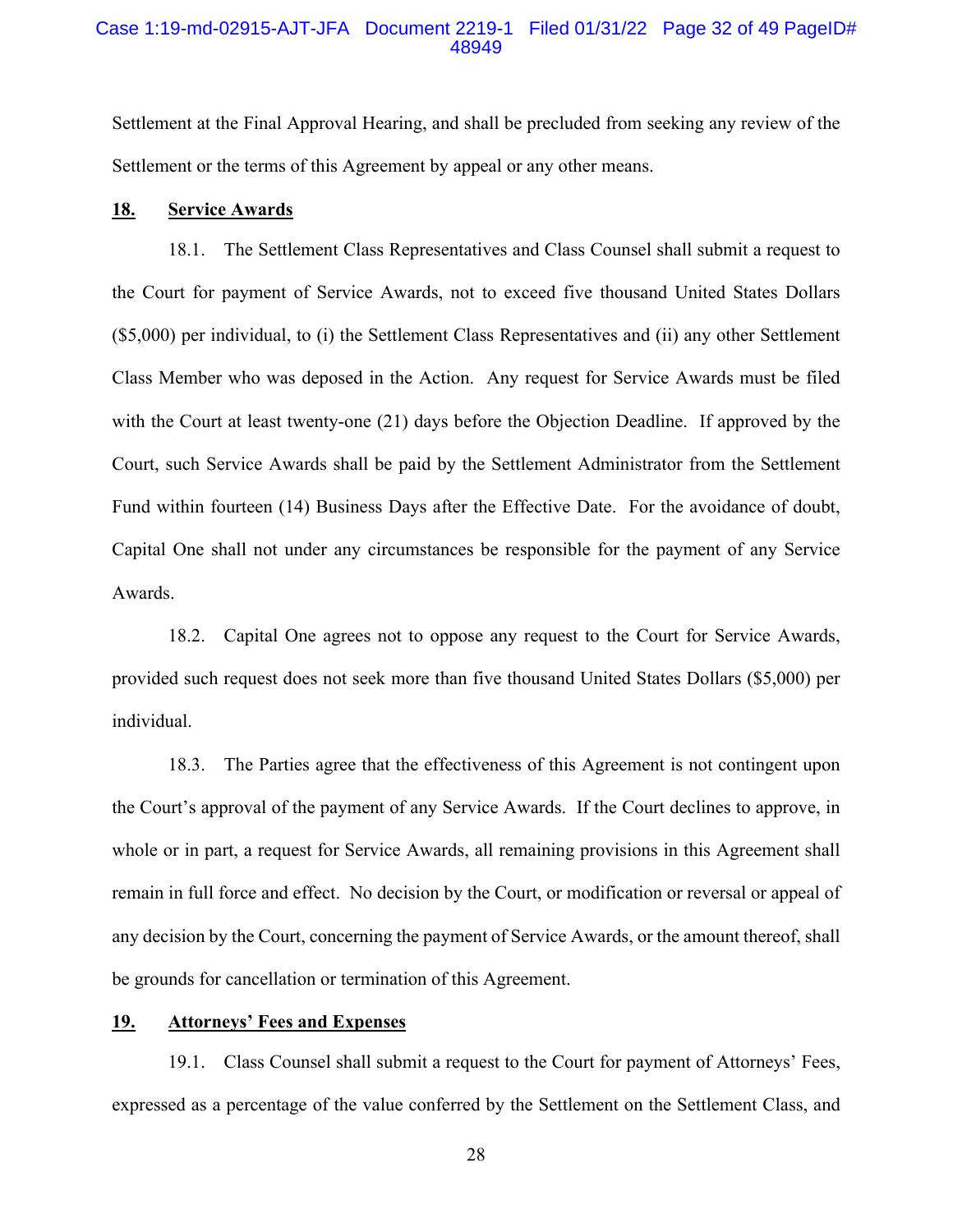#### Case 1:19-md-02915-AJT-JFA Document 2219-1 Filed 01/31/22 Page 33 of 49 PageID# 48950

for reimbursement of Expenses incurred in prosecuting and settling the Action. Any request for Attorneys' Fees and Expenses must be filed with the Court at least twenty-one (21) days before the Objection Deadline. If approved by the Court, such Attorneys' Fees and Expenses shall be paid by the Settlement Administrator from the Settlement Fund within fourteen (14) Business Days of the Effective Date. For the avoidance of doubt, Capital One shall not under any circumstances be responsible for the payment of any Attorneys' Fees and Expenses.

19.2. Capital One agrees not to oppose any request to the Court for Attorneys' Fees, provided such a request does not seek a fee in excess of thirty-five percent (35%) of the Settlement Fund. Notwithstanding the foregoing, Capital One shall have the right to file a response to any request for Attorneys' Fees or Expenses to address any misstatements made therein.

19.3. The Parties agree that the effectiveness of this Agreement is not contingent upon the Court's approval of the payment of any Attorneys' Fees or Expenses. If the Court declines to approve, in whole or in part, a request for Attorneys' Fees or Expenses, all remaining provisions in this Agreement shall remain in full force and effect. No decision by the Court, or modification or reversal or appeal of any decision by the Court, concerning the payment of Attorneys' Fees or Expenses, or the amount thereof, shall be grounds for cancellation or termination of this Agreement.

#### **20. Confidentiality**

20.1. The Parties and the Parties' Counsel agree that the terms of this Settlement shall remain confidential and not be disclosed until the Agreement is publicly filed in connection with the Settlement Class Representatives' motion seeking a Preliminary Approval Order.

#### **21. Notices**

21.1. All notices to Class Counsel provided for in this Agreement shall be sent by e-mail and First Class mail to the following: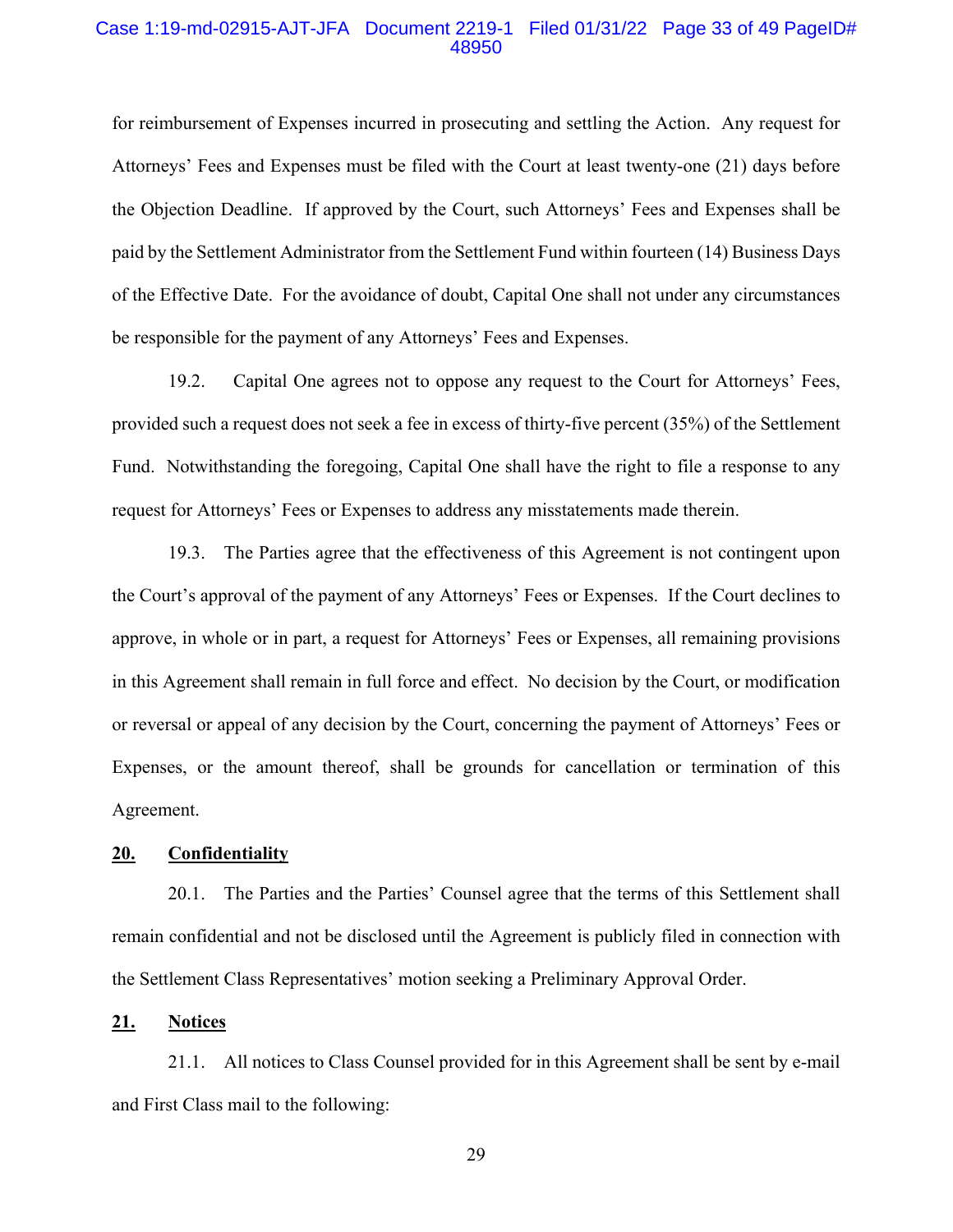Norman E. Siegel **STUEVE SIEGEL HANSON LLP**  460 Nichols Road, Suite 200 Kansas City, MO 64112 siegel@stuevesiegel.com

Karen Hanson Riebel **LOCKRIDGE GRINDAL NAUEN, P.L.L.P**  100 Washington Avenue South, Suite 2200 Minneapolis, MN 55401 khriebel@locklaw.com

John A. Yanchunis **MORGAN & MORGAN COMPLEX LITIGATION GROUP**  201 N. Franklin Street, 7th Floor Tampa, FL 33602 jyanchunis@ForThePeople.com

21.2. All notices to Capital One or Capital One's Counsel provided for in this Agreement

shall be sent by e-mail and First Class mail to the following:

David L. Balser S. Stewart Haskins II **KING & SPALDING LLP** 1180 Peachtree Street, N.E. Atlanta, GA 30309 dbalser@kslaw.com shaskins@kslaw.com

 Robert A. Angle Timothy St. George **TROUTMAN PEPPER HAMILTON SANDERS LLP**  1001 Haxall Point Richmond, VA 23219 robert.angle@troutman.com timothy.st.george@troutman.com

Mary C. Zinsner **TROUTMAN PEPPER HAMILTON SANDERS LLP**  401 9th Street, NW, Suite 1000 Washington, DC 20004 mary.zinsner@troutman.com

21.3. All notices to the Settlement Administrator provided for in this Agreement shall be

sent by e-mail and First Class mail to the following: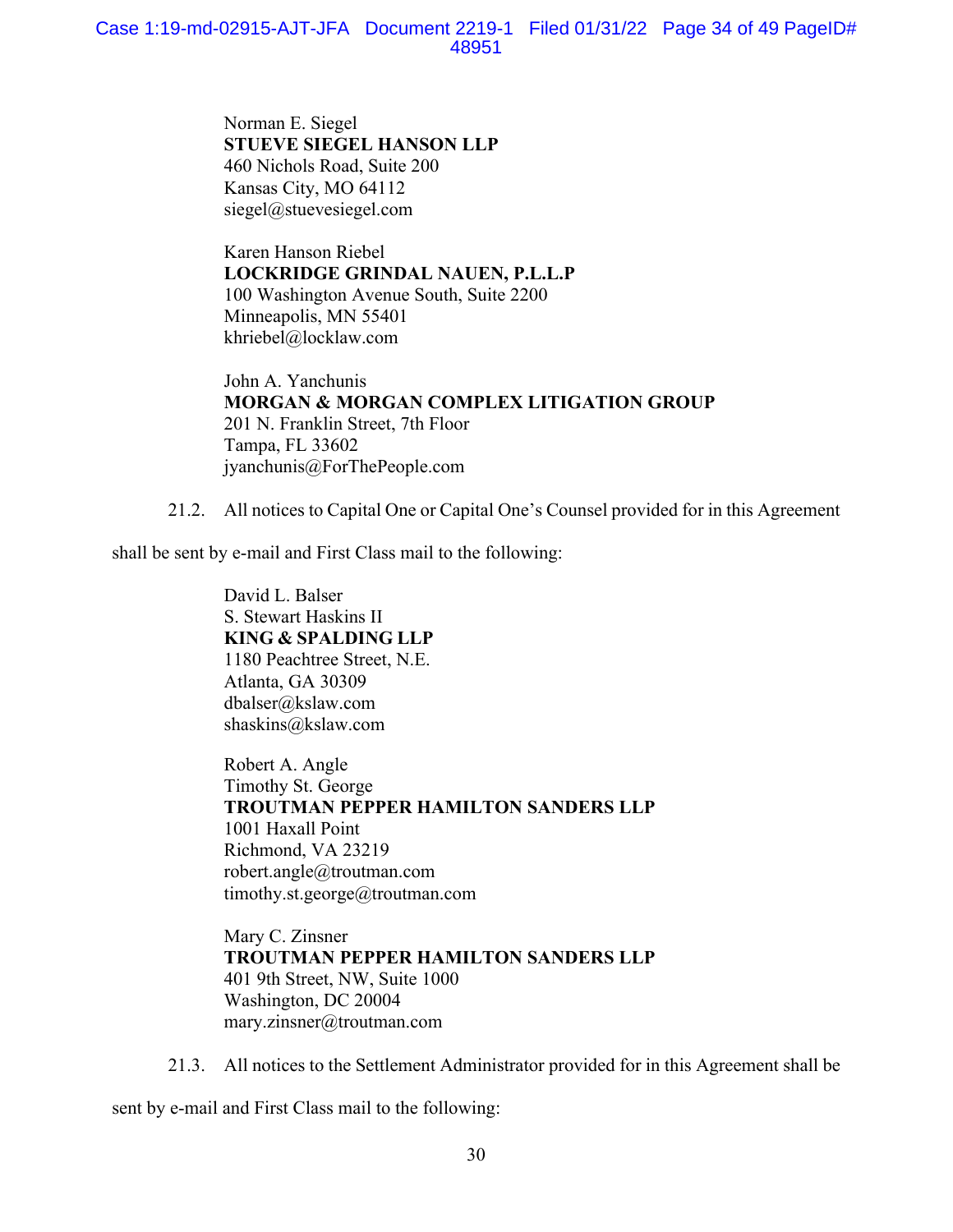Capital One Settlement Administrator PO Box 4518 Portland, OR 97208-4518 info@capitalonesettlement.com

21.4. The notice recipients and addresses designated in this Section may be changed by written notice posted to the Settlement website.

#### **22. Miscellaneous Provisions**

22.1. Further Steps. The Parties agree that they each shall undertake any further required steps to effectuate the purposes and intent of this Agreement

22.2. Cooperation. The Parties: (i) acknowledge that it is their intent to consummate this Settlement Agreement and (ii) agree to cooperate to the extent reasonably necessary to effect and implement all terms and conditions of the Settlement Agreement and to exercise their best efforts to accomplish the foregoing terms and conditions of the Settlement Agreement.

22.3. Contact with Settlement Class Members. The Parties agree that Class Counsel may communicate with Settlement Class Members regarding the Settlement, and Capital One shall not interfere with such communication.

22.4. Contractual Agreement. The Parties understand and agree that all terms of this Agreement, including the exhibits hereto, are contractual and are not a mere recital, and each signatory warrants that he or she is competent and possesses the full and complete authority to execute and covenant to this Agreement on behalf of the Party that he or she represents.

22.5. Recitals. The recitals set forth above in Section 1 shall be and hereby are terms of this Agreement as if set forth herein.

22.6. Headings. Any headings contained herein are for informational purposes only and do not constitute a substantive part of this Agreement. In the event of a dispute concerning the terms and conditions of this Agreement, the headings shall be disregarded.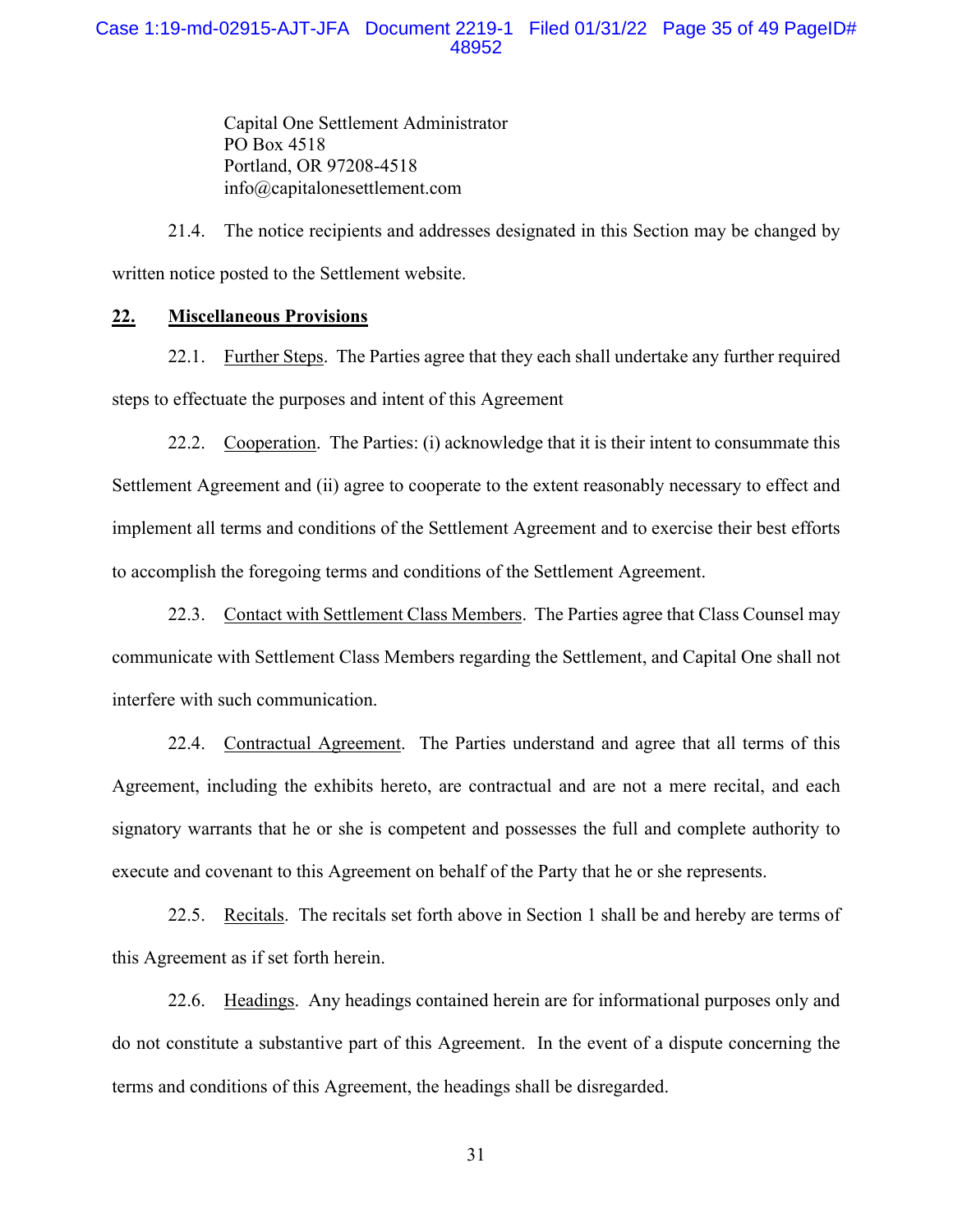#### Case 1:19-md-02915-AJT-JFA Document 2219-1 Filed 01/31/22 Page 36 of 49 PageID# 48953

22.7. Integration. This Agreement constitutes the entire agreement among the Parties and no representations, warranties, or inducements have been made to any Party concerning this Agreement other than the representations, warranties, and covenants expressly contained and memorialized herein.

22.8. Exhibits. The exhibits to this Agreement are expressly incorporated by reference and made part of the terms and conditions set forth herein.

22.9. Drafting. The language of all parts of this Agreement shall in all cases be construed as a whole, according to their fair meaning, and not strictly for or against any Party. No Party shall be deemed the drafter of this Agreement. The Parties acknowledge that the terms of the Agreement are contractual and are the product of negotiations between the Parties and their counsel. Each Party and their counsel cooperated in the drafting and preparation of the Agreement. In any construction to be made of the Agreement, the Agreement shall not be construed against any Party and any canon of contract interpretation to the contrary shall not be applied.

22.10. Modification or Amendment. This Agreement may not be modified or amended, nor may any of its provisions be waived, except by an express writing signed by the Parties who executed this Agreement, or their Successors.

22.11. Waiver. The failure of a Party to insist upon strict performance of any provision of this Agreement shall not be deemed a waiver of such Party's rights or remedies or a waiver by such Party of any default by another Party in the performance or compliance of any of the terms of this Agreement. In addition, the waiver by one Party of any breach of this Agreement by any other Party shall not be deemed a waiver of any other prior or subsequent breach of this Agreement.

22.12. Severability. Should any part, term, or provision of this Agreement be declared or determined by any court or tribunal to be illegal or invalid, the Parties agree that the Court may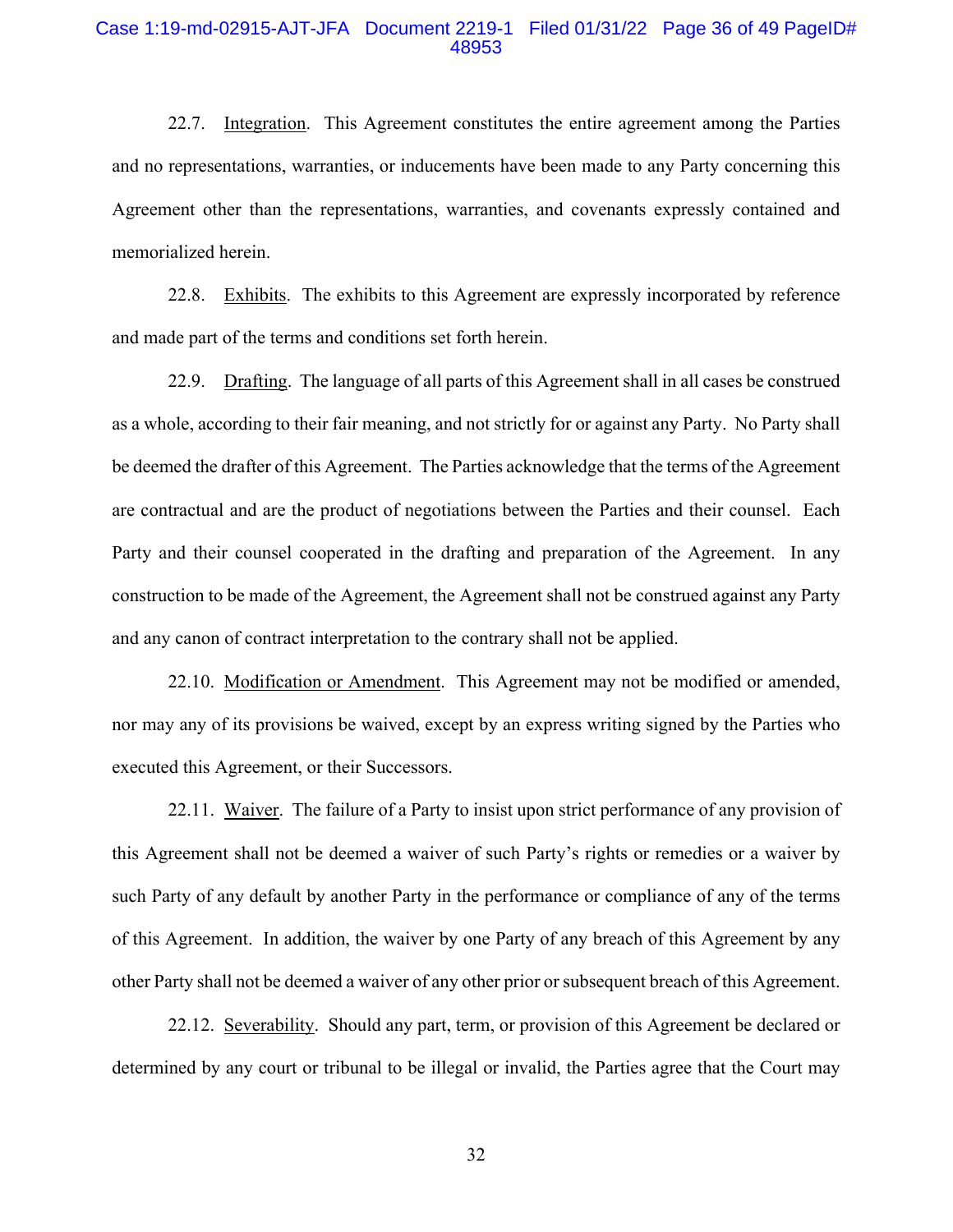#### Case 1:19-md-02915-AJT-JFA Document 2219-1 Filed 01/31/22 Page 37 of 49 PageID# 48954

modify such provision to the extent necessary to make it valid, legal, and enforceable. In any event, such provision shall be separable and shall not limit or affect the validity, legality, or enforceability of any other provision hereunder.

22.13. Counterparts. This Agreement may be executed in one or more counterparts. All executed counterparts and each of them shall be deemed to be one and the same instrument provided that counsel for the Parties to this Agreement shall exchange among themselves original signed counterparts.

22.14. Electronic Mail. Transmission of a signed Agreement by electronic mail shall constitute receipt of an original signed Agreement by mail.

22.15. Successors and Assigns. The Agreement shall be binding upon, and inures to the benefit of, the heirs, executors, Successors, and assigns of the Parties hereto.

22.16. Survival. The Parties agree that the terms set forth in this Agreement shall survive the signing of this Agreement.

22.17. Governing Law. All terms and conditions of this Agreement shall be governed by and interpreted according to the laws of the Commonwealth of Virginia, without reference to its conflict of law provisions, except to the extent the federal law of the United States requires that federal law governs.

22.18. Interpretation. The following rules of interpretation shall apply to this Agreement:

- (i) Definitions apply to the singular and plural forms of each term defined.
- (ii) Definitions apply to the masculine, feminine, and neuter genders of each term defined.
- (iii) Whenever the words "include," "includes" or "including" are used in this Agreement, they shall not be limiting but rather shall be deemed to be followed by the words "without limitation."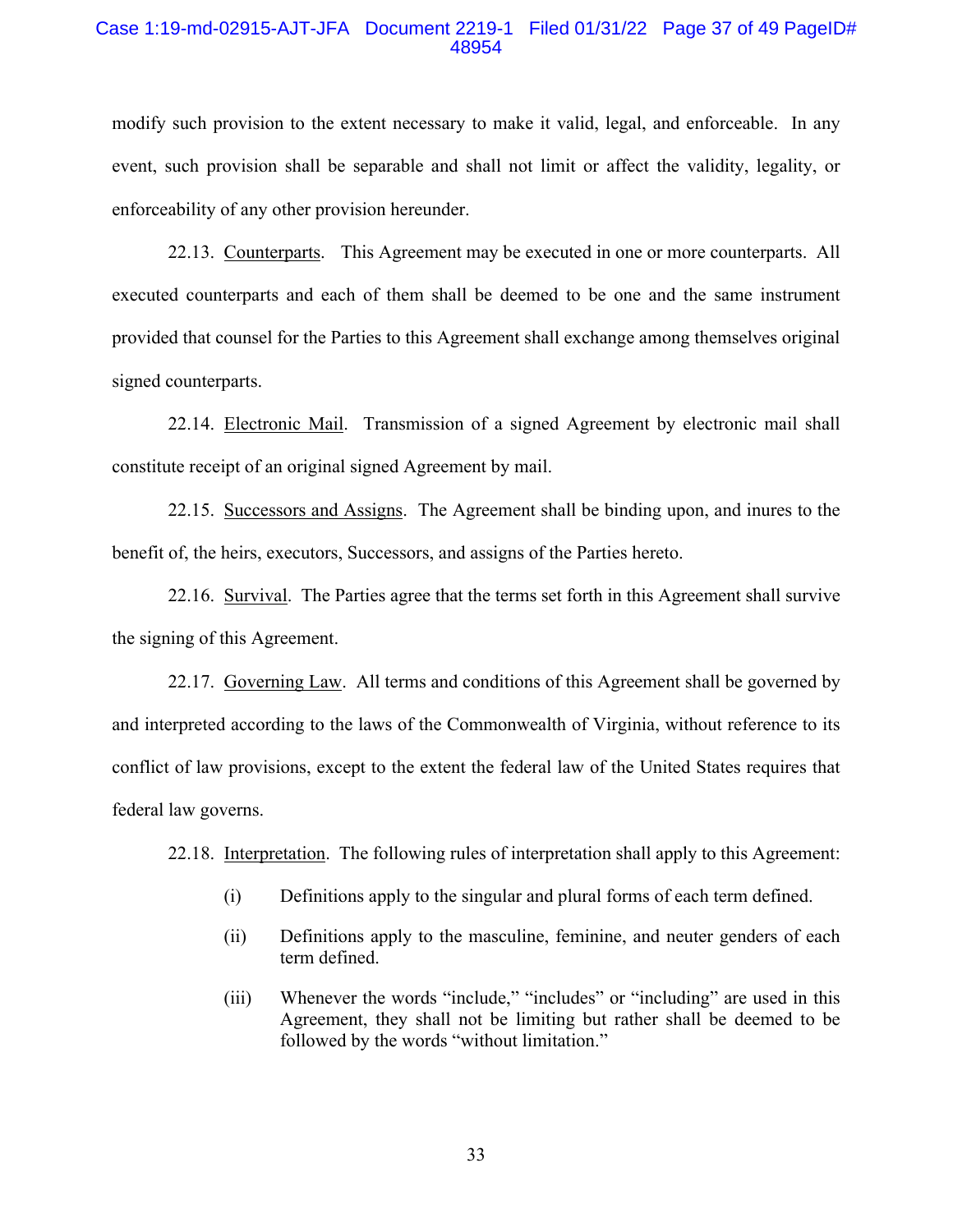#### Case 1:19-md-02915-AJT-JFA Document 2219-1 Filed 01/31/22 Page 38 of 49 PageID# 48955

22.19. No Precedential Value. The Parties agree and acknowledge that this Agreement carries no precedential value.

22.20. Fair and Reasonable. The Parties and the Parties' Counsel believe this Agreement is a fair and reasonable compromise of the disputed claims and in the best interest of the Parties. The Parties have arrived at this Agreement as a result of extensive arms-length negotiations.

22.21. Retention of Jurisdiction. The administration and consummation of the Settlement as embodied in this Agreement shall be under the authority of the Court, and the Court shall retain jurisdiction over the Settlement and the Parties for the purpose of enforcing the terms of this Agreement. The Court also shall retain exclusive jurisdiction over any determination of whether any subsequent suit is released by the Settlement Agreement.

22.22. Confidentiality of Discovery Material. The Parties, the Parties' Counsel, and any retained or consulting experts, agree that they remain subject to the Court's Protective Order, Dkt. No. 368, as appropriate.

22.23. No Government Third-Party Rights or Beneficiaries. Except as expressly provided for herein, no government agency or official can claim any rights under this Agreement or Settlement, whether with respect to the alleged conduct that is the subject of the releases in Section 14 or the funds (or remainder of funds) paid or used in the Settlement.

22.24. No Collateral Attack. The Settlement Agreement shall not be subject to collateral attack, including by any Settlement Class Member or any recipient of notices of the Settlement after the Judgment is entered.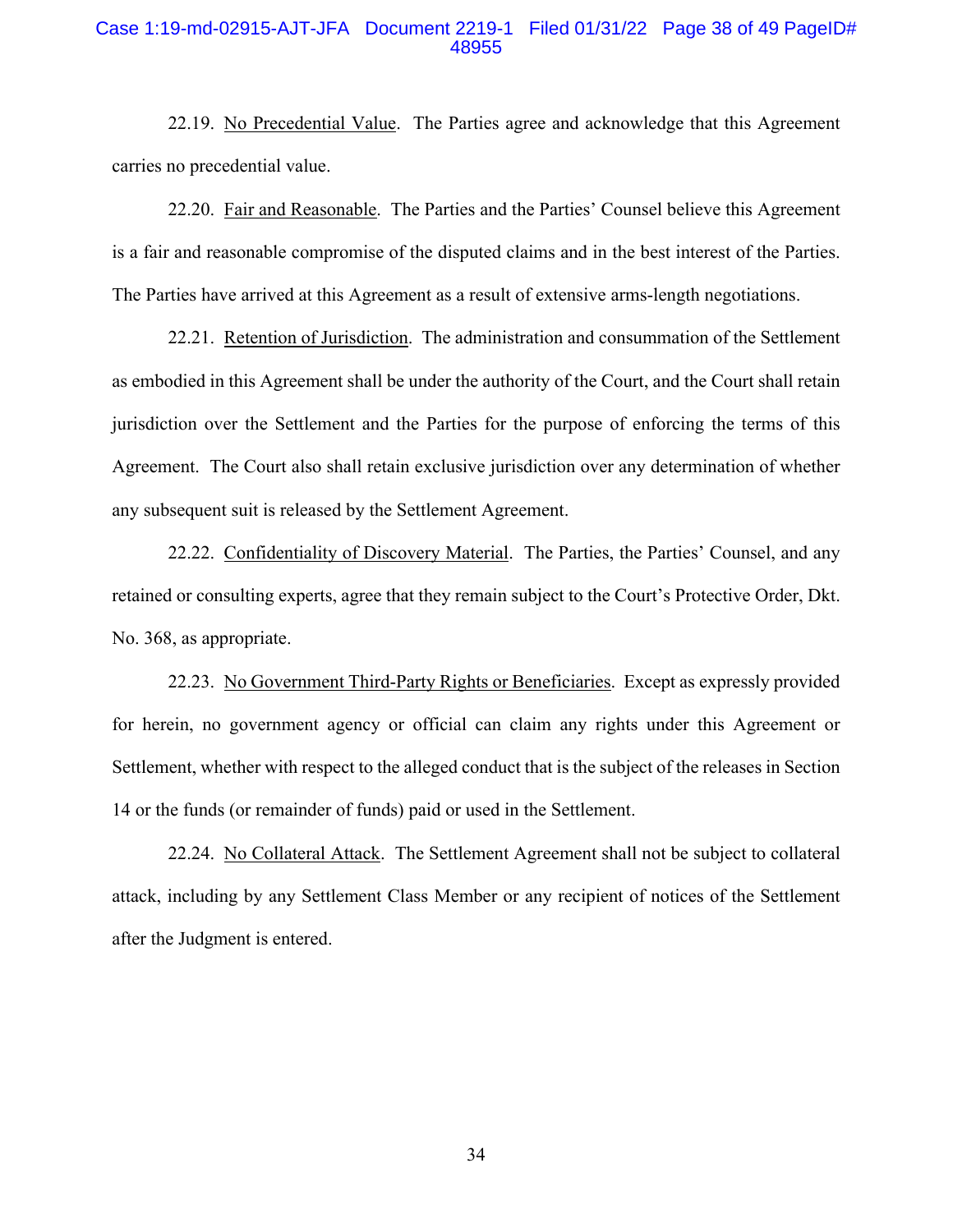IN WITNESS WHEREOF, the Parties have caused this Agreement to be duly executed by themselves or by their duly authorized counsel:

 $\overline{a}$ 

 $\overline{a}$ 

**Class Counsel on behalf of the Settlement Class Representatives (who have specifically assented to the terms of this Settlement Agreement) and the Settlement Class:**

Name: Norman E. Siegel Date: January 31, 2022

 $\overline{a}$ 

 $\mathbb{A}$ .  $\overline{a}$ 

Name: Karen Hanson Riebel Date: January 31, 2022

 $\overline{a}$ 

Name: John A. Yanchunis Date: January 31, 2022 Morgan and Morgan<br>
Name: John A. Yanchunis, Partner<br>
Date: Vandary 31, 2022

# **Defendant Capital One Financial Corporation:**

Name: Matt Cooper Title: General counsel Date:  $||3||2022$ 

# **Defendant Capital One Bank (USA), N.A.:**

Name: Matt Cooper Title: General counsel Date:  $1|31|2022$ 

# **Defendant Capital One, N.A.:**

 $\overline{a}$ 

Name: Matt Cooper Title: General Counsel Date: 1|3||2022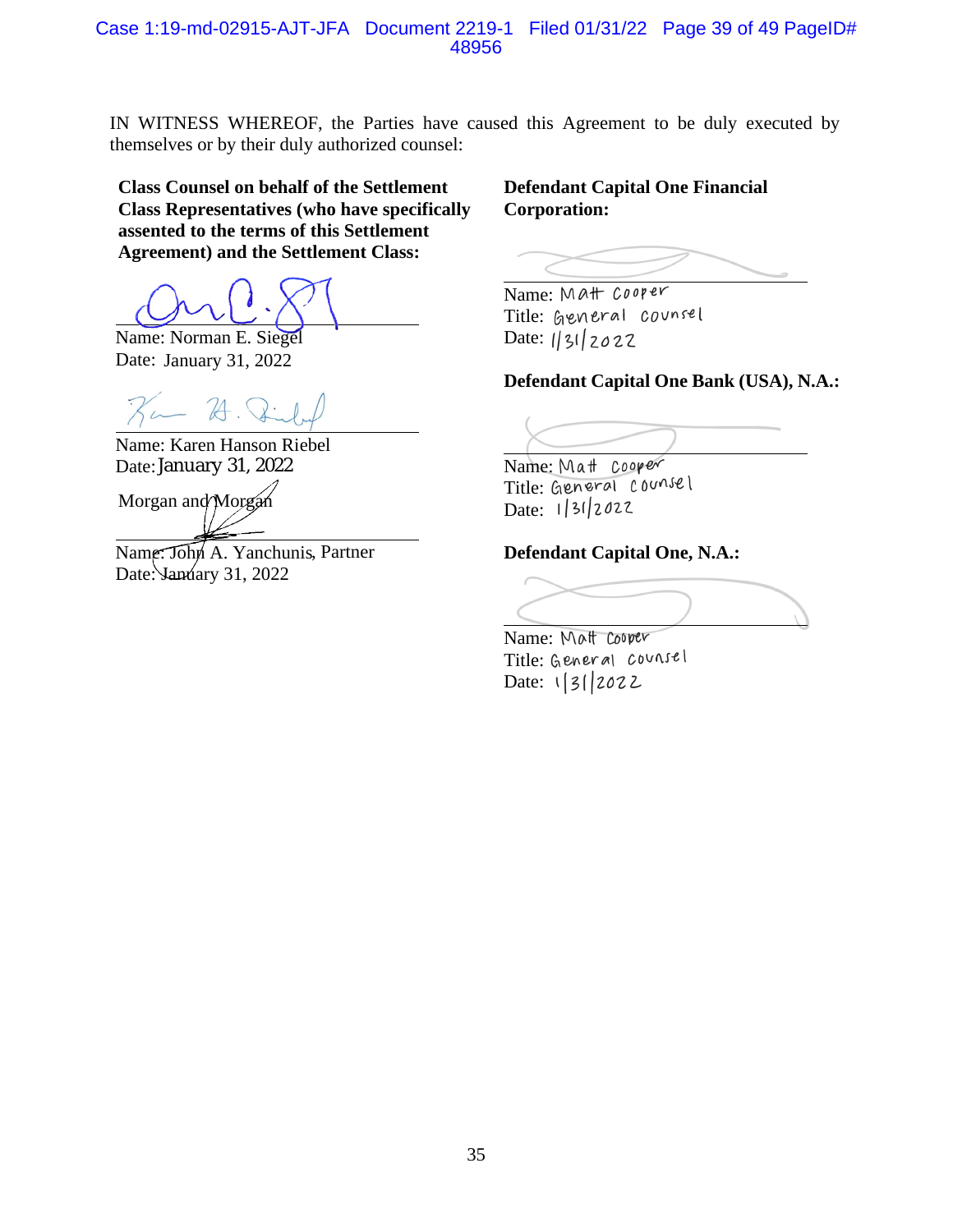# **EXHIBIT 1**

# **LIST OF ACTIONS<sup>1</sup>**

1. *In re: Capital One Consumer Data Security Breach Litigation* (E.D. Va., Case

No. 1:19-md-02915-AJT-JFA) (encompassing all putative class action claims filed by

Representative Plaintiffs in the MDL proceeding)

2. *Ababseh v. Capital One Financial Corporation et al.* (W.D. Wash., Case No.

2:19-cv-01397) (E.D. Va., Case No. 1:19-cv-02940)

3. *Aballo et al. v. Capital One Financial Corporation et al.* (N.D. Cal., Case No. 3:19-cv-04475) (E.D. Va., Case No. 1:19-cv-02929)

4. *Agnew et al. v. Capital One Financial Corporation* (D.D.C., Case No. 1:19-cv-

02489) (E.D. Va., Case No. 1:19-cv-02963)

5. *Aminov v. Capital One Financial Corporation et al.* (E.D. Va., Case No. 1:19-cv-01006)

6. *Anthony v. Capital One Financial Corporation et al.* (E.D. Va., Case Nos. 1:19 cv-00993 and 3:19-cv-00608)

7. *Atachbarian v. Capital One Financial Corporation* (C.D. Cal., Case No. 2:19-cv-06965) (E.D. Va. Case No. 1:19-cv-02944)

8. *Baird v. Capital One Financial Corporation et al.* (E.D. Va. Case Nos. 1:19-cv-00979 and 3:19-cv-00585)

9. *Baisden et al. v. Capital One Financial Corporation et al.* (W.D. Wis., Case No. 3:19-cv-00623) (E.D. Va., Case No. 1:19-cv-02970)

<sup>&</sup>lt;sup>1</sup> As noted in Section 2.1 of the Settlement Agreement and Release, the definition of "Action" or "Actions" in the Settlement Agreement and Release does not include the case styled *Minsky v. Capital One Financial Corporation et al.*, Case No. 1:19-cv-01472 (AJT) (E.D. Va.).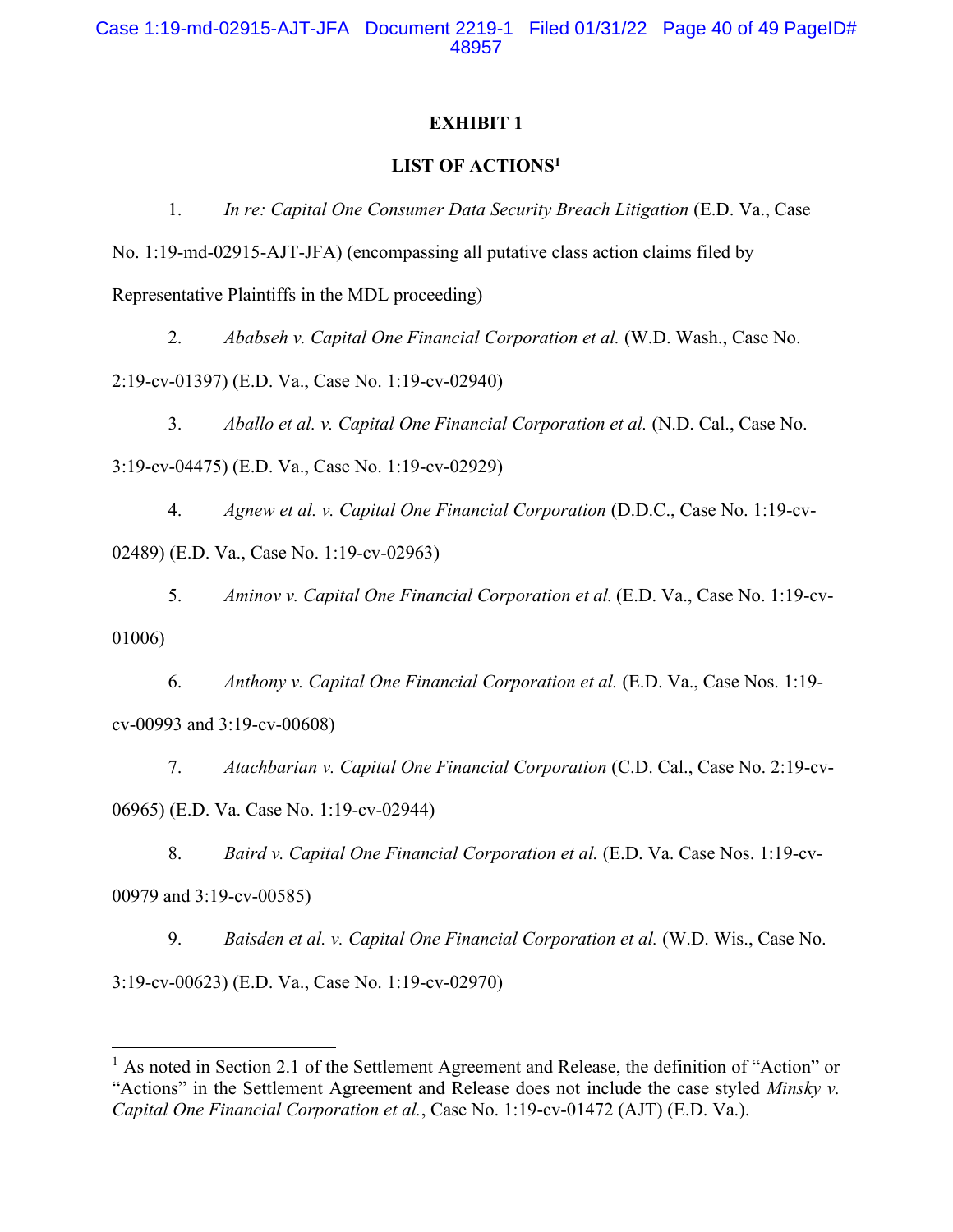#### Case 1:19-md-02915-AJT-JFA Document 2219-1 Filed 01/31/22 Page 41 of 49 PageID# 48958

10. *Barnes et al. v. Capital One Financial Corporation et al.* (E.D. Va. Case Nos. 1:19-cv-01021 and 3:19-cv-00587)

11. *Berger et al. v. Capital One Financial Corporation et al.* (D.D.C., Case No. 1:19 cv-02298) (E.D. Va., Case No. 1:19-cv-02918)

12. *Biaohealth, LLC v. Capital One Financial Corporation et al.* (E.D. Va., Case Nos. 1:19-cv-02957 and 3:19-cv-00650)

13. *Bowen et al. v. Capital One Financial Corporation et al.* (S.D.N.Y., Case No. 1:19-cv-07917) (E.D. Va., Case No. 1:19-cv-02966)

14. *Broderick et al. v. Capital One Financial Corporation et al.* (E.D. Va., Case No. 1:19-cv-01454)

15. *Busby et al. v. Capital One Financial Corporation et al.* (E.D. Va., Case Nos. 1:19-cv-01062 and 3:19-cv-00557)

16. *Carter et al. v. Capital One Financial Corporation et al.* (E.D. Va., Case Nos. 1:19-cv-02950 and 3:19-cv-00557)

17. *Castro et al. v. Capital One Financial Corporation et al.* (E.D. Va., Case Nos. 1:19-cv-01008 and 3:19-cv-00586)

18. *Cox et al. v. Capital One Financial Corporation* (E.D. Va., Case No. 1:19-cv-01042)

19. *Curtis et al. v. Capital One Financial Corporation et al.* (W.D. Wash., Case No. 2:19-cv-1366) (E.D. Va., Case No. 1:19-cv-02939)

20. *Dames v. Capital One Financial Corporation et al.* (E.D. Va., Case Nos. 1:19-cv-01010 and 3:19-cv-00607)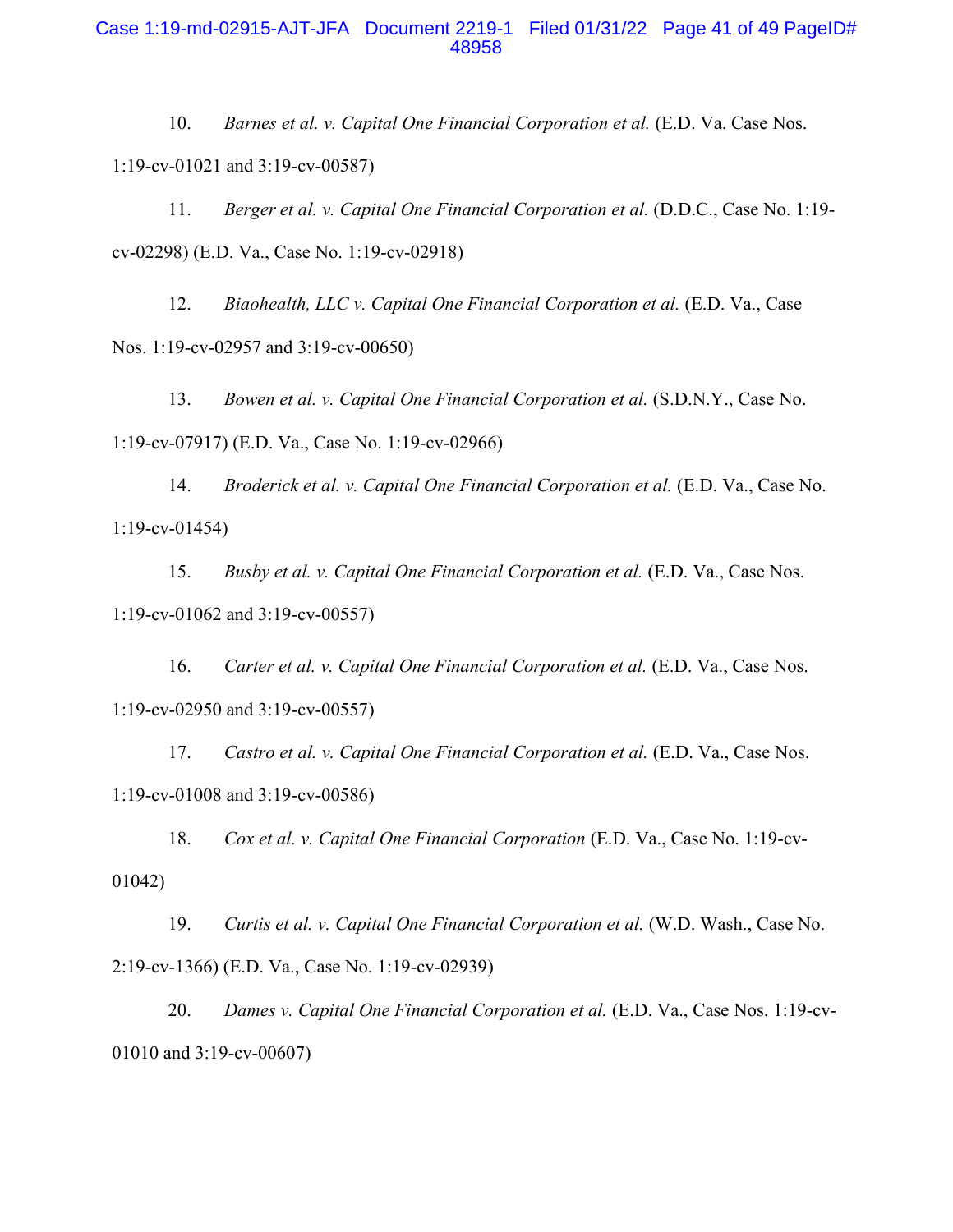#### Case 1:19-md-02915-AJT-JFA Document 2219-1 Filed 01/31/22 Page 42 of 49 PageID# 48959

21. *Desoer v. Capital One Financial Corporation et al.* (W.D. Wash., Case No. 2:19 cv-01223) (E.D. Va., Case No. 1:19-cv-02935)

22. *Easton v. Capital One Financial Corporation et al.* (E.D. Va., Case Nos. 1:19-cv-02951 and 3:19-cv-00574)

23. *Edmondson et al. v. Capital One Financial Corporation et al.* (E.D. Va., Case No. 1:21-cv-00332)

24. *Fadullon v. Capital One Financial Corporation et al.* (W.D. Wash., Case No. 2:19-cv-01189) (E.D. Va., Case No. 1:19-cv-02926)

25. *Fisher et al. v. Capital One Financial Corporation et al.* (N.D. Cal., Case No. 3:19-cv-04485) (E.D. Va., Case No. 1:19-cv-02960)

26. *Francis v. Capital One Financial Corporation et al.* (M.D. Fla., Case No. 8:19 cv-01898) (E.D. Va., Case No. 1:19-cv-02923)

27. *Gershen v. Capital One Financial Corporation et al.* (E.D. Va., Case No. 1:19 cv-01174)

28. *Greenberg et al. v. Capital One Financial Corporation et al.* (S.D.NY., Case No. 1:19-cv-07752) (E.D. Va., Case No. 1:19-cv-02965)

29. *Greenstein v. Capital One Financial Corporation et al.* (D.D.C., Case No. 1:19 cv-02307) (E.D. Va., Case No. 1:19-cv-02919)

30. *Grimm et al. v. Capital One Financial Corporation et al.* (D.D.C., Case No. 1:19 cv-02357) (E.D. Va., Case No. 1:19-cv-02961)

31. *Haque v. Capital One Financial Corporation et al.* (E.D. Pa., Case No. 2:19-cv-03512) (E.D. Va., Case No. 1:19-cv-02969)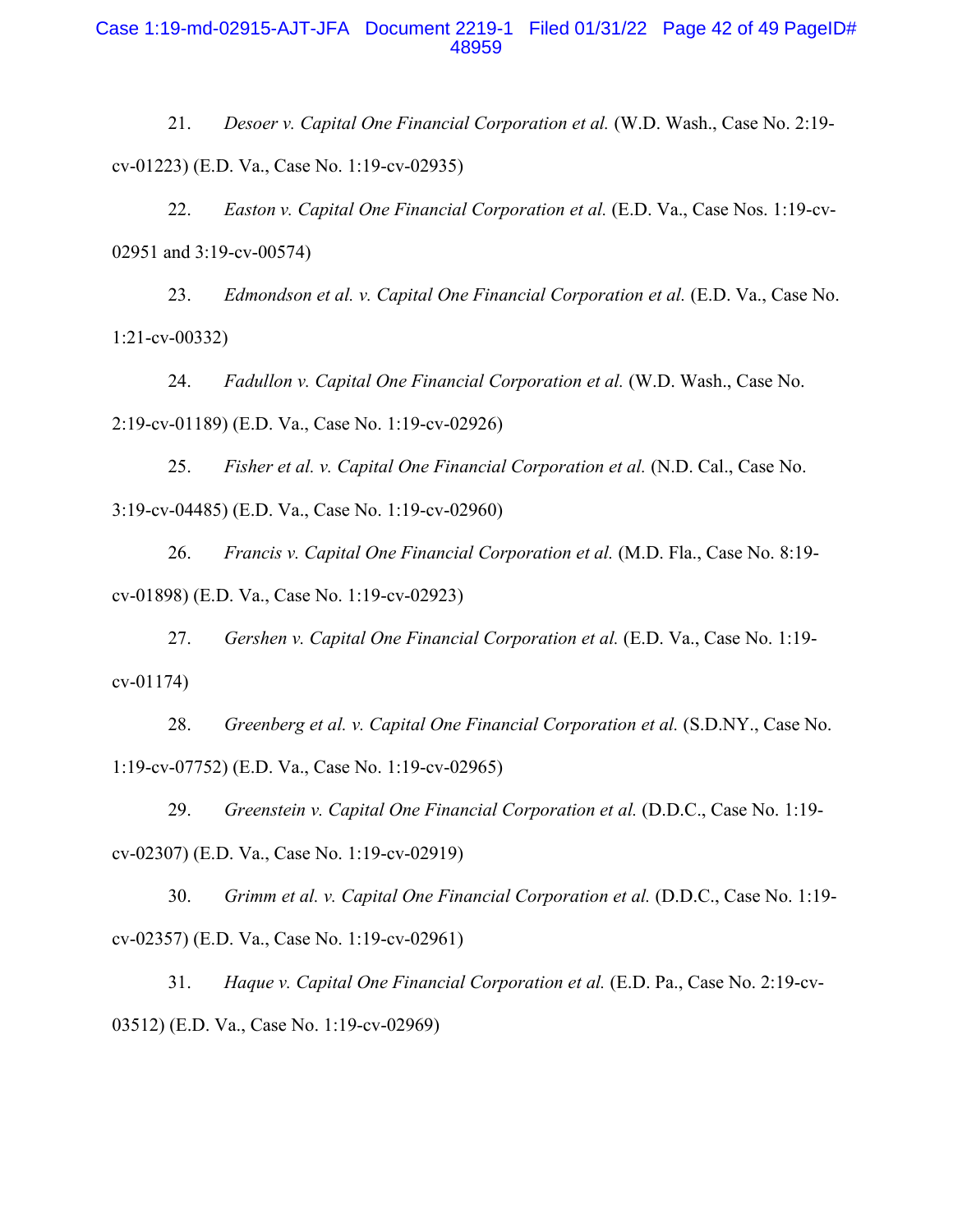#### Case 1:19-md-02915-AJT-JFA Document 2219-1 Filed 01/31/22 Page 43 of 49 PageID# 48960

32. *Harn v. Capital One Financial Corporation et al.* (D. Kan., Case No. 2:19-cv-

02441) (E.D. Va., Case No. 1:19-cv-02922)

33. *Heath et al. v. Capital One Financial Corporation et al.* (E.D. Va., Case Nos. 1:19-cv-02949 and 3:19-cv-00555)

34. *Hilker v. Capital One Financial Corporation et al.* (E.D. Va., Case No. 1:19-cv-00995)

35. *Hoskinson-Short et al. v. Capital One Financial Corporation et al.* (W.D. Wash., Case No. 2:19-cv-01218) (E.D. Va., Case No. 1:19-cv-02934)

36. *Howitt v. Capital One Financial Corporation* (S.D.N.Y., Case No. 1:19-cv-07161) (E.D. Va. Case No. 1:19-cv-02924)

37. *Hun v. Capital One Financial Corporation et al.* (E.D.N.Y., Case No. 1:19-cv-04436) (E.D. Va., Case No. 1:19-cv-02921)

38. *Imperatori v. Capital One Financial Corporation et al.* (D.D.C., Case No. 1:19 cv-02503) (E.D. Va., Case No. 1:19-cv-02964)

39. *Jacobs v. Capital One Financial Corporation et al.* (S.D. Ind., Case No. 1:19-cv-03217) (E.D. Va., Case No, 1:19-cv-02942)

40. *Janik v. Capital One Financial Corporation et al.* (D. Conn., Case No. 3:19-cv-

01242) (E.D. Va., Case No. 1:19-cv-02941)

41. *Labajo et al. v. Capital One Financial Corporation et al.* (C.D. Cal., Case No. 5:19-cv-01431) (E.D. Va., Case No. 1:19-cv-02928)

42. *Lipskar v. Capital One Financial Corporation et al.* (D.D.C., Case No. 1:19-cv-02328) (E.D. Va., Case No. 1:19-cv-02920)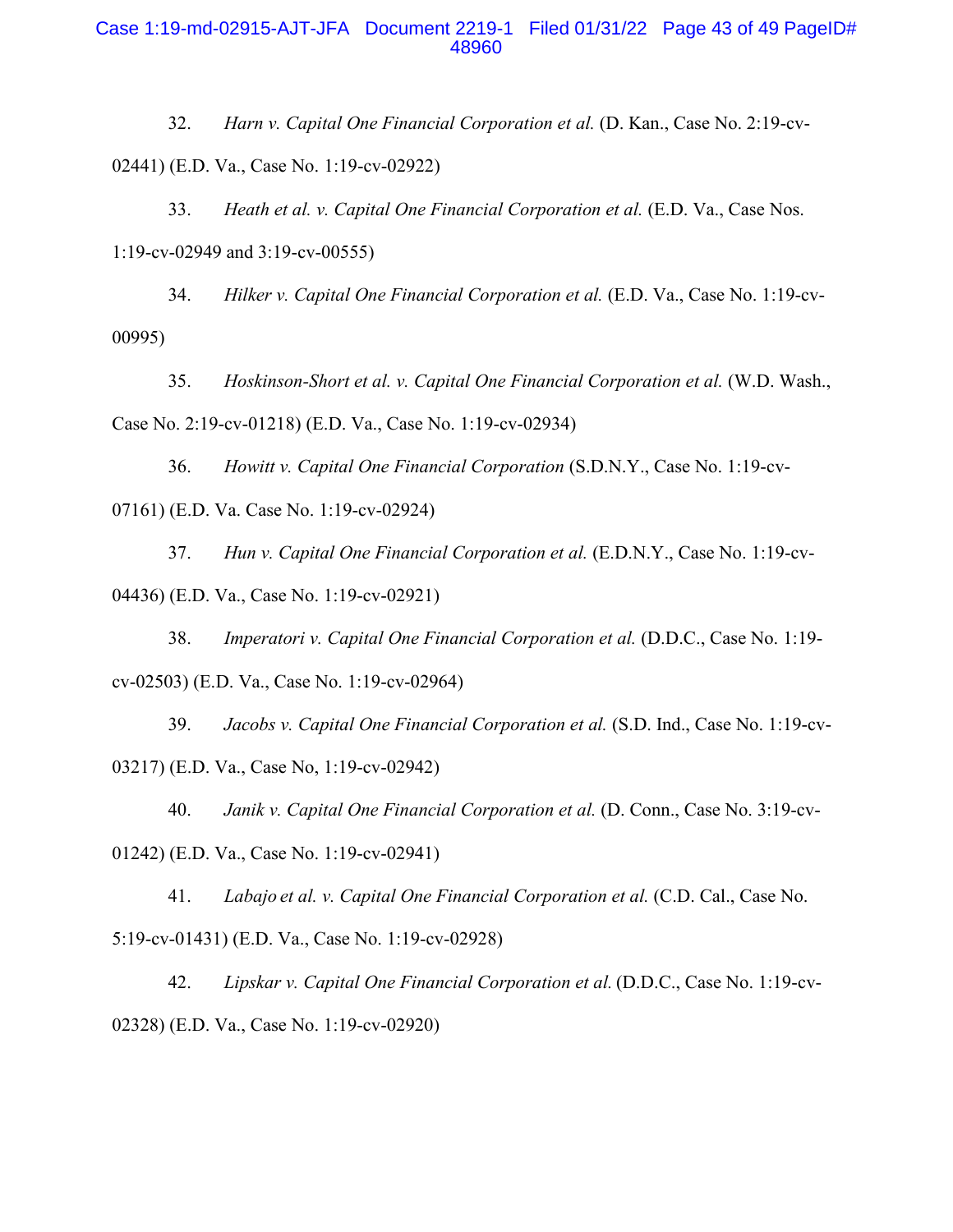#### Case 1:19-md-02915-AJT-JFA Document 2219-1 Filed 01/31/22 Page 44 of 49 PageID# 48961

43. *Lundgren et al. v. Capital One Financial Corporation et al.*(W.D. Wash., Case No. 2:19-cv-1361 (E.D. Va., Case. No. 1:19-cv-02938)

44. *Mallh et al. v. Capital One Financial Corporation et al.* (E.D.N.Y., Case No. 1:19-cv-05040) (E.D. Va., Case No. 1:19-cv-02932)

45. *Materna v. Capital One Financial Corporation et al.* (E.D. Va., Case Nos. 1:19 cv-02953 and 3:19-cv-00581)

46. *McDonough v. Capital One Financial Corporation et al.* (E.D. Va., Case Nos. 1:19-cv-00984, 1:19-cv-02947, and 3:19-cv-00595)

47. *Merritt et al. v. Capital One Financial Corporation et al.* (E.D. Va., Case No. 1:19-cv-01048)

48. *Miller v. Capital One Financial Corporation et al.* (D.D.C., Case No. 1:19-cv-02447) (E.D. Va., Case No. 1:19-cv-02962)

49. *Miranda et al. v. Capital One Financial Corporation et al.* (Alameda Cty. Super. Ct., Case No. RG21113096) (N.D. Cal., Case No. 4:21-cv-08580) (E.D. Va., Case No. 1:21-cv-01259)

50. *Most Wanted Motorsports LLC v. Capital One Financial Corporation et al.* (W.D. Wash., Case No. 2:19-cv-01303) (E.D. Va., Case No. 1:19-cv-02936)

51. *Ouellette et al. v. Capital One Financial Corporation et al.* (W.D. Wash., Case No. 2:19-cv-01203) (E.D. Va., Case No. 1:19-cv-02927)

52. *Perdew v. Capital One Bank (USA), N.A.* (S.D. Cal., Case No. 3:19-cv-01421) (E.D. Va., Case No. 1:19-cv-02925)

53. *Potts v. Capital One Financial Corporation et al.* (N.D.N.Y., Case No. 3:19-cv-01001) (E.D. Va., Case No. 1:19-cv-02971)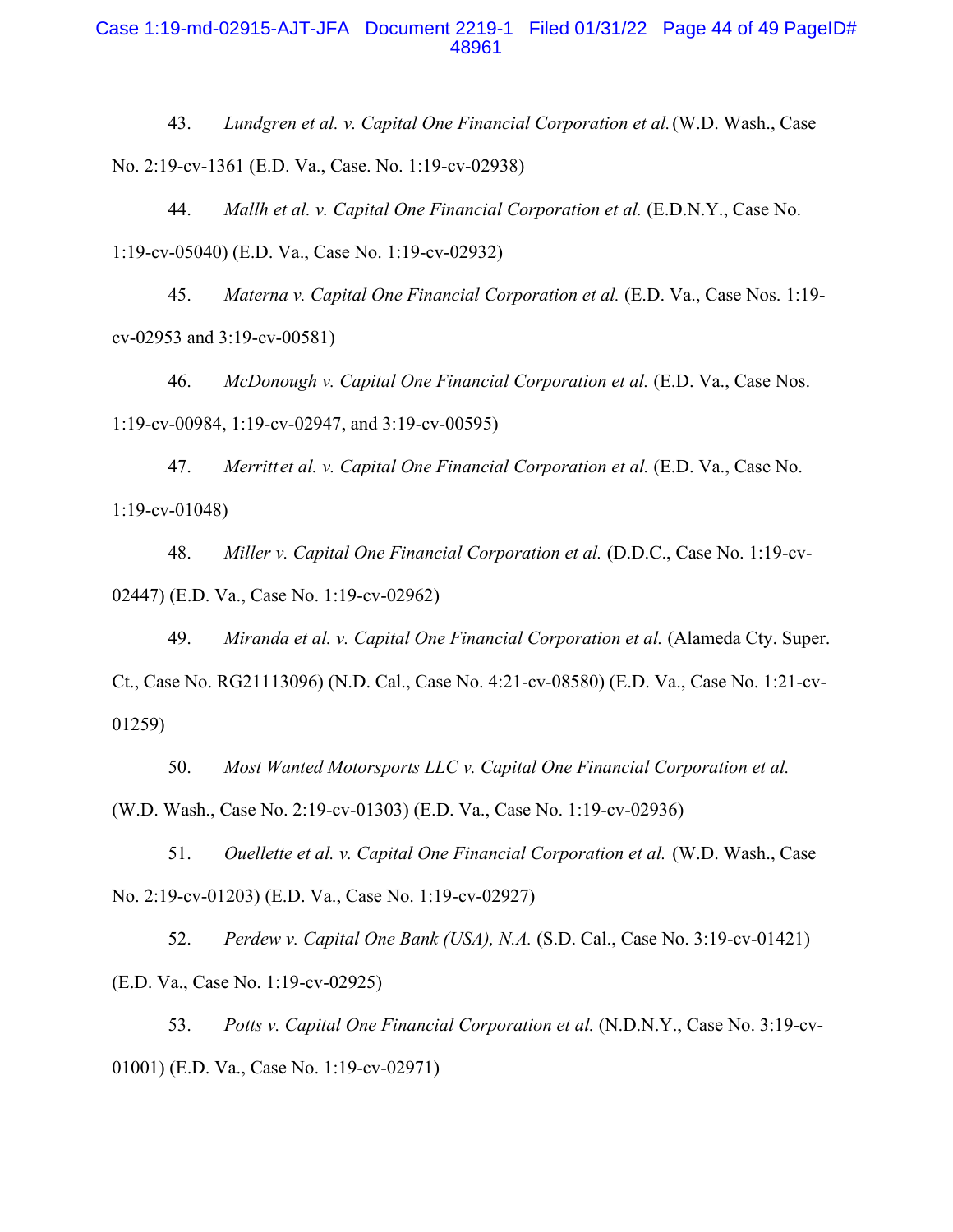#### Case 1:19-md-02915-AJT-JFA Document 2219-1 Filed 01/31/22 Page 45 of 49 PageID# 48962

54. *Robertson v. Capital One, N.A. et al.* (M.D. Pa., Case No. 1:19-cv-01368) (E.D. Va., Case No. 1:19-cv-02972)

55. *Ruffino v. Capital One Financial Corporation et al.* (N.D. Ill., Case No. 1:19-cv-05234) (E.D. Va., Case No. 1:19-cv-02930)

56. *Summer et al. v. Amazon Web Services, Inc. et al.* (W.D. Wash., Case No. 2:19 cv-01304) (E.D. Va., Case No. 1:19-cv-02937)

57. *Tadler v. Capital One Financial Corporation et al.* (E.D.N.Y., Case No. 2:19-cv-04782) (E.D. Va., Case No. 1:19-cv-02931)

58. *Tadrous v. Capital One Financial Corporation et al.* (D.D.C., No. 1:19-cv-02292) (E.D.Va., Case No. 1:19-cv-02917)

59. *Tester et al. v. Capital One Financial Corporation et al.* (E.D. Va. Case Nos. 1:19-cv-02952 and 3:19-cv-00579)

60. *Tsirigos et al. v. Capital One Bank (USA), N.A.* (E.D.N.Y. Case No., 1:19-cv-04507) (E.D. Va., Case No. 1:19-cv-02933)

61. *Veverka v. Capital One, N.A. et al.* (E.D. Pa., Case No. 2:19-cv-03461) (E.D. Va., Case No. 1:19-cv-02968)

62. *Wise et al. v. Capital One Financial Corporation et al.* (M.D. Fla., Case No. 8:19 cv-01915) (E.D. Va., Case No. 1:19-cv-02945)

63. *Zimprich v. Capital One Financial Corporation et al.* (C.D. Cal., Case No., 8:19 cv-01689) (E.D. Va., Case. No. 1:19-cv-02943)

64. *Zosiak v. Capital One Financial Corporation et al.* (D.D.C, Case No. 1:19-cv-02265) (E.D. Va., Case No. 1:19-cv-02916)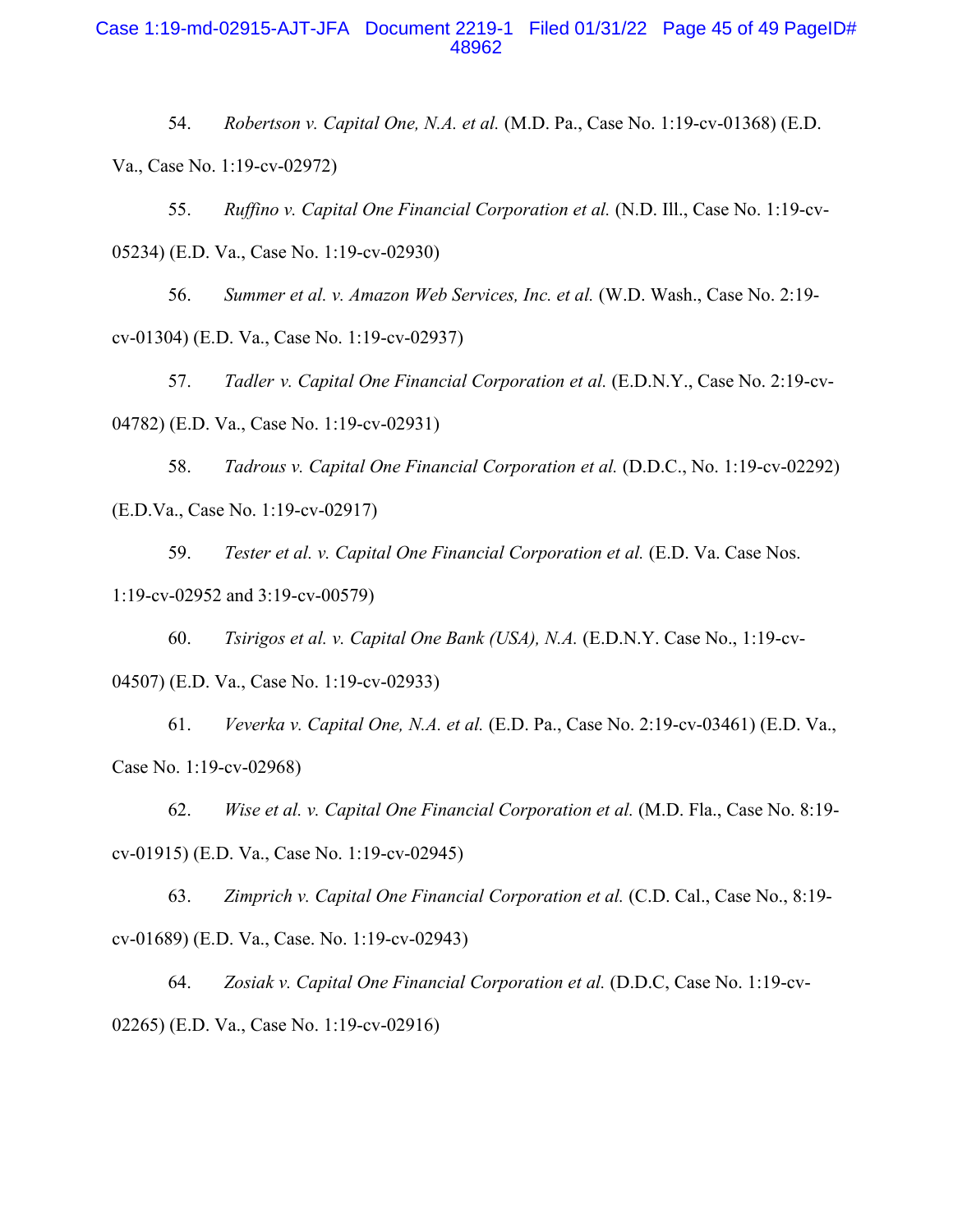# **EXHIBIT 2**

As part of this Settlement Agreement, the parties acknowledge that Capital One has agreed to implement and maintain the following business practices, many of which are already in place or in the process of being implemented, for a period of two years from the date of final approval of the Settlement Agreement unless otherwise noted.

- **1. Scope:** The undertakings described herein apply to all networking equipment, databases, or data stores, applications, servers, and endpoints that: (1) are capable of accessing, using or sharing software, data, and hardware resources; (2) are owned, operated, and/or controlled by Capital One; and (3) collect, process, store, have access, or grant access to Personal Information of U.S. consumers. "Personal Information" shall have the same meaning as "nonpublic personal information" set forth in Section 509 of the Gramm-Leach-Bliley Act and regulations issued thereunder.
- **2. Cyber Event Action Plan:** Capital One commits that it is implementing a comprehensive Cyber Event Action Plan designed to enhance and maintain a strong and sustainable cybersecurity program commensurate with the nature, size, complexity, and risk profile of the organization. Capital One is committed to enhance and improve Capital One's cybersecurity program and agrees that the commitments identified in the Cyber Event Action Plan will be reviewed and assessed by the company's internal audit function.<sup>1</sup>

<sup>&</sup>lt;sup>1</sup> The parties recognize and acknowledge that cloud computing, cybersecurity, and other technological capabilities are constantly changing, often at a rapid pace. Nothing herein shall be read or interpreted to preclude Capital One from having the ability to depart from the precise technical details provided herein, where doing so does not degrade Capital One's cybersecurity capabilities compared with such capabilities upon the implementation of its Cyber Event Action Plan. Moreover, the parties acknowledge that where there is a conflict between regulatory requirements and the details in this document, the regulatory requirements will control.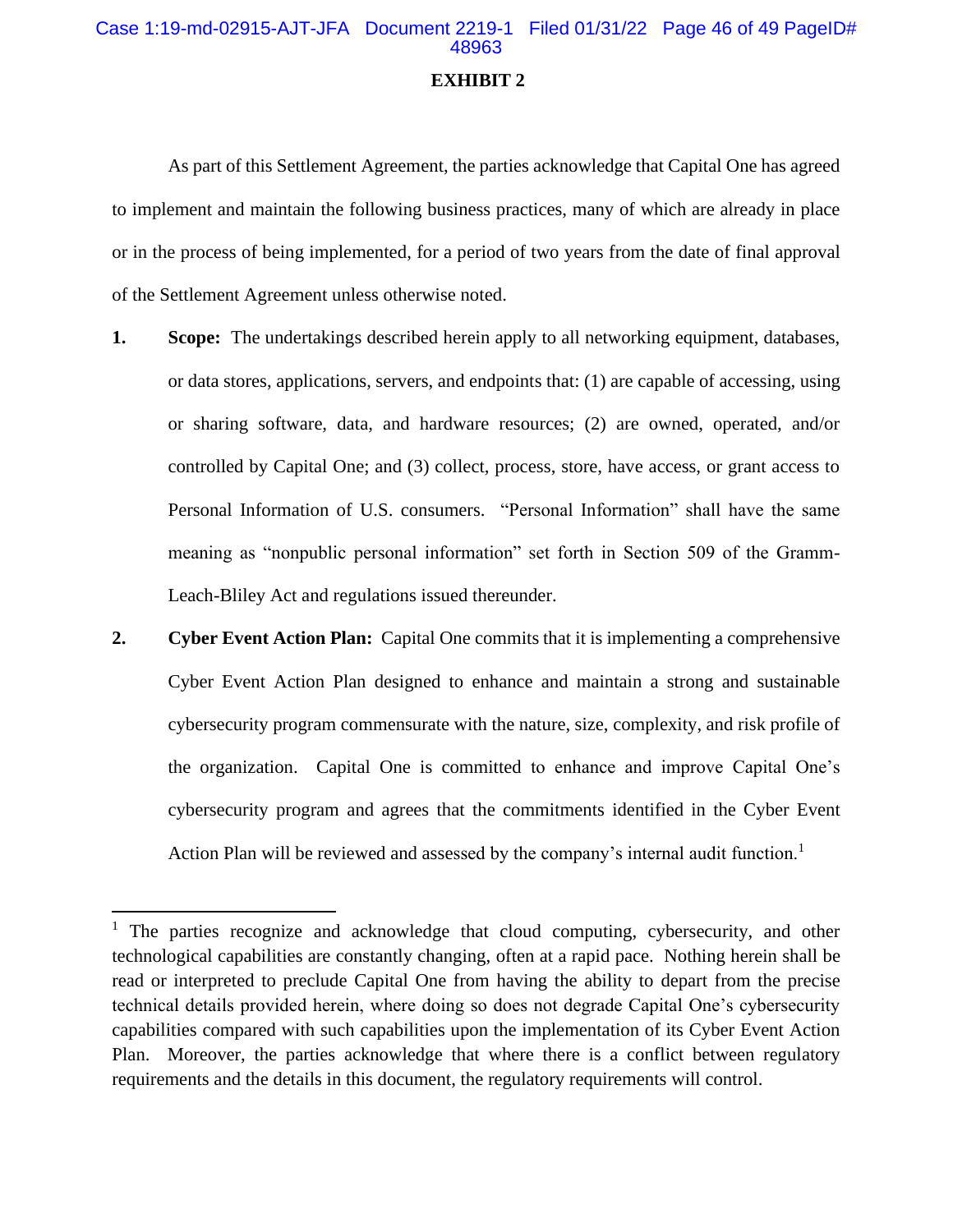# Case 1:19-md-02915-AJT-JFA Document 2219-1 Filed 01/31/22 Page 47 of 49 PageID# 48964

- a. Technology Enhancements: Capital One confirms that the Cyber Event Action Plan includes, at a minimum, enhancements to the Company's cybersecurity program in the following technology-related areas:
	- i. Cloud Governance and Perimeter Security, including:
		- 1. Strengthening the Company's perimeter security defenses, including (i) implementation of an improved web application firewall architecture; and (ii) extension of the Company's anti-bot capabilities.
		- 2. Strengthening the Company's cloud governance practices, including enhancing reviews of controls for cloud services.
		- 3. Enhancing the Company's cloud security standards, procedures, and controls, including (i) enhanced compliance tracking; and, (ii) implementation of additional cloud security controls.
		- 4. Strengthening the Company's security configuration management practices, including (i) updating the Company's Security Configuration Management Procedures for cloud and non-cloud resources to close any potential procedural or scope gaps; and (ii) enhancing baseline configuration documentation and compliance processes.
	- ii. Threat Detection and Vulnerability Management, including:
		- 1. Expanding cloud environment monitoring and improving alert coverage and intelligence, including (i) reviewing logging and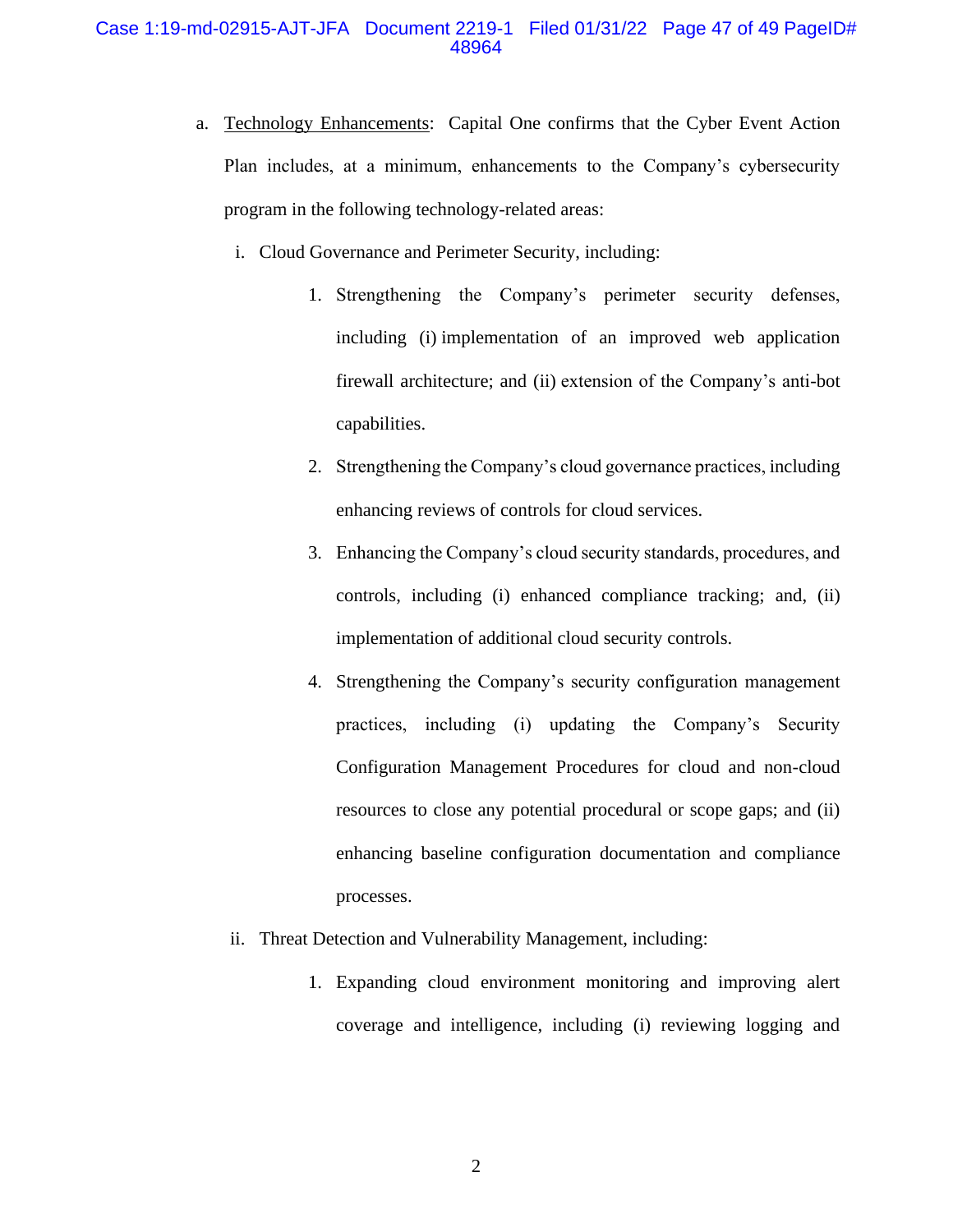### Case 1:19-md-02915-AJT-JFA Document 2219-1 Filed 01/31/22 Page 48 of 49 PageID# 48965

alerting practices for enhancement opportunities; and (ii) reviewing Information Security Standards and enhancing as required.

- 2. Improving readiness and training for analysts in the Company's Cyber Security Operations Center ("CSOC"), including (i) reviewing and enhancing CSOC operating procedures; and, (ii) improving alert handling by improving automation and adding additional information and intelligence.
- 3. Strengthening of the Company's vulnerability scanning and penetration testing practices.
- iii. Access Management, including:
	- 1. Improving existing restrictive access for humans, machines, and resources in the Company's AWS environment, including (i) enhancing access policies for storage services; (ii) enhancing machine identity and access management policies; and (iii) enhancing governance procedures for AWS access management.
- iv. Data Protection, including:
	- 1. Strengthening the Company's data protection controls (e.g. encryption, data inventory) and governance, including enhancements to standards, monitoring, and exception management.
	- 2. Enhancing data loss prevention program to better identify and measure risk, and improving corresponding technical capabilities.
- b. Cyber Governance and Risk Management: Capital One confirms that the Cyber Event Action Plan includes, at a minimum, enhancements to the governance of the